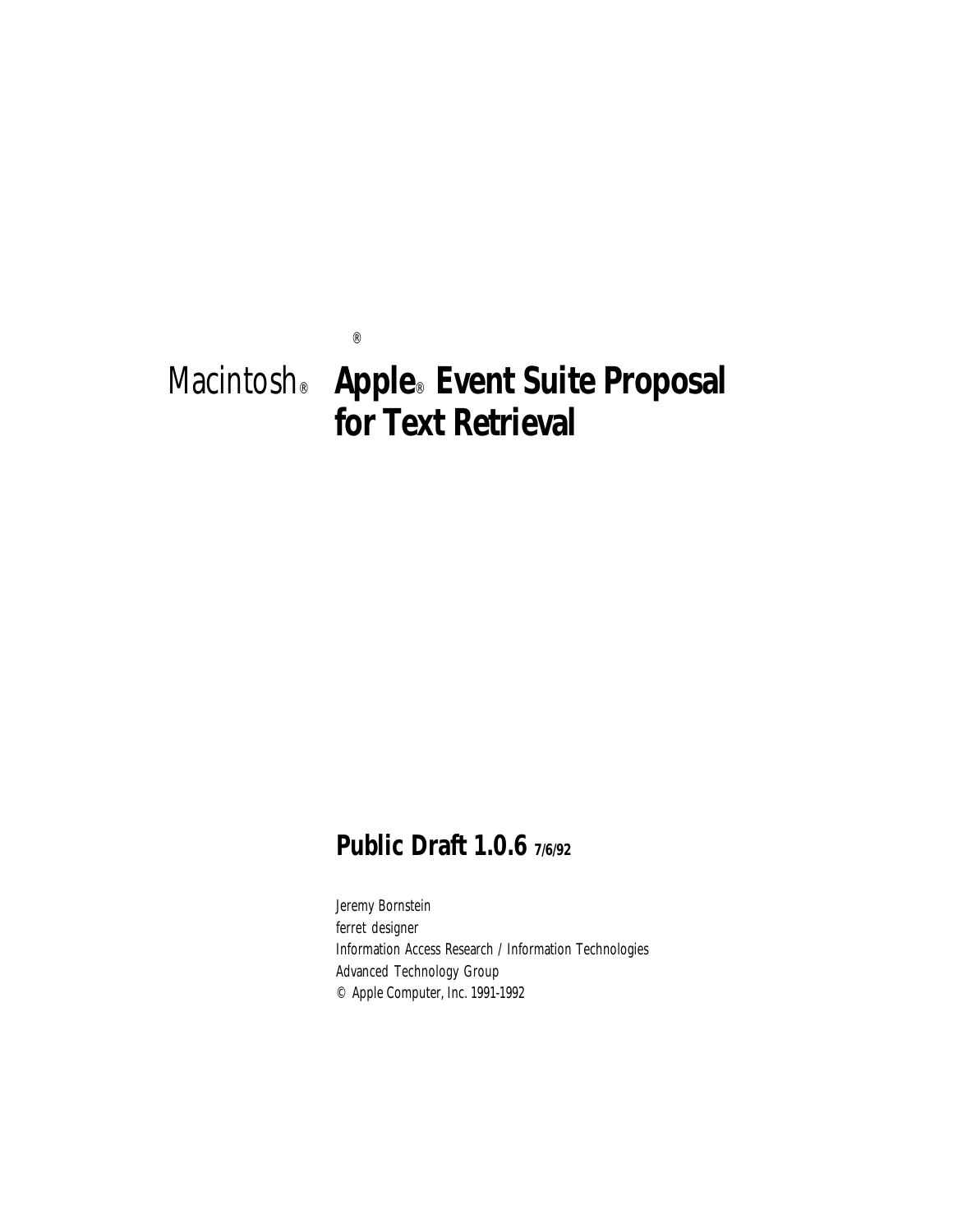## **The Text Retrieval Suite (Proposal)**

The Text Retrieval suite contains definitions of Apple event constructs that are used in indexing and retrieval front and back ends. These applications should support most of the constructs defined in the Core suite.

The current proposal concentrates on the back-end functionality, assuming that the main purpose is to provide indexing services to other applications. Using this suite, client applications may use engines to index and search their data, and retrieve the text or locations of relevant documents.

There are many types of search engines, as you probably already know if you are reading this. Two of the (currently) most common types are inverted index engines and signatures engines, but more will probably appear in the future. The capabilities of each type of engine are different, and different engines sometimes require slightly different protocols of interaction. This suite makes it possible for applications to take advantage of searching engines without being bound to one particular engine for the life of the application and without having to know all of the intimate details of the engine being used. However, if applications still want to take advantage of the unique features of a given search engine, they should be able to do so with this interface.

Explanation of the various algorithms referred to here is somewhat beyond the scope of this document, but again, if you're reading it in the first place, you probably understand.

Please do not hesitate to contact the author with comments:

| AppleLink:  | <b>JEREMY</b>               |
|-------------|-----------------------------|
| AOL:        | Mmytacist                   |
| Internet:   | jeremy@apple.com            |
| Snail-mail: | 20525 Mariani Ave. MS 76-4A |
|             | Cupertino, CA 95014         |

(Note: this document looks best if you have the "Caramond" font installed.)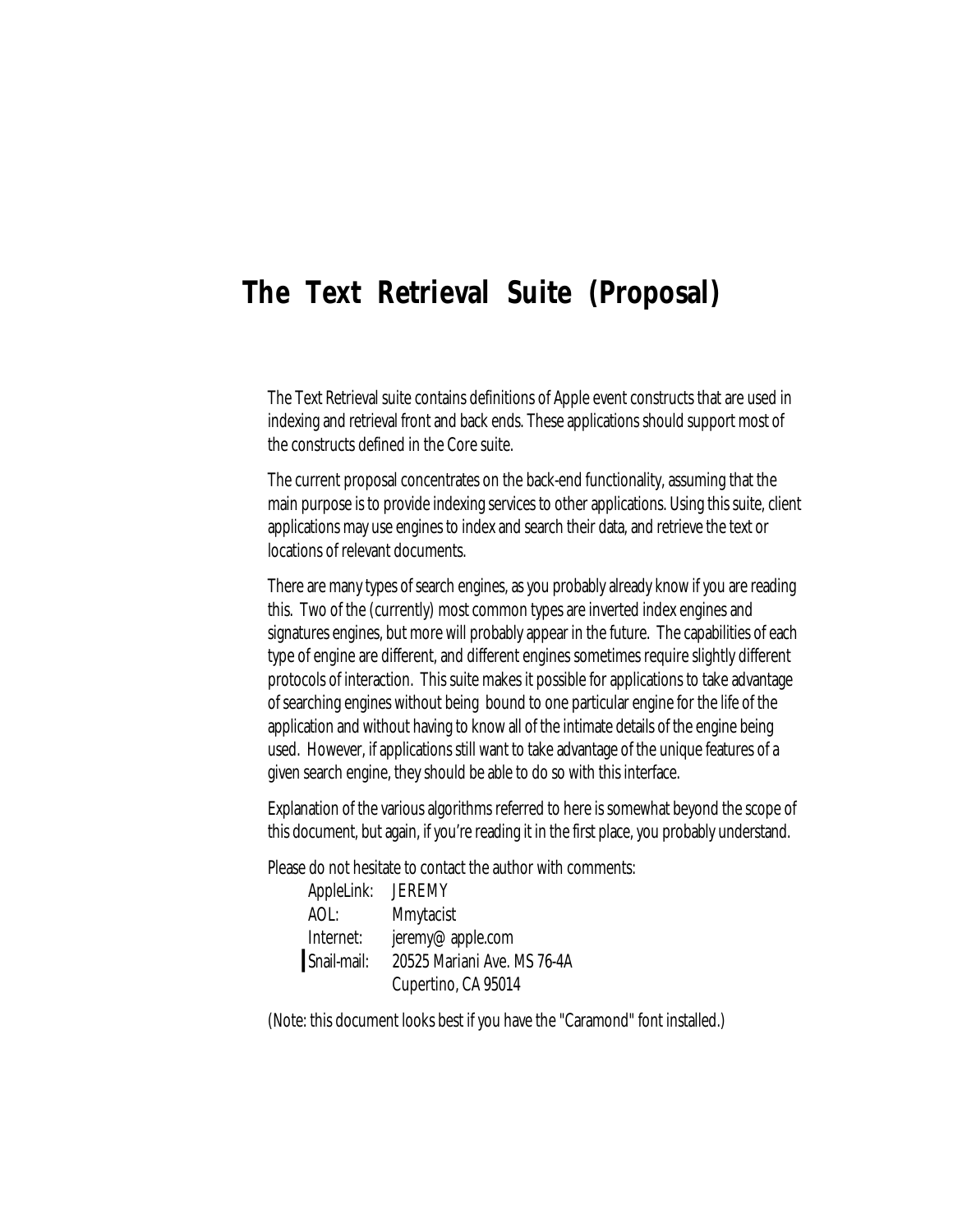## **Overview of the Text Retrieval Suite**

Tables 1, 2, and 3 list, respectively, the Apple events, Apple event object classes, and descriptor types defined in (and unique to) the Text Retrieval suite. The Text Retrieval suite makes use of some events, classes, and types which are defined in the Core suite; these definitions are not duplicated here.

| Name                       | Requested action                                 |
|----------------------------|--------------------------------------------------|
| Session Start              | Start a new session with the search engine       |
| Session End                | End a session with the search engine             |
| <b>Process Transaction</b> | Prepare to incorporate changes into the index    |
| <b>Evaluate Query</b>      | Submit a query to be executed by a search engine |

### **Table 1** Apple events defined in (and unique to) the Text Retrieval suite

#### n **Table 2** Apple event object classes defined in the Text Retrieval suite

| Object class ID | Description      |                                                                                                                                                                                                                                                                                                                                                                                                  |
|-----------------|------------------|--------------------------------------------------------------------------------------------------------------------------------------------------------------------------------------------------------------------------------------------------------------------------------------------------------------------------------------------------------------------------------------------------|
| cTRApplication  | Properties:      | Applications with text indexing and searching capabilities<br>plsLocal, pWillIndexRemotely, pIndexType,<br>pCanRelevant, pCanKeepDicts, pCanKeepTermFreqs,<br>pCanKeepDocs,pCanEncrypt,pHasProvisionalHits,<br>pCanAbort, pOwnerKey, pUserKey, pStorageTotal,<br>pStorageFree,pStopwordDoc,pSynonymDoc,<br>pQuerySyntax,pStemmingAlgorithm,<br>pEncryptionAlgorithm,pEngineDesc, pBusyPercentage |
|                 | Element Classes: | < also includes properties of the superclass ><br>cTextIndex, cTextQuery                                                                                                                                                                                                                                                                                                                         |
| cTextIndex      | Properties       | An index of a group of source texts<br>pIndexParams, pCanRelevant, pKeepsDocs,<br>pIsEncrypted, pOwnerKey, pUserKey,<br>pMaxNumDocuments, pIndexSize,<br>pMaxIndexSize,pDocsSize,pMaxDocsSize,<br>pTotalSize,pMaxTotalSize,pScriptTag,<br>pStemmingAlgorithm,pEncryptionAlgorithm,<br>pQuerySyntax, pExplanationText,<br>pOccurringWordsDictpIndexRec,pIndexAux                                  |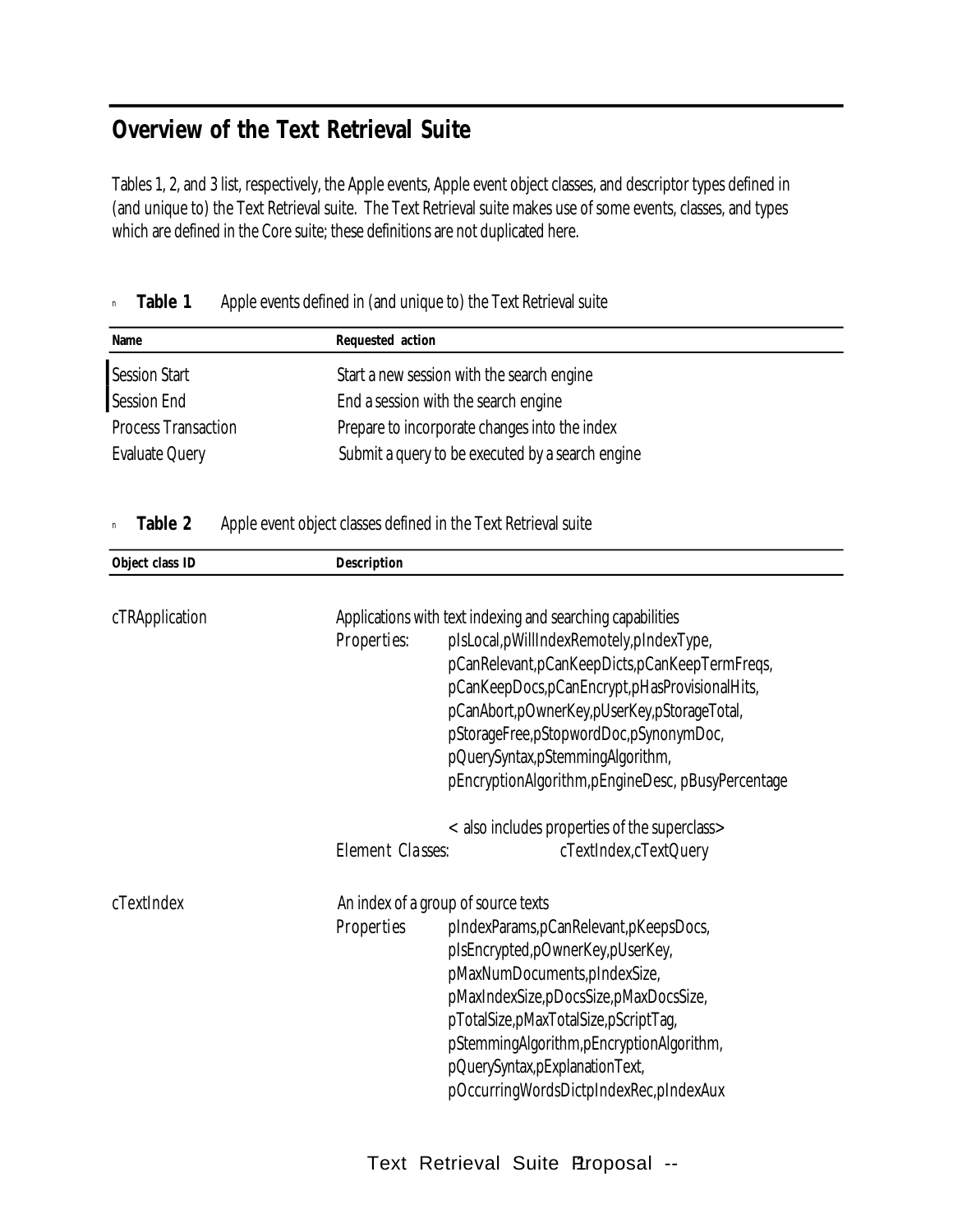|                     | Element Classes:                                                         | cDocumentWithText                                                                                                                                                                                                                |
|---------------------|--------------------------------------------------------------------------|----------------------------------------------------------------------------------------------------------------------------------------------------------------------------------------------------------------------------------|
| cTextQuery          | indices) contain certain terms<br>Properties:                            | A request for information about which documents in an index (or set of<br>pRefNum,pQueryText,pQuerySyntax,<br>pMaxHitsDesired,pMinRankDesired,<br>pSearchComplete,pRestrictionQuery,pProgressText<br>pPercentDone, pTextQueryRec |
|                     | Element Classes:                                                         | cHitList                                                                                                                                                                                                                         |
| cHitList            | Properties:                                                              | A list of documents which satisfy a query, in relevance order if applicable<br>pQueryRefNum,pIndex,pVerified,pRelevant,<br>pExecutionDateTime,pTotalHits,pSearchComplete,<br>pProgressBuffer                                     |
|                     | Element Classes:                                                         | cHit                                                                                                                                                                                                                             |
| cHit                | Properties:<br>Element Classes:                                          | An individual occurrence of a term (or set of terms) in a document<br>pDocID, pFieldID, pOffset, pExtent, pRelevance<br>$<$ none $>$                                                                                             |
| cIndexType          | Properties: pMajorType,pMinorType<br>Element Classes:                    | Signatures for the algorithms used by the application to produce indices<br>$<$ none $>$                                                                                                                                         |
| cOccurringWordsDict | A list of words and perhaps occurrence counts<br>Element Classes:        | Properties: pCountTypes,pWordCountsGuaranteed<br>cOccurringWord                                                                                                                                                                  |
| cOccurringWord      | A single word that occurs in an index<br>Properties:<br>Element Classes: | pOccurenceCounts<br>cWord                                                                                                                                                                                                        |
| cDocumentWithText   | made up entirely of text.)<br>Properties:<br>Element Classes:            | A document that has some text in it. (The document does not have to be<br>cDocument<br>$<$ undefined $>$                                                                                                                         |
|                     |                                                                          |                                                                                                                                                                                                                                  |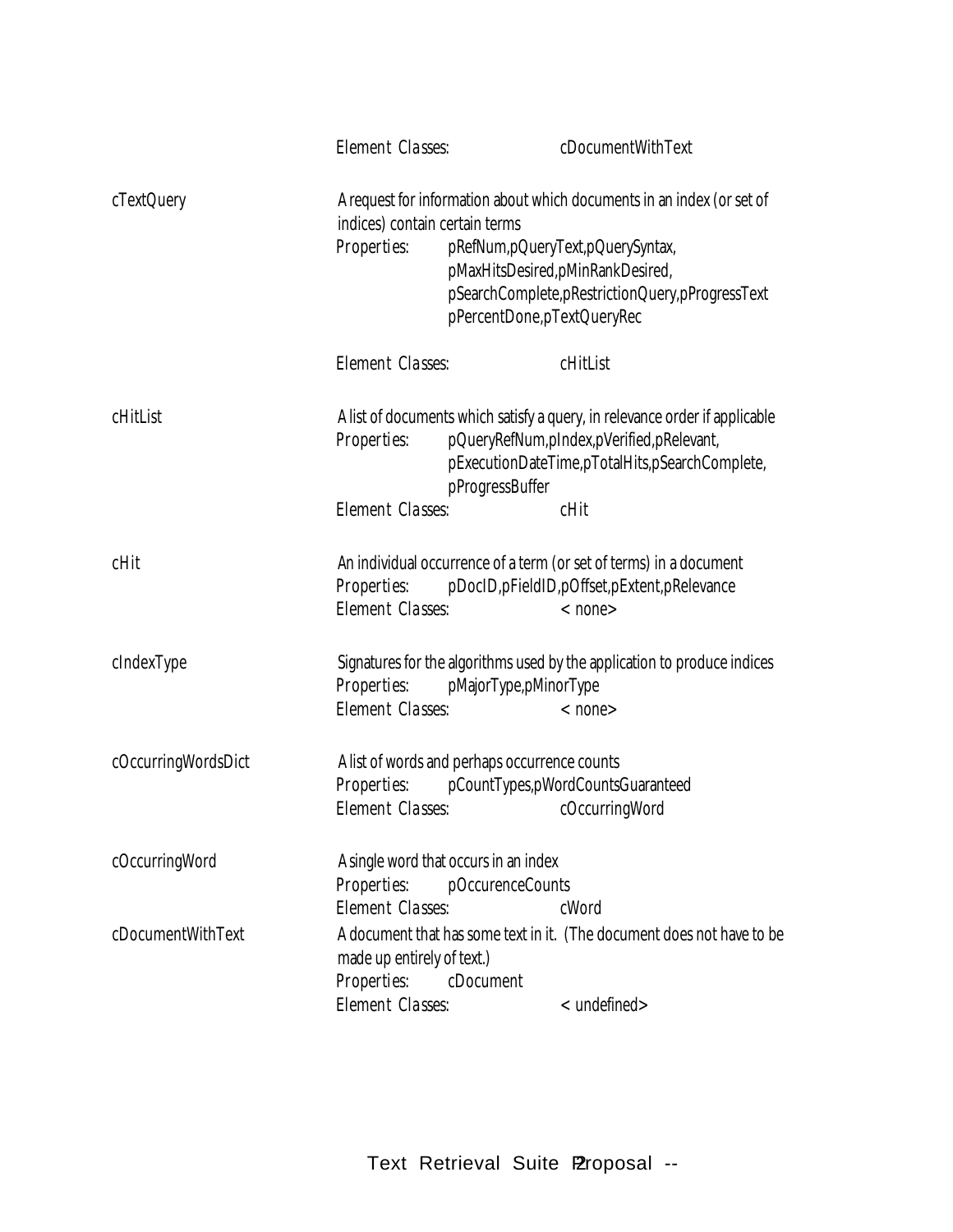**Table 3** Descriptor types defined in the Text Retrieval suite

| Descriptor type | Description                                                                    |
|-----------------|--------------------------------------------------------------------------------|
| typeHitList     | A record containing all of the properties in a cHitList                        |
| typeRelevantHit | A record containing all of the information in a cHit                           |
| typeHit         | A record containing all of the information in a cHit except for the pRelevance |

### **Apple events defined in the Text Retrieval suite**

The Apple events defined in the Text Retrieval suite are described in the following sections.

Note that all events used by the Text Retrieval suite, except for the "Start Session" and "End Session" events, should contain the key "keyAESessionID". This is so that the engine can separate clients who just happen to be living in the same application program. Although this document does not contain documentation for the events from other suites which are used by the Text Retrieval suite, when using these events, a "keyAESessionID" must be attached with the proper value for the session.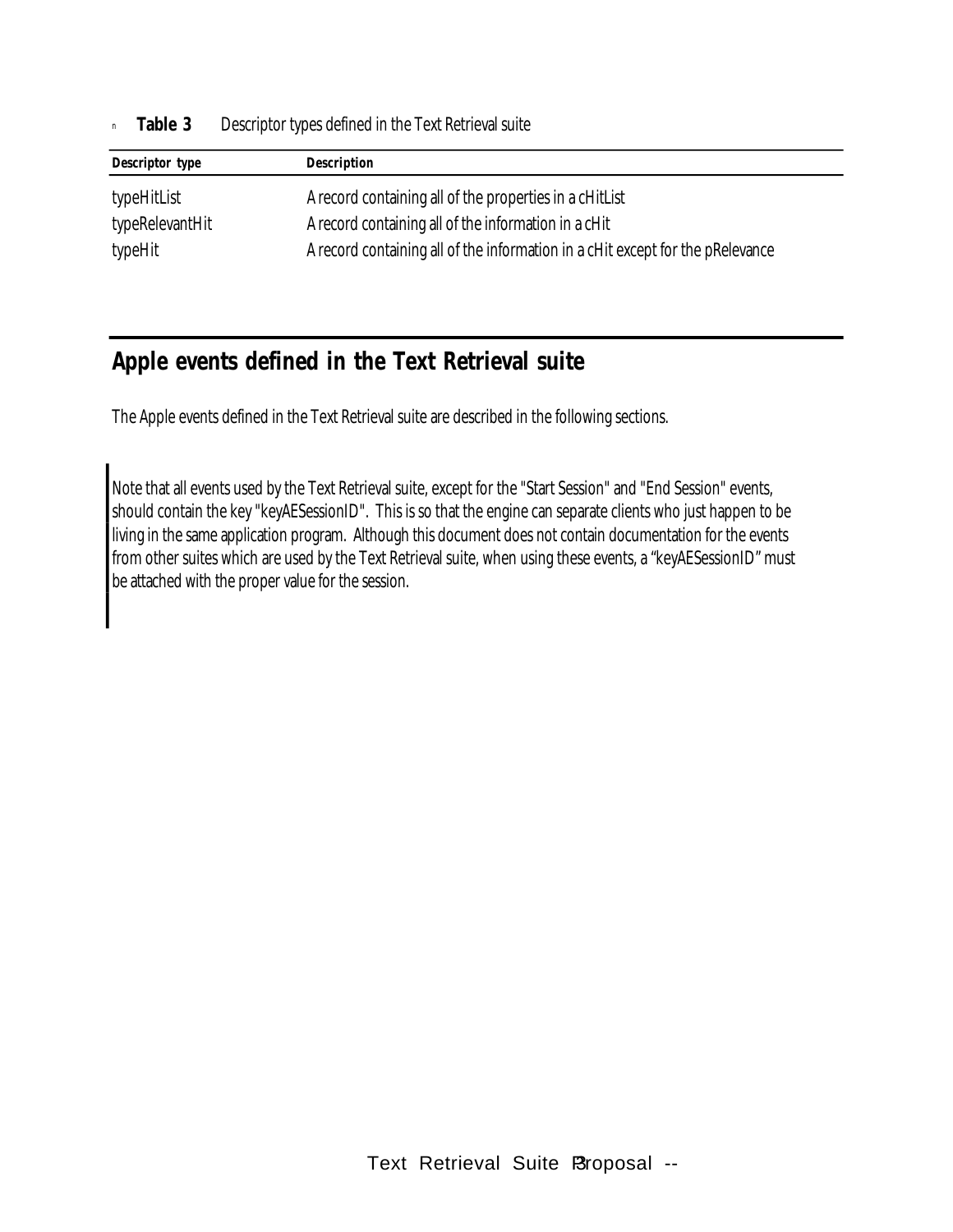| <b>Requested Action</b> | Examine the index or indices to determine which documents are relevant to the given<br>query. |                                                                                                               |
|-------------------------|-----------------------------------------------------------------------------------------------|---------------------------------------------------------------------------------------------------------------|
| <b>Event Class</b>      | kAETextRetrievalSuite                                                                         |                                                                                                               |
| <b>Event ID</b>         | kAETextQuery                                                                                  |                                                                                                               |
| <b>Parameters</b>       |                                                                                               |                                                                                                               |
| keyAEDirectObject       |                                                                                               |                                                                                                               |
|                         | Description:<br>Descriptor Type:<br>Required or Optional?                                     | The index or indices to query<br>typeObjectSpecifier<br>Required                                              |
| keyAETextQuery          |                                                                                               |                                                                                                               |
|                         | Description:<br>Descriptor Type:<br>Required or Optional?                                     | The query to use<br>typeObjectSpecifier (or typeTextQuery)<br>Required                                        |
| keyAESessionID          |                                                                                               |                                                                                                               |
|                         | Description:<br>Descriptor Type:<br>Required or Optional?                                     | The associated session ID for this event.<br>typeSessionID<br>Required                                        |
| keyAESendHitList        |                                                                                               |                                                                                                               |
|                         | Description:<br>Descriptor Type:<br>Required or Optional?                                     | If true, the hit list will be sent in the reply<br>typeBoolean<br>Optional                                    |
| keyAEMaxHitsToSend      |                                                                                               |                                                                                                               |
|                         | Description:<br>Descriptor Type:<br>Required or Optional?                                     | The maximum number of hits to be sent in the reply<br>typeLongInteger<br>Optional                             |
| keyAETrickleHits        |                                                                                               |                                                                                                               |
|                         | Description:                                                                                  | If true, hit progress events will be sent as described in<br>the section, "About Progressive Disclosure."     |
|                         | Descriptor Type:<br>Required or Optional?                                                     | typeBoolean<br>Optional                                                                                       |
| keyAETrickleProgress    | Description:                                                                                  | If true, general progress events will be sent as described<br>in the section, "About Progressive Disclosure." |
|                         | Descriptor Type:<br>Required or Optional?                                                     | typeBoolean<br>Optional                                                                                       |
|                         |                                                                                               |                                                                                                               |

## **Evaluate Query—find documents which satisfy a given query**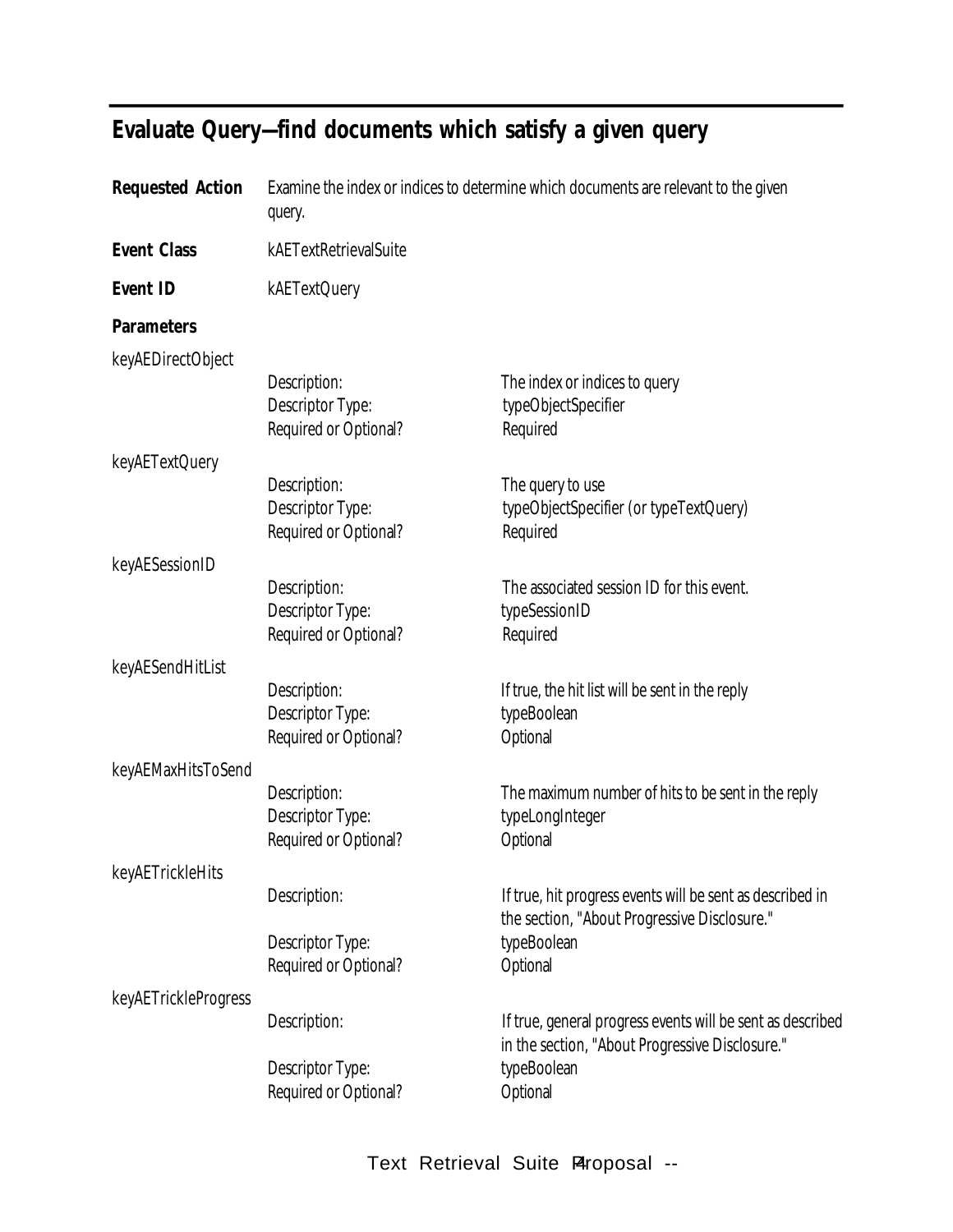| keyAEJustSendDone         |                                           |                                                                                                                                                                                  |
|---------------------------|-------------------------------------------|----------------------------------------------------------------------------------------------------------------------------------------------------------------------------------|
|                           | Description:                              | If true, specifies that a general progress event (as<br>described in the section, "About Progressive<br>Disclosure.") will be sent when the query has<br>completed.              |
|                           | Descriptor Type:<br>Required or Optional? | typeBoolean<br>Optional                                                                                                                                                          |
| keyAEUpdateProgressBuffer |                                           |                                                                                                                                                                                  |
|                           | Description:                              | If true, the engine will keep the hit progress buffer of<br>the hit list up to date, as described in the section,<br>"About Progressive Disclosure."                             |
|                           | Descriptor Type:<br>Required or Optional? | typeBoolean<br>Optional                                                                                                                                                          |
| keyAEVerifyHits           |                                           |                                                                                                                                                                                  |
|                           | Description:                              | If true, the hits will be verified before the event<br>completes.                                                                                                                |
|                           | Descriptor Type:<br>Required or Optional? | typeBoolean<br>Optional                                                                                                                                                          |
| keyAERelevanceHits        |                                           |                                                                                                                                                                                  |
|                           | Description:                              | If true, the hits will be returned with relevance<br>information, sorted by relevance scores.                                                                                    |
|                           | Descriptor Type:<br>Required or Optional? | typeBoolean<br>Optional                                                                                                                                                          |
| <b>Reply Parameters</b>   |                                           |                                                                                                                                                                                  |
| keyDirectObject           |                                           |                                                                                                                                                                                  |
|                           | Description:                              | The refNum assigned to the query, which may be used<br>in retrieving the hit list or progress information.                                                                       |
|                           | Descriptor Type:<br>Required or Optional? | typeLongInteger<br>Optional                                                                                                                                                      |
| keyAEHitList              |                                           |                                                                                                                                                                                  |
|                           | Description:                              | The hit list generated by the query. This property is<br>present in the reply only if keyAESendHitList was true in<br>the original event. This is not recommended; see<br>Notes. |
|                           | Descriptor Type:<br>Required or Optional? | typeHitList<br>Optional                                                                                                                                                          |
|                           |                                           |                                                                                                                                                                                  |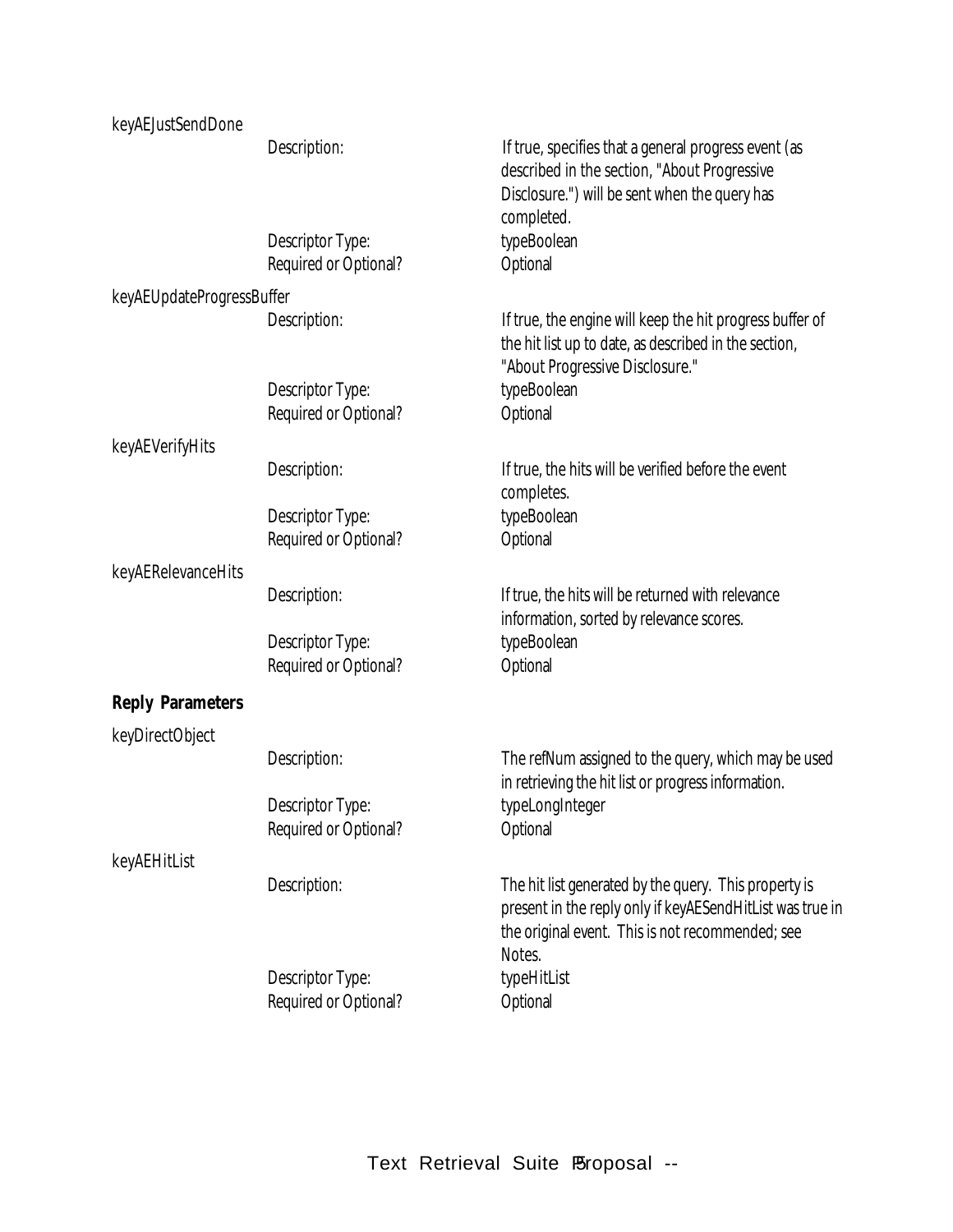| keyAEHowBusy        |                                                                                          |         |                                                                                                                                                                                                                                                                                                                                                                                                                                                         |
|---------------------|------------------------------------------------------------------------------------------|---------|---------------------------------------------------------------------------------------------------------------------------------------------------------------------------------------------------------------------------------------------------------------------------------------------------------------------------------------------------------------------------------------------------------------------------------------------------------|
|                     | Description:                                                                             |         | A number which tells the client how busy the engine is,                                                                                                                                                                                                                                                                                                                                                                                                 |
|                     | Descriptor Type:<br>Required or Optional?                                                |         | after beginning this query.<br>typeShortInteger<br>Optional                                                                                                                                                                                                                                                                                                                                                                                             |
| <b>Result Codes</b> |                                                                                          |         |                                                                                                                                                                                                                                                                                                                                                                                                                                                         |
|                     | errAEUnknownSession<br>errAEFail                                                         | $-1732$ | -6660 The client has not registered itself with the engine.<br>Failed to handle this Apple event                                                                                                                                                                                                                                                                                                                                                        |
| <b>Notes</b>        | passed.                                                                                  |         | Anywhere an index object specifier is requested, an index refNum or indexDesc may be                                                                                                                                                                                                                                                                                                                                                                    |
|                     | is in charge of assigning all refNums.<br>recommended and may be removed from the suite. |         | Anywhere a query object specifier is requested, a query refNum or textQueryDesc may<br>be passed. Note that if the query passed to this event already contains a pRefNum, then<br>that value will be ignored and will NOT be used by the search engine. The search engine<br>For "one shot" queries, which open the indicated indices, perform the query, and close<br>the indices, unopened indices may be passed as the direct parameter. This is not |
|                     |                                                                                          |         | If keyAERelevanceHits is TRUE, hits must be returned in relevance order.                                                                                                                                                                                                                                                                                                                                                                                |
|                     | keyAETrickleProgress parameters.                                                         |         | See "About Progressive Disclosure" for explanations of the keyAETrickleHits and                                                                                                                                                                                                                                                                                                                                                                         |
|                     | from an address different from the original server.                                      |         | Clients should never use kAEWaitReply with this event, since the reply may originate                                                                                                                                                                                                                                                                                                                                                                    |
|                     | the progress information is received.                                                    |         | It is recommended that clients do not specify keyAESendHitList, since then they will<br>not be able to correlate progress information about the query with the actual query.<br>Progress information uses the query's refNum, which is returned in the reply. If they<br>don't get the reply until the query is complete, then they won't have the refNum when                                                                                          |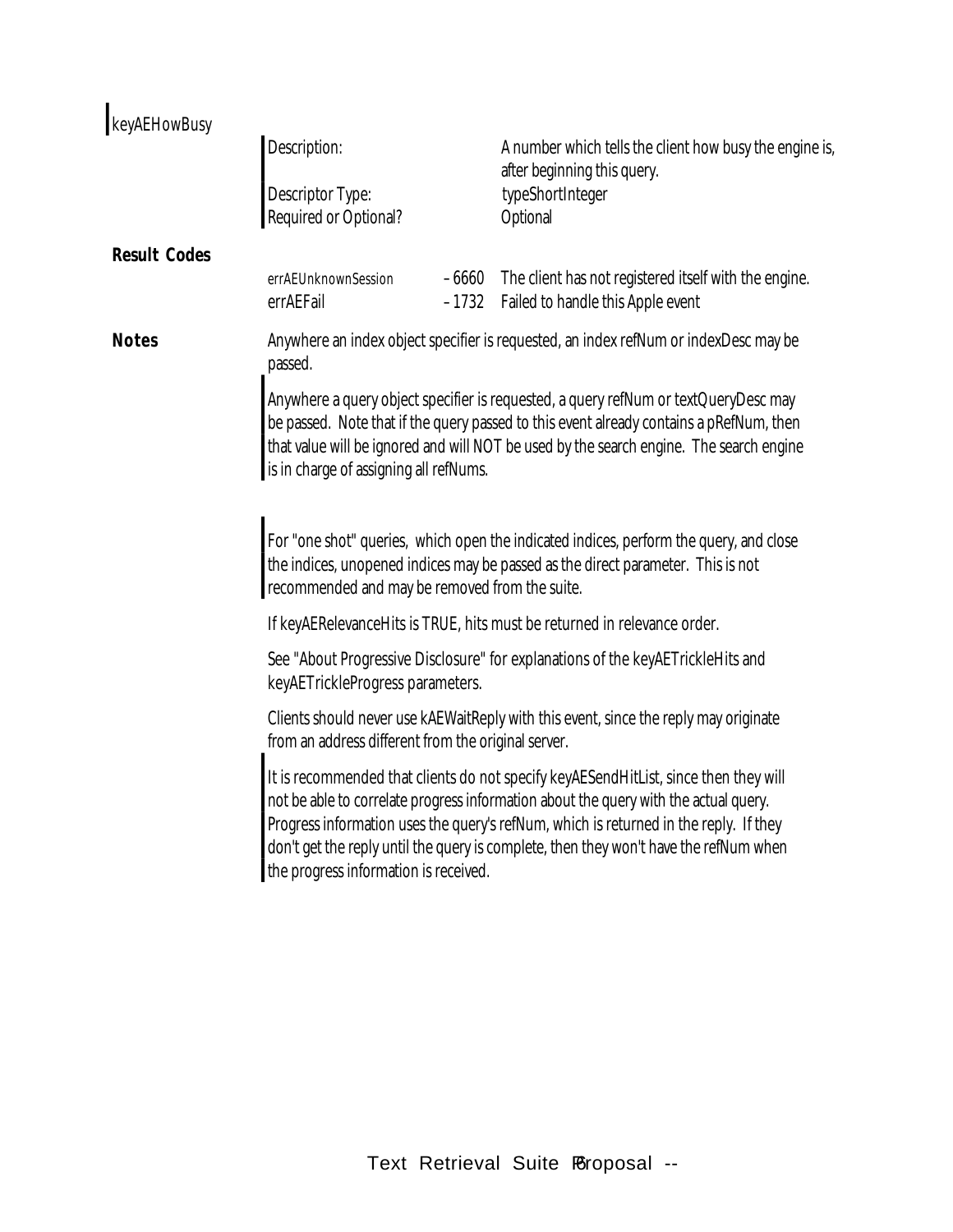## **Process Transaction—prepare to commit a transaction**

| <b>Requested Action</b> | changed.                                                  |         | The engine should perform all the operations necessary to incorporate the new material<br>into its index without actually changing the index. (This is the first phase of a two-phase<br>commit.) This event should be sent before End Transaction when an index has been |
|-------------------------|-----------------------------------------------------------|---------|---------------------------------------------------------------------------------------------------------------------------------------------------------------------------------------------------------------------------------------------------------------------------|
| <b>Event Class</b>      | kAETextRetrievalSuite                                     |         |                                                                                                                                                                                                                                                                           |
| <b>Event ID</b>         | kAEProcessTransaction                                     |         |                                                                                                                                                                                                                                                                           |
| <b>Parameters</b>       |                                                           |         |                                                                                                                                                                                                                                                                           |
| keyDirectObject         |                                                           |         |                                                                                                                                                                                                                                                                           |
|                         | Description:<br>Descriptor Type:<br>Required or Optional? |         | The transaction ID to process.<br>typeLongInteger<br>Required                                                                                                                                                                                                             |
| keyAESessionID          |                                                           |         |                                                                                                                                                                                                                                                                           |
|                         | Description:<br>Descriptor Type:<br>Required or Optional? |         | The associated session ID for this event.<br>typeSessionID<br>Required                                                                                                                                                                                                    |
| <b>Reply Parameters</b> |                                                           |         |                                                                                                                                                                                                                                                                           |
| keyDirectObject         |                                                           |         |                                                                                                                                                                                                                                                                           |
|                         | Description:<br>Descriptor Type:<br>Required or Optional? |         | <b>Transaction status record</b><br>typeTransactionStatus<br>Optional                                                                                                                                                                                                     |
| <b>Result Codes</b>     |                                                           |         |                                                                                                                                                                                                                                                                           |
|                         | errAEUnknownSession                                       | $-6660$ | The client has not registered itself with the engine.                                                                                                                                                                                                                     |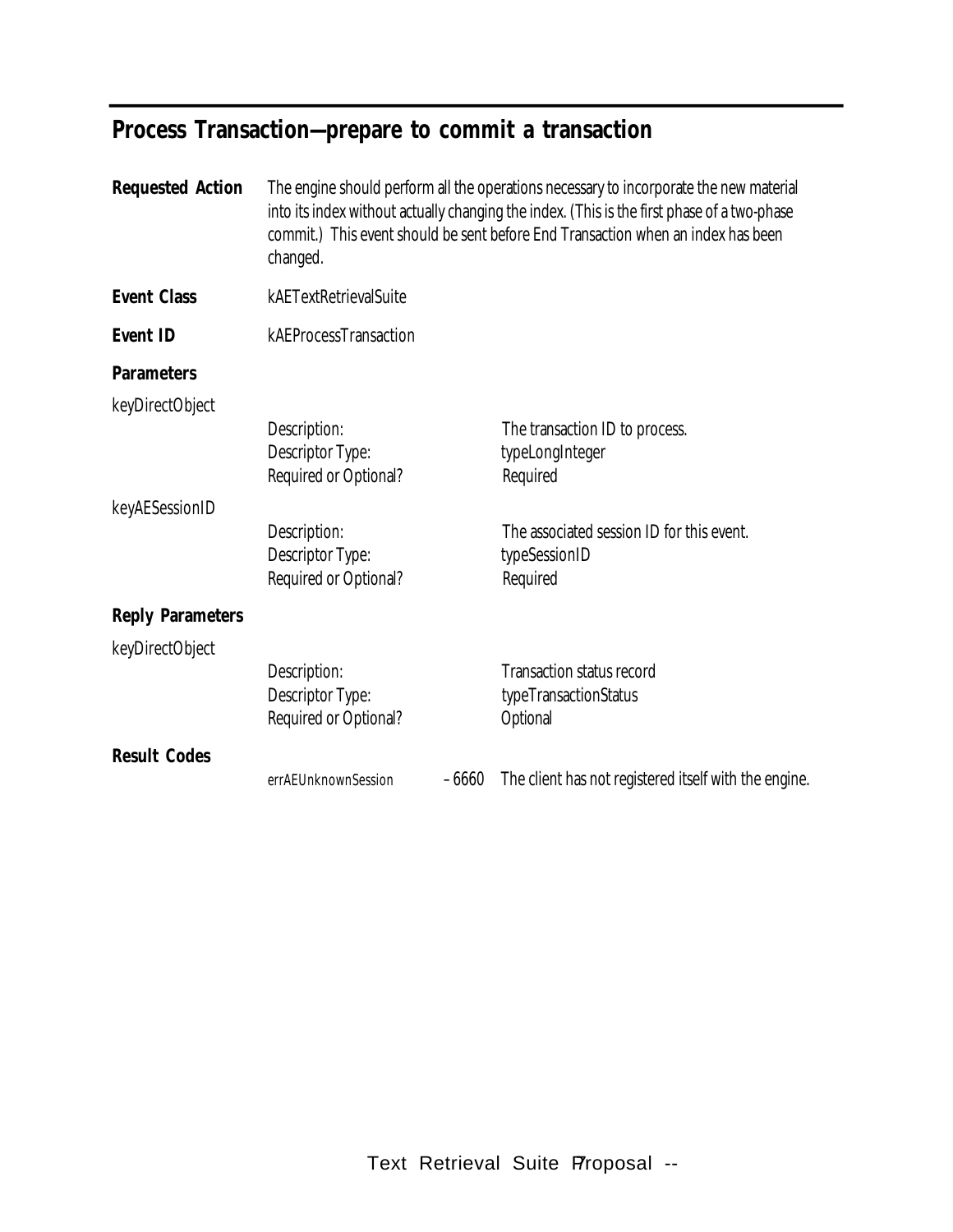## **Start Session—start a session with the search engine**

| <b>Requested Action</b> | The engine should perform all the operations necessary to begin a new session. Clients<br>may have multiple sessions with the same search engine. |         |                                                           |
|-------------------------|---------------------------------------------------------------------------------------------------------------------------------------------------|---------|-----------------------------------------------------------|
| Event Class             | kAETextRetrievalSuite                                                                                                                             |         |                                                           |
| Event ID                | kAEStartSession                                                                                                                                   |         |                                                           |
| <b>Parameters</b>       | None                                                                                                                                              |         |                                                           |
| <b>Reply Parameters</b> |                                                                                                                                                   |         |                                                           |
| keyDirectObject         | Description:<br>Descriptor Type:                                                                                                                  |         | Session ID<br>typeSessionID                               |
| <b>Result Codes</b>     | Required or Optional?<br>errAETooManySessions                                                                                                     | $-6662$ | Required<br>The engine cannot accomodate another session. |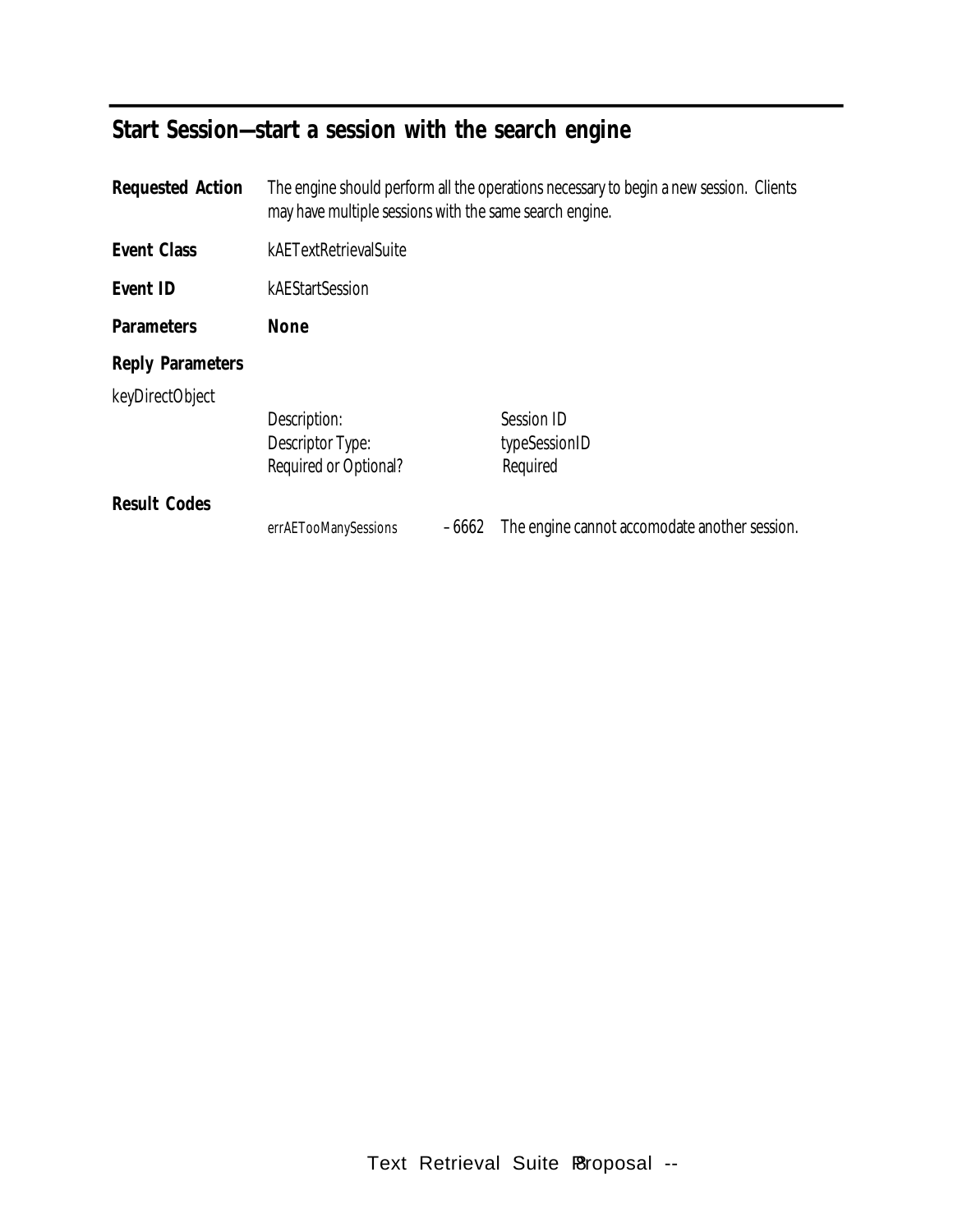## **End Session—terminate a session with the search engine**

|                       |                                           | The engine should perform all the operations necessary to end a currently open session<br>with a client. This probably includes such things as closing all indices open in the |
|-----------------------|-------------------------------------------|--------------------------------------------------------------------------------------------------------------------------------------------------------------------------------|
| kAETextRetrievalSuite |                                           |                                                                                                                                                                                |
| kAEEndSession         |                                           |                                                                                                                                                                                |
|                       |                                           |                                                                                                                                                                                |
|                       |                                           |                                                                                                                                                                                |
| Description:          |                                           | The session ID to terminate.                                                                                                                                                   |
|                       |                                           | typeSessionID                                                                                                                                                                  |
|                       |                                           | Required                                                                                                                                                                       |
| <b>None</b>           |                                           |                                                                                                                                                                                |
|                       |                                           |                                                                                                                                                                                |
| errAESMGeneralError   | $-6660$                                   | Unspecified error.                                                                                                                                                             |
|                       | Descriptor Type:<br>Required or Optional? | session, erasing all queries, &c.                                                                                                                                              |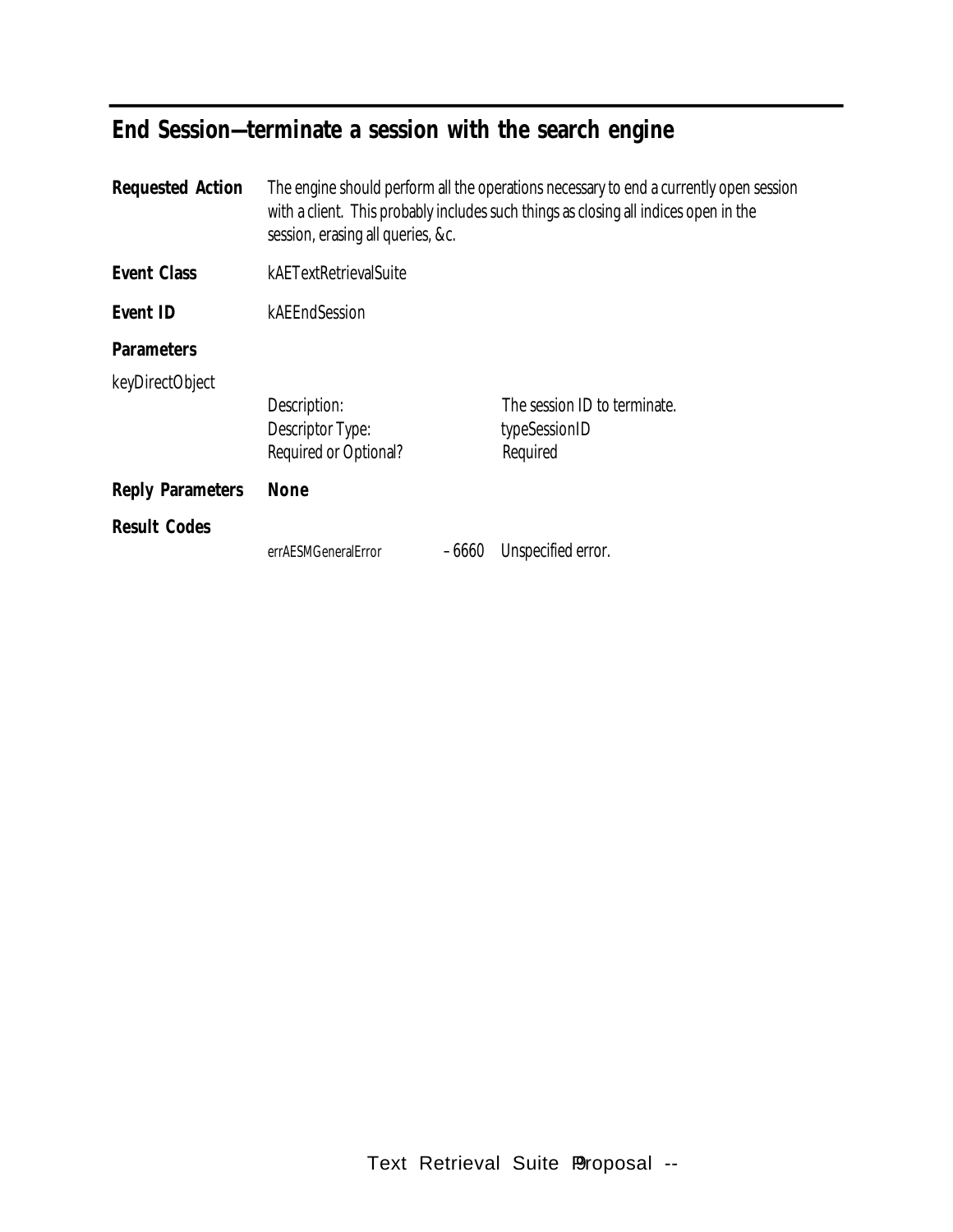## **Object classes defined in the Text Retrieval suite**

The Apple event object classes defined in the Core suite are described in the following sections, currently listed in approximate descending order of conceptual complexity.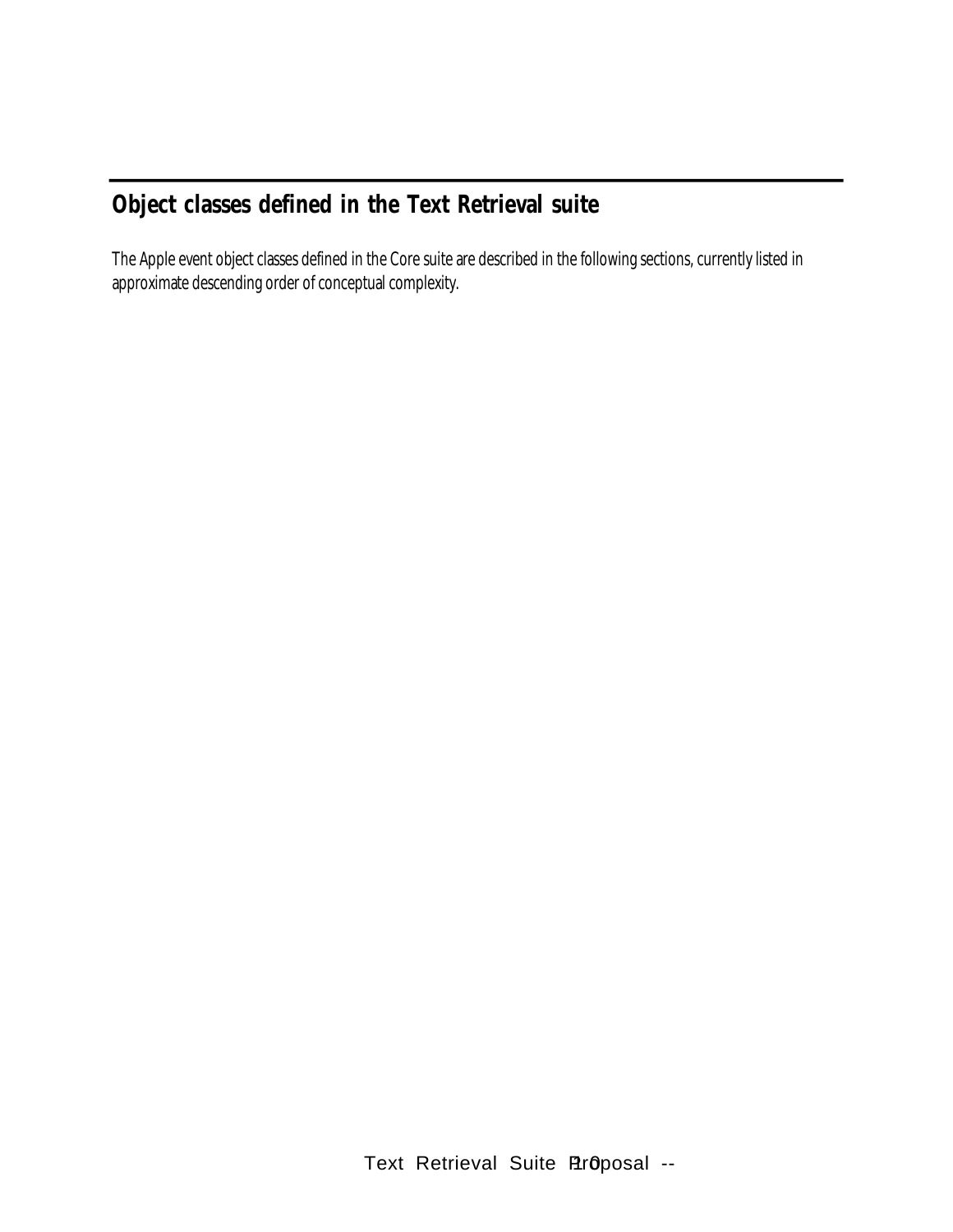## **cTRApplication— an application with text indexing and retrieval functionality**

| <b>Description</b> | The cTRApplication class is the class of applications which support the model of text<br>indexing and retrieval defined in this document. |                                                                                                                                                                                                       |  |
|--------------------|-------------------------------------------------------------------------------------------------------------------------------------------|-------------------------------------------------------------------------------------------------------------------------------------------------------------------------------------------------------|--|
| <b>Superclass</b>  | cApplication (Core suite)                                                                                                                 |                                                                                                                                                                                                       |  |
| Default Desc Type  | typeTextEngineRec                                                                                                                         |                                                                                                                                                                                                       |  |
| Property           |                                                                                                                                           |                                                                                                                                                                                                       |  |
| pIsLocal           |                                                                                                                                           |                                                                                                                                                                                                       |  |
|                    | Description:                                                                                                                              | If this property is TRUE, the engine resides on a<br>machine local to the client.                                                                                                                     |  |
|                    | Object Class ID:                                                                                                                          | cBoolean                                                                                                                                                                                              |  |
|                    | Inherited?                                                                                                                                | <b>No</b>                                                                                                                                                                                             |  |
|                    | Read-Only or Read/Write?                                                                                                                  | Read-only                                                                                                                                                                                             |  |
| pBusyPercentage    |                                                                                                                                           |                                                                                                                                                                                                       |  |
|                    | Description:                                                                                                                              | A number from 0 to 200 indicating the load of the<br>engine. A value of 100 indicates the maximum normal<br>load; values over 100 indicate that efficiency is<br>suboptimal and response may be slow. |  |
|                    | Object Class ID:                                                                                                                          | cBoolean                                                                                                                                                                                              |  |
|                    | Inherited?                                                                                                                                | N <sub>o</sub>                                                                                                                                                                                        |  |
|                    | Read-Only or Read/Write?                                                                                                                  | Read-only                                                                                                                                                                                             |  |
| pWillIndexRemotely |                                                                                                                                           |                                                                                                                                                                                                       |  |
|                    | Description:                                                                                                                              | If this property is TRUE, the engine will index<br>documents not accessible to its own file system. (That<br>is, it is possible to send documents to the application<br>over the wire.)               |  |
|                    | Object Class ID:                                                                                                                          | cBoolean                                                                                                                                                                                              |  |
|                    | Inherited?                                                                                                                                | N <sub>o</sub>                                                                                                                                                                                        |  |
|                    | Read-Only or Read/Write?                                                                                                                  | Read-only                                                                                                                                                                                             |  |
|                    |                                                                                                                                           |                                                                                                                                                                                                       |  |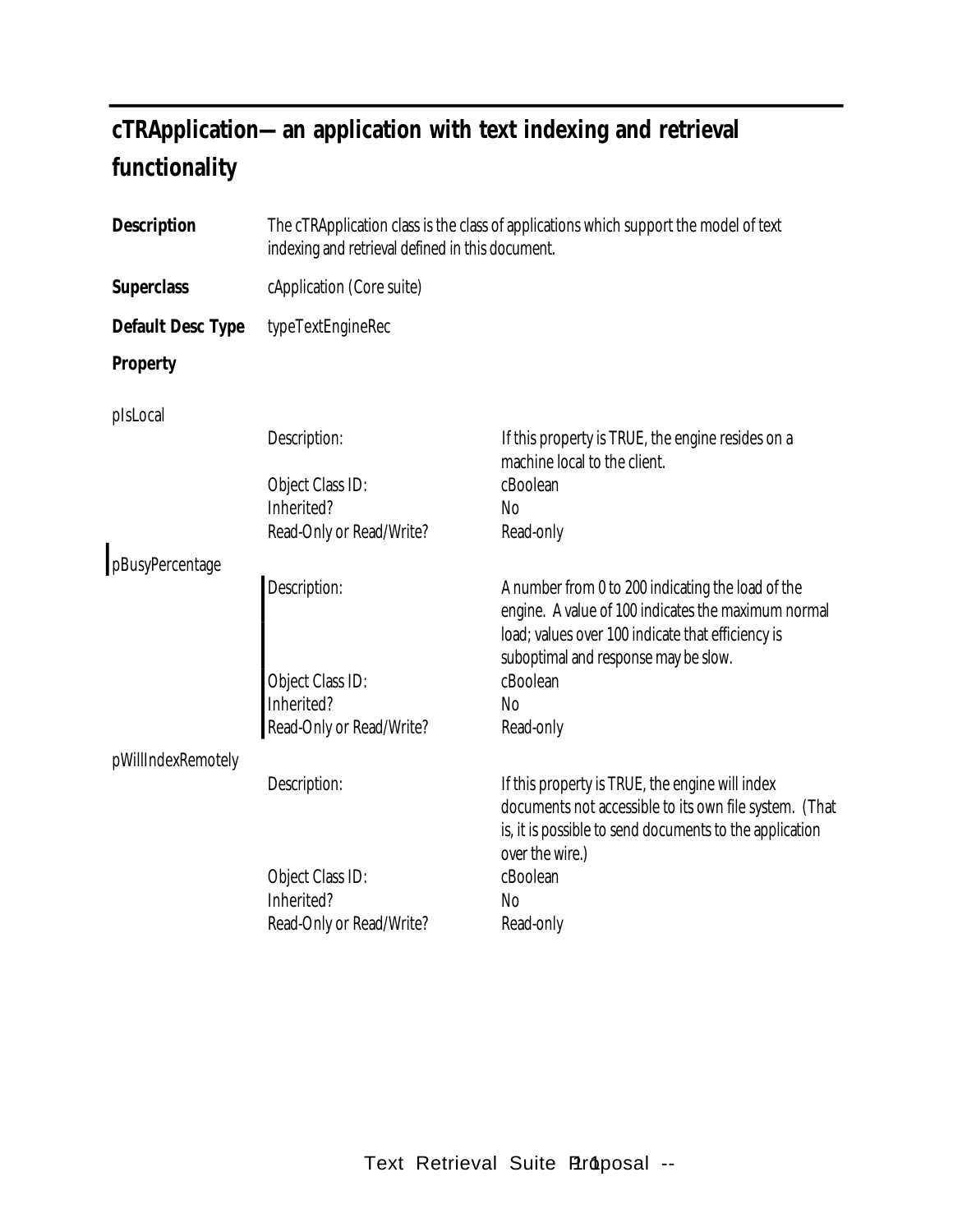### pIndexType

|                | Description:             | This property indicates what kind of index the engine<br>produces. Major and minor types are included. Valid<br>major types at this point include: kSignaturesIndex,<br>kInvertedIndex, and kObscureTypeOfIndex. |
|----------------|--------------------------|------------------------------------------------------------------------------------------------------------------------------------------------------------------------------------------------------------------|
|                | Object Class ID:         | cIndexType                                                                                                                                                                                                       |
|                | Inherited?               | N <sub>0</sub>                                                                                                                                                                                                   |
|                | Read-Only or Read/Write? | Read-only                                                                                                                                                                                                        |
| pCanRelevant   |                          |                                                                                                                                                                                                                  |
|                | Description:             | If this property is TRUE, the engine is capable of<br>providing hit lists sorted by relevance to a query.                                                                                                        |
|                | Object Class ID:         | cBoolean                                                                                                                                                                                                         |
|                | Inherited?               | N <sub>o</sub>                                                                                                                                                                                                   |
|                | Read-Only or Read/Write? | Read-only                                                                                                                                                                                                        |
| pCanKeepDicts  |                          |                                                                                                                                                                                                                  |
|                | Description:             | If this property is TRUE, the engine is capable of<br>keeping dictionaries of terms which occur in a given<br>index.                                                                                             |
|                | Object Class ID:         | cBoolean                                                                                                                                                                                                         |
|                | Inherited?               | No                                                                                                                                                                                                               |
|                | Read-Only or Read/Write? | Read-only                                                                                                                                                                                                        |
| pDictInfoTypes |                          |                                                                                                                                                                                                                  |
|                | Description:             | This property contains a list of the types of information<br>which the dictionary will maintain about each word.<br>Each type is indicated by a cEnumeration.                                                    |
|                | Object Class ID:         | cAEList                                                                                                                                                                                                          |
|                | Inherited?               | <b>No</b>                                                                                                                                                                                                        |
|                | Read-Only or Read/Write? | Read-only                                                                                                                                                                                                        |
| pCanKeepDocs   |                          |                                                                                                                                                                                                                  |
|                | Description:             | If this property is TRUE, the engine is capable of storing<br>the text of documents which it has indexed.                                                                                                        |
|                | Object Class ID:         | cBoolean                                                                                                                                                                                                         |
|                | Inherited?               | N <sub>0</sub>                                                                                                                                                                                                   |
|                | Read-Only or Read/Write? | Read-only                                                                                                                                                                                                        |
| pCanEncrypt    |                          |                                                                                                                                                                                                                  |
|                | Description:             | If this property is TRUE, the engine is capable of<br>encrypting materials which it stores (indices and<br>documents).                                                                                           |
|                | Object Class ID:         | cBoolean                                                                                                                                                                                                         |
|                | Inherited?               | No                                                                                                                                                                                                               |
|                | Read-Only or Read/Write? | Read-only                                                                                                                                                                                                        |
|                |                          |                                                                                                                                                                                                                  |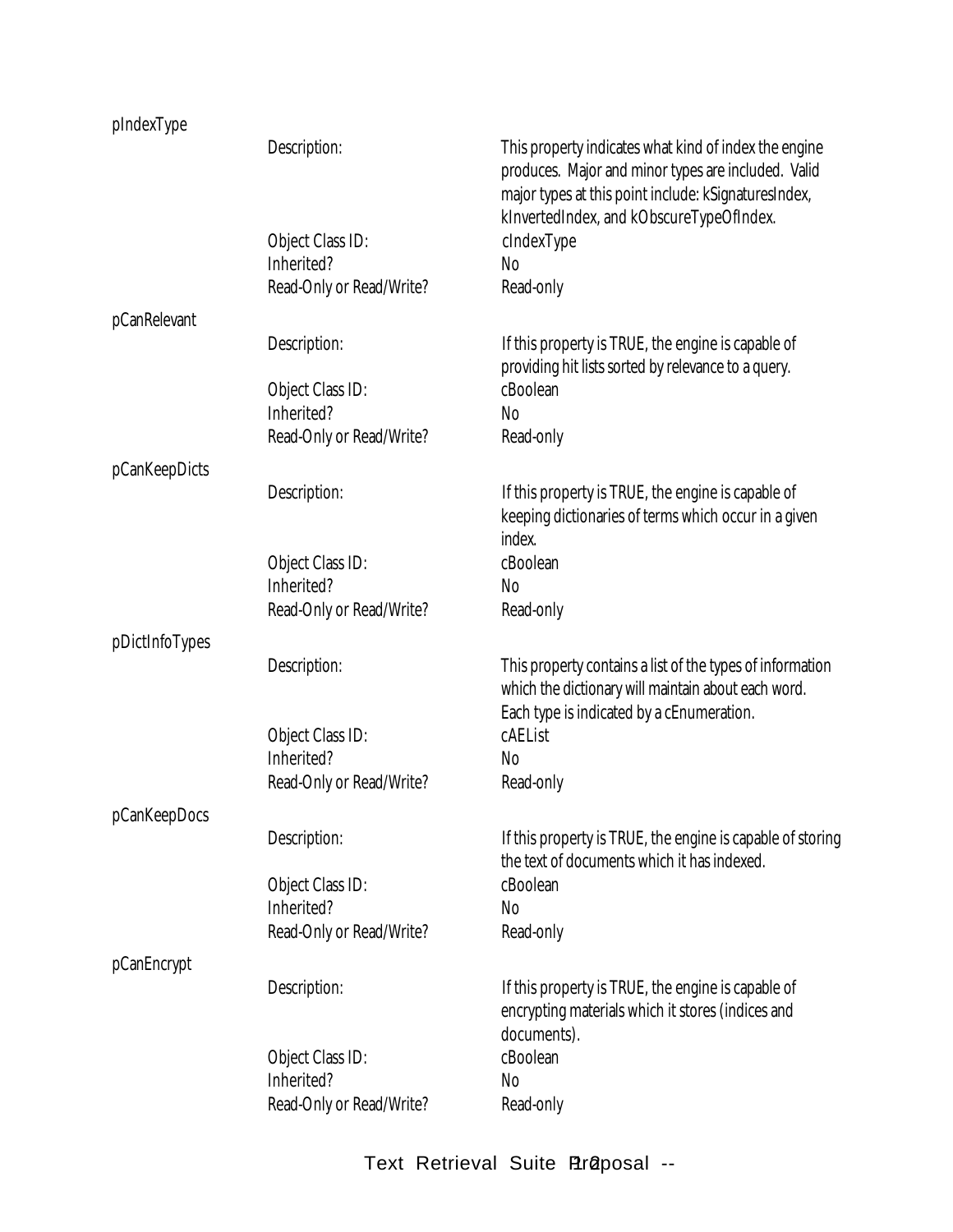| pHasProvisionalHits |                          |                                                                                                                                                                                                                                                                                        |
|---------------------|--------------------------|----------------------------------------------------------------------------------------------------------------------------------------------------------------------------------------------------------------------------------------------------------------------------------------|
|                     | Description:             | If this property is TRUE, the engine needs a verification<br>pass for hits to be guaranteed.                                                                                                                                                                                           |
|                     | Object Class ID:         | cBoolean                                                                                                                                                                                                                                                                               |
|                     | Inherited?               | <b>No</b>                                                                                                                                                                                                                                                                              |
|                     | Read-Only or Read/Write? | Read-only                                                                                                                                                                                                                                                                              |
|                     |                          |                                                                                                                                                                                                                                                                                        |
| pCanAbort           | Description:             | If this property is TRUE, the engine is capable of<br>aborting transactions in progress.                                                                                                                                                                                               |
|                     | Object Class ID:         | cBoolean                                                                                                                                                                                                                                                                               |
|                     | Inherited?               | <b>No</b>                                                                                                                                                                                                                                                                              |
|                     |                          |                                                                                                                                                                                                                                                                                        |
|                     | Read-Only or Read/Write? | Read-only                                                                                                                                                                                                                                                                              |
| pOwnerKey           |                          |                                                                                                                                                                                                                                                                                        |
|                     | Description:             | This property is a signature which identifies the owner of<br>the engine. If the engine is remote, clients must write<br>to this property to establish that they have the<br>authorization to create and/or modify indices. Remote<br>clients will always read this property as empty. |
|                     | Object Class ID:         | cText                                                                                                                                                                                                                                                                                  |
|                     | Inherited?               | No                                                                                                                                                                                                                                                                                     |
|                     | Read-Only or Read/Write? | Read/Write or Write-only                                                                                                                                                                                                                                                               |
|                     |                          |                                                                                                                                                                                                                                                                                        |
| pUserKey            | Description:             | This property is a signature which identifies the<br>legitimate users of the engine. If the engine is remote,<br>clients must write to this property to establish that they<br>have the authorization to use indices. Remote clients<br>will always read this property as empty.       |
|                     | Object Class ID:         | cText                                                                                                                                                                                                                                                                                  |
|                     | Inherited?               | N <sub>0</sub>                                                                                                                                                                                                                                                                         |
|                     | Read-Only or Read/Write? | Read/Write or Write-only                                                                                                                                                                                                                                                               |
|                     |                          |                                                                                                                                                                                                                                                                                        |
| pStorageTotal       |                          |                                                                                                                                                                                                                                                                                        |
|                     | Description:             | Total of the storage avaliable to the engine, both<br>occupied and free, for the storage of indices and<br>associated data. This does not include the engine's<br>working reserve, if any.                                                                                             |
|                     | Object Class ID:         | cLongInteger                                                                                                                                                                                                                                                                           |
|                     | Inherited?               | No                                                                                                                                                                                                                                                                                     |
|                     | Read-Only or Read/Write? | Read-only                                                                                                                                                                                                                                                                              |
|                     |                          |                                                                                                                                                                                                                                                                                        |
| pStorageFree        | Description:             | Total of the free storage avaliable to the engine, for the<br>storage of indices and associated data. This does not                                                                                                                                                                    |
|                     |                          |                                                                                                                                                                                                                                                                                        |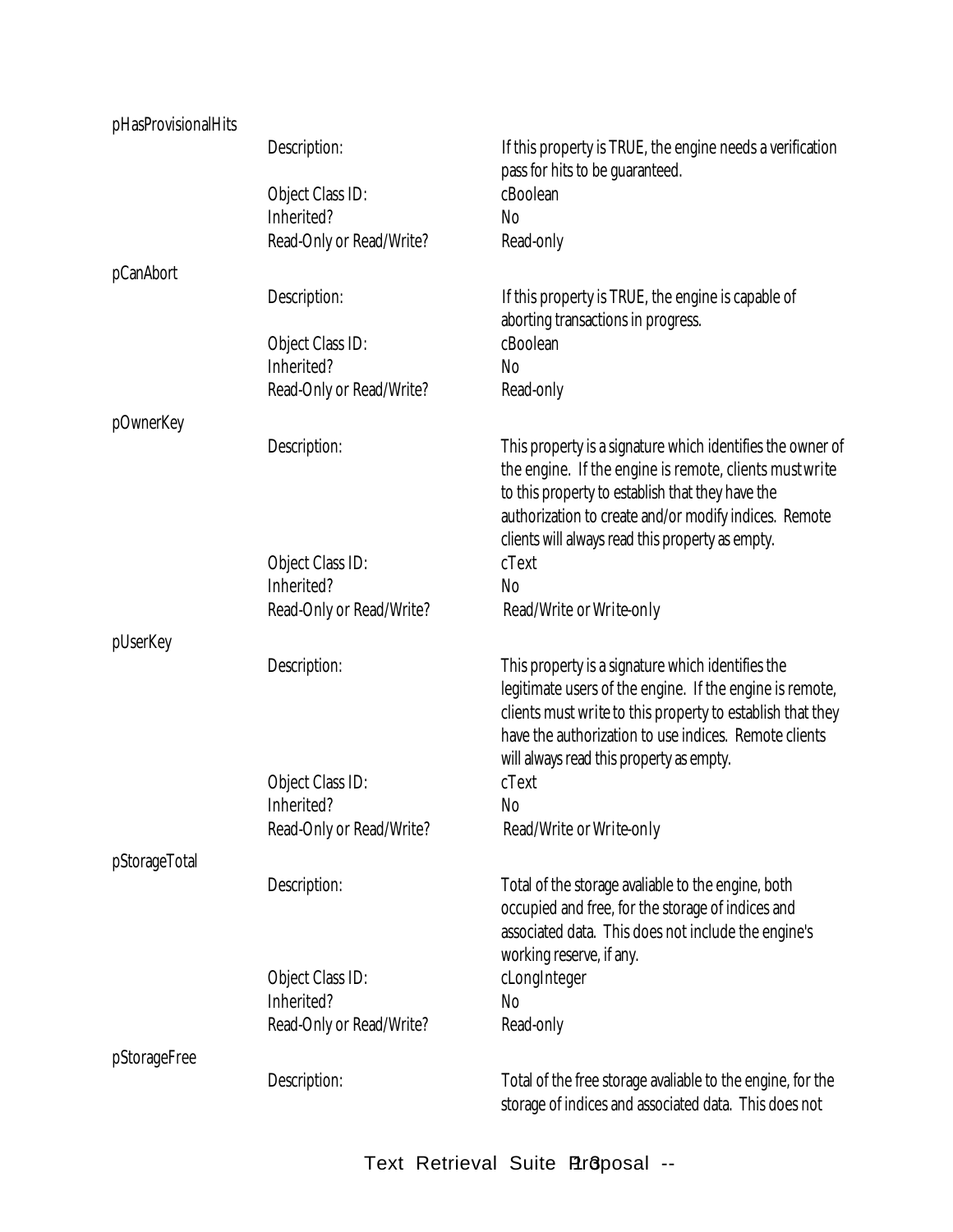|                          |                          | include the engine's working reserve, if any.                                                                                                   |
|--------------------------|--------------------------|-------------------------------------------------------------------------------------------------------------------------------------------------|
|                          | Object Class ID:         | cLongInteger                                                                                                                                    |
|                          | Inherited?               | No                                                                                                                                              |
|                          | Read-Only or Read/Write? | Read-only                                                                                                                                       |
| pStopwordDoc             |                          |                                                                                                                                                 |
|                          | Description:             | This property indicates a document which is a return-<br>delimited list of stopwords to be used as the default<br>stopword list by the engine.1 |
|                          | Object Class ID:         | cFile (or cDocument?)                                                                                                                           |
|                          | Inherited?               | No                                                                                                                                              |
|                          | Read-Only or Read/Write? | Read-only or Read-write (depending on access rights of<br>user)                                                                                 |
| pSynonymDoc <sup>2</sup> |                          |                                                                                                                                                 |
|                          | Description:             | This property indicates a document which is a return-<br>delimited list of synonyms to be used as the default<br>synonym list by the engine.    |
|                          | Object Class ID:         | cFile (or cDocument?)                                                                                                                           |
|                          | Inherited?               | <b>No</b>                                                                                                                                       |
|                          | Read-Only or Read/Write? | Read-only or Read-write (depending on access rights of<br>user)                                                                                 |
| pQuerySyntax             |                          |                                                                                                                                                 |
|                          | Description:             | This property indicates which query syntaxes are<br>supported by the engine.                                                                    |
|                          | Object Class ID:         | cQuerySyntaxList (really a cAEList that is a list of<br>cEnumerateds)                                                                           |
|                          | Inherited?               | N <sub>0</sub>                                                                                                                                  |
|                          | Read-Only or Read/Write? | Read-only                                                                                                                                       |
| pStemmingAlgorithm       |                          |                                                                                                                                                 |
|                          | Description:             | This property indicates which stemming algorithms are<br>supported by the engine.                                                               |
|                          | Object Class ID:         | cStemmingAlgorithmList (really a cAEList thata list of<br>cEnumerateds)                                                                         |
|                          | Inherited?               | N <sub>0</sub>                                                                                                                                  |
|                          | Read-Only or Read/Write? | Read-only                                                                                                                                       |

<sup>&</sup>lt;sup>1</sup>The first line of the document is a configuration line which indicates the format of the file. ( the word "stemmed," then the stopword list is pre-stemmed.) <sup>2</sup>This may be expanded into a full-blown thesaurus mechanism.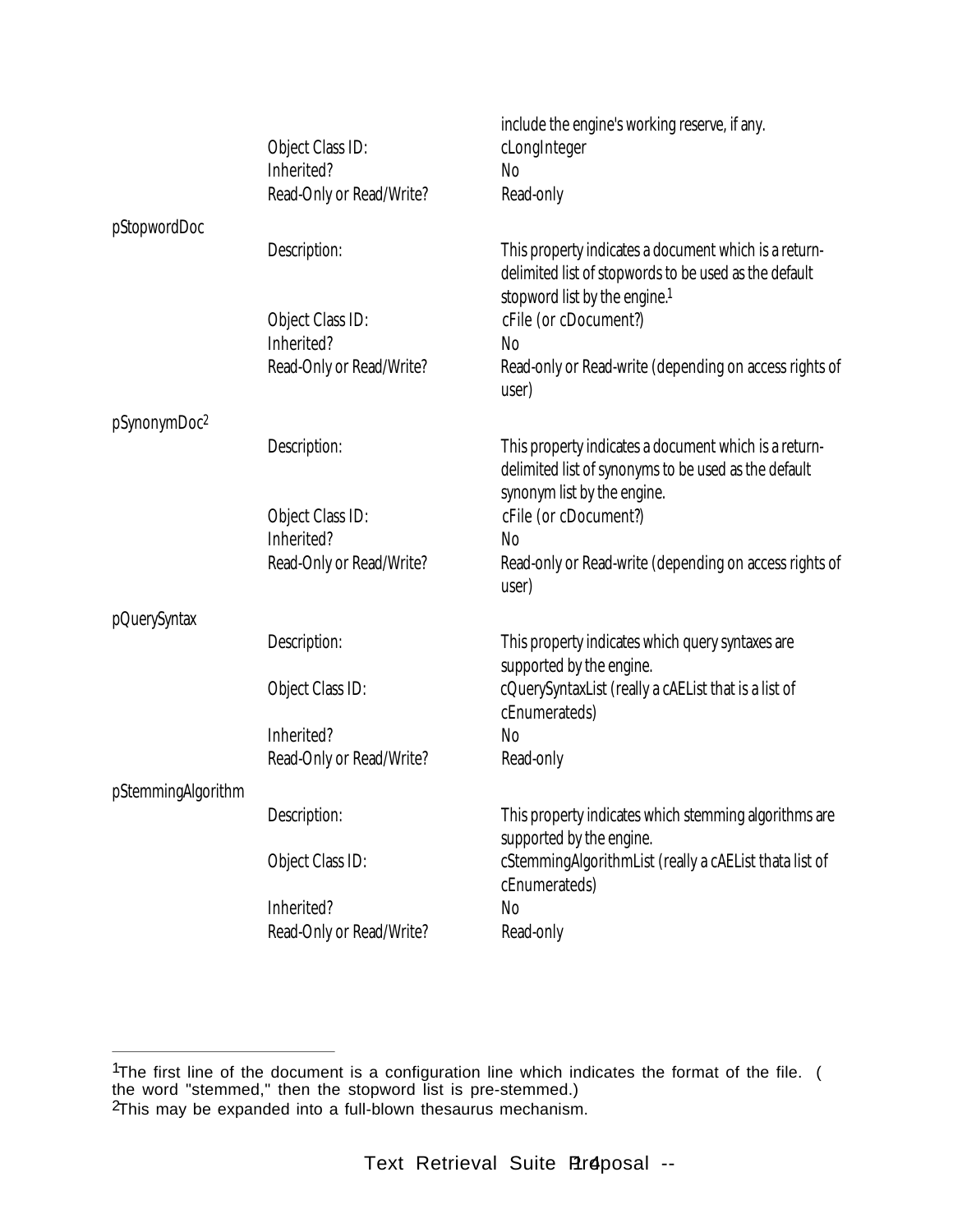### pEncryptionAlgorithm

Description: This property indicates which encryption algorithms are

|                          | in the start of the start of the start of the start of the start of the start of the start of the start of the |
|--------------------------|----------------------------------------------------------------------------------------------------------------|
|                          | supported by the engine.                                                                                       |
| Object Class ID:         | cEncryptionAlgorithmList (a list of cEnumerateds)                                                              |
| Inherited?               | NΩ                                                                                                             |
| Read-Only or Read/Write? | Read-only                                                                                                      |
|                          |                                                                                                                |

(All inherited fields have definitions unchanged from the superclass.)

#### **Element Classes**

cTextIndex

|                     | Description:                      | Every currently open index is represented by an object<br>of class cTextIndex.     |
|---------------------|-----------------------------------|------------------------------------------------------------------------------------|
|                     | Inherited?                        | <b>No</b>                                                                          |
|                     | Read-Only or Read/Write?          | Read-only or Read/Write                                                            |
|                     | Key Forms:                        | formAbsolutePosition,formRange,formTest                                            |
| cTextQuery          |                                   |                                                                                    |
|                     | Description:                      | Every query sent to the engine is represented by an<br>object of class cTextQuery. |
|                     | Inherited?                        | <b>No</b>                                                                          |
|                     | Read-Only or Read/Write?          | Read/Write                                                                         |
|                     | Key Forms:                        | formAbsolutePosition,formRange,formTest                                            |
| <b>Apple Events</b> |                                   |                                                                                    |
|                     | Events defined in the Core suite: |                                                                                    |
|                     | Clone                             | Inherited from cAbstractObject                                                     |
|                     | Close                             | Inherited from cOpenableThing                                                      |
|                     | Copy                              | Inherited from cAbstractObject                                                     |
|                     | Cut                               | Inherited from cAbstractObject                                                     |
|                     | Delete Element                    | Inherited from cAbstractObject                                                     |
|                     | Does Object Exist                 | Inherited from cAbstractObject                                                     |
|                     | Get Data                          | Inherited from cAbstractObject                                                     |
|                     | Get Structure                     | Inherited from cAbstractObject                                                     |
|                     | Move                              | Inherited from cAbstractObject                                                     |
|                     | <b>New Element</b>                | Inherited from cAbstractObject                                                     |
|                     | Number of Elements                | Inherited from cAbstractObject                                                     |
|                     | Open                              | Inherited from cOpenableThing                                                      |
|                     | Paste                             | Inherited from cAbstractObject                                                     |
|                     | Set Data                          | Inherited from cAbstractObject                                                     |
|                     |                                   |                                                                                    |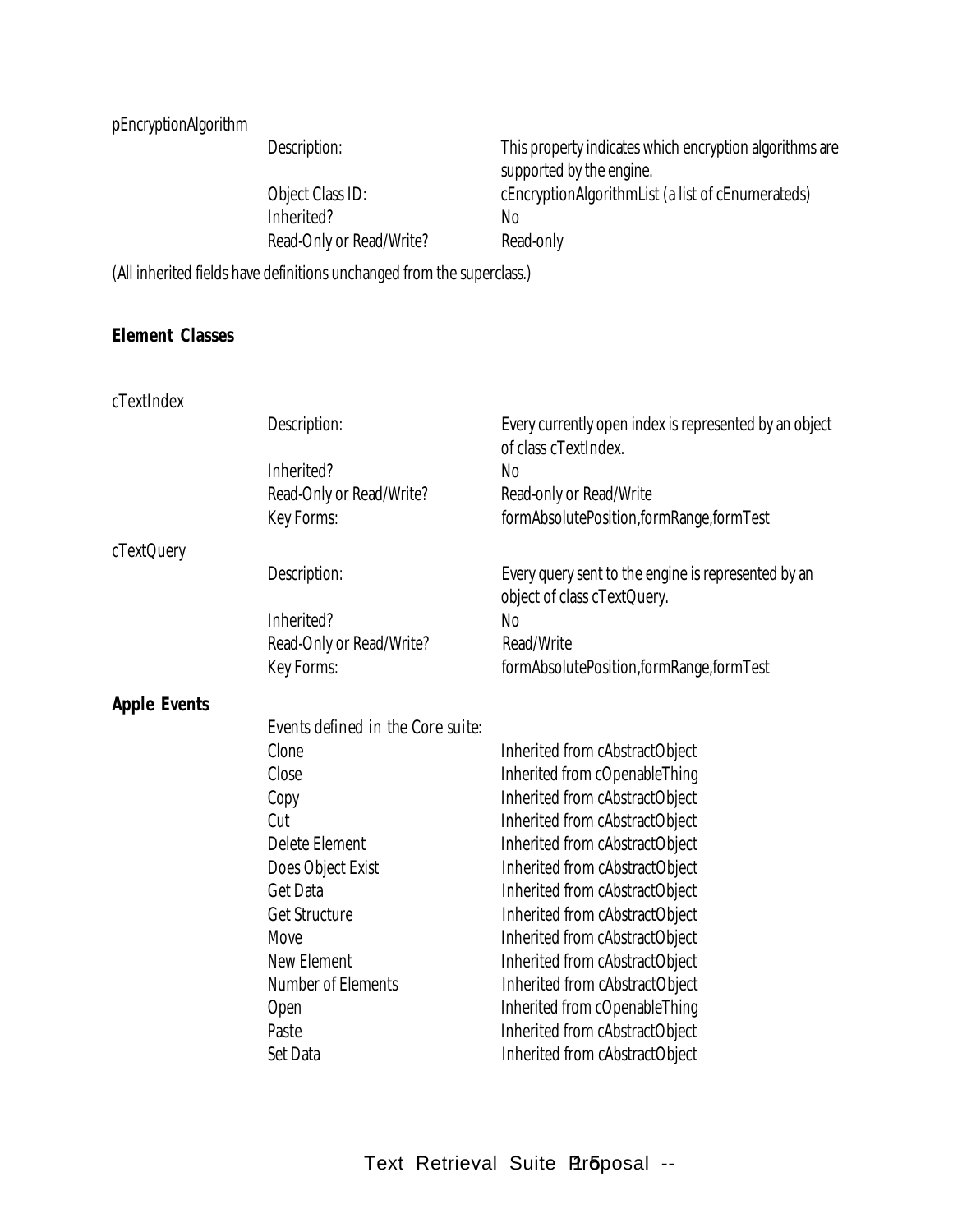## **cTextIndex— an index of documents containing text**

| Description       | The cTextIndex class is the class which represents indices created and managed by a<br>cTRApplication.                                                                      |                                                                                         |  |
|-------------------|-----------------------------------------------------------------------------------------------------------------------------------------------------------------------------|-----------------------------------------------------------------------------------------|--|
|                   | Note: Although all of the parameters of a cTextIndex are Read/Write, changing some of<br>them after the index has been created may require a complete rebuild of the index! |                                                                                         |  |
| <b>Superclass</b> | cDocument (Core suite)                                                                                                                                                      |                                                                                         |  |
| Default Desc Type | typeIntIText                                                                                                                                                                |                                                                                         |  |
| Property          |                                                                                                                                                                             |                                                                                         |  |
| pIndexParams      |                                                                                                                                                                             |                                                                                         |  |
|                   | Description:                                                                                                                                                                | Contains the parameters unique to an engine type.                                       |  |
|                   | Object Class ID:                                                                                                                                                            | cIndexParams                                                                            |  |
|                   | Inherited?                                                                                                                                                                  | No                                                                                      |  |
|                   | Read-Only or Read/Write?                                                                                                                                                    | Read/Write                                                                              |  |
| pCanRelevant      |                                                                                                                                                                             |                                                                                         |  |
|                   | Description:                                                                                                                                                                | If this property is TRUE, the index can return hit lists<br>with relevance information. |  |
|                   | Object Class ID:                                                                                                                                                            | cBoolean                                                                                |  |
|                   | Inherited?                                                                                                                                                                  | No                                                                                      |  |
|                   | Read-Only or Read/Write?                                                                                                                                                    | Read/Write                                                                              |  |
| pKeepsDocs        |                                                                                                                                                                             |                                                                                         |  |
|                   | Description:                                                                                                                                                                | If this property is TRUE, the index keeps copies of the<br>documents it indexes.        |  |
|                   | Object Class ID:                                                                                                                                                            | cBoolean                                                                                |  |
|                   | Inherited?                                                                                                                                                                  | No                                                                                      |  |
|                   | Read-Only or Read/Write?                                                                                                                                                    | Read/Write                                                                              |  |
| pIsEncrypted      |                                                                                                                                                                             |                                                                                         |  |
|                   | Description:<br>Object Class ID:                                                                                                                                            | If this property is TRUE, the index is encrypted.<br>cBoolean                           |  |
|                   | Inherited?                                                                                                                                                                  | No                                                                                      |  |
|                   | Read-Only or Read/Write?                                                                                                                                                    | Read/Write                                                                              |  |
|                   |                                                                                                                                                                             |                                                                                         |  |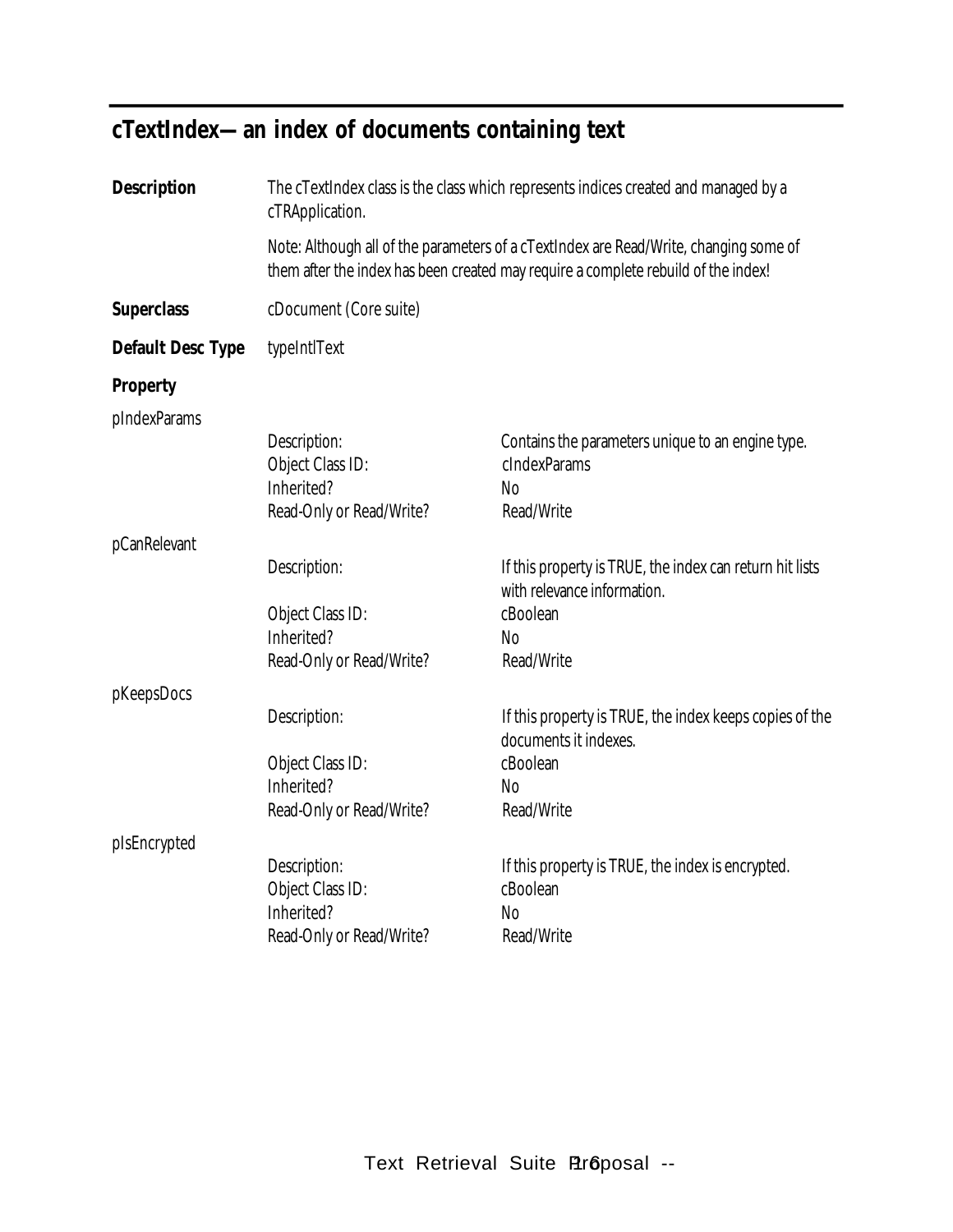| pOwnerKey        |                                                            |                                                                                                                                                                                                                                                                                                   |
|------------------|------------------------------------------------------------|---------------------------------------------------------------------------------------------------------------------------------------------------------------------------------------------------------------------------------------------------------------------------------------------------|
|                  | Description:<br>Object Class ID:                           | This property is a signature which identifies the owner of<br>the index. If the index is on a remote machine, clients<br>must write to this property to establish that they have<br>the authorization to modify this index. Remote clients<br>will always read this property as empty.<br>cText   |
|                  | Inherited?                                                 | <b>No</b>                                                                                                                                                                                                                                                                                         |
|                  | Read-Only or Read/Write?                                   | Read/Write                                                                                                                                                                                                                                                                                        |
|                  |                                                            |                                                                                                                                                                                                                                                                                                   |
| pUserKey         |                                                            |                                                                                                                                                                                                                                                                                                   |
|                  | Description:                                               | This property is a signature which identifies the<br>authorized users of the index. If the index is on a<br>remote machine, clients must write to this property to<br>establish that they have the authorization to use this<br>index. Remote clients will always read this property as<br>empty. |
|                  | Object Class ID:                                           | cText                                                                                                                                                                                                                                                                                             |
|                  | Inherited?                                                 | N <sub>0</sub>                                                                                                                                                                                                                                                                                    |
|                  | Read-Only or Read/Write?                                   | Read/Write                                                                                                                                                                                                                                                                                        |
| pMaxNumDocuments |                                                            |                                                                                                                                                                                                                                                                                                   |
|                  | Description:                                               | The maximum number of documents which the index is<br>allowed to have indexed.                                                                                                                                                                                                                    |
|                  | Object Class ID:                                           | cLongInteger                                                                                                                                                                                                                                                                                      |
|                  | Inherited?                                                 | N <sub>0</sub>                                                                                                                                                                                                                                                                                    |
|                  | Read-Only or Read/Write?                                   | Read/Write                                                                                                                                                                                                                                                                                        |
|                  |                                                            |                                                                                                                                                                                                                                                                                                   |
| pIndexSize       | Description:                                               | The size (in bytes) of the actual index, not counting any                                                                                                                                                                                                                                         |
|                  |                                                            | stored documents.                                                                                                                                                                                                                                                                                 |
|                  | Object Class ID:                                           | cLongInteger                                                                                                                                                                                                                                                                                      |
|                  | Inherited?                                                 | No                                                                                                                                                                                                                                                                                                |
|                  | Read-Only or Read/Write?                                   | Read/Write                                                                                                                                                                                                                                                                                        |
| pMaxIndexSize    |                                                            |                                                                                                                                                                                                                                                                                                   |
|                  | Description:                                               | The maximum size (in bytes) that the index is allowed to<br>occupy, not counting any stored documents.                                                                                                                                                                                            |
|                  | Object Class ID:<br>Inherited?<br>Read-Only or Read/Write? | cLongInteger<br>N <sub>0</sub><br>Read/Write                                                                                                                                                                                                                                                      |
|                  |                                                            |                                                                                                                                                                                                                                                                                                   |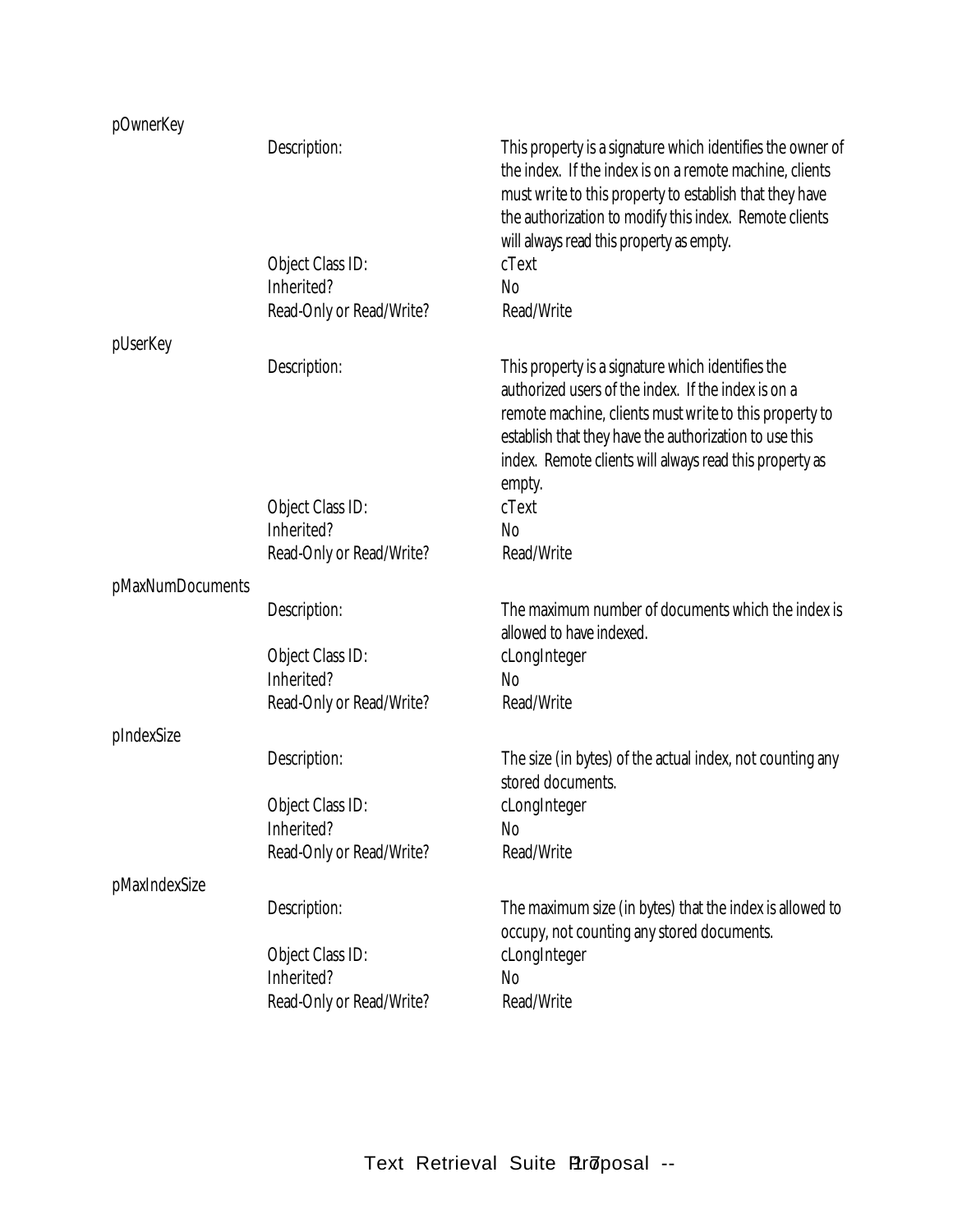| pDocsSize            |                          |                                                                                                                                                                                  |
|----------------------|--------------------------|----------------------------------------------------------------------------------------------------------------------------------------------------------------------------------|
|                      | Description:             | The size (in bytes) of the documents stored with the<br>index.                                                                                                                   |
|                      | Object Class ID:         | cLongInteger                                                                                                                                                                     |
|                      | Inherited?               | N <sub>0</sub>                                                                                                                                                                   |
|                      | Read-Only or Read/Write? | Read/Write                                                                                                                                                                       |
|                      |                          |                                                                                                                                                                                  |
| pMaxDocsSize         |                          |                                                                                                                                                                                  |
|                      | Description:             | The maximum size (in bytes) that the documents<br>stored with the index are allowed to occupy.                                                                                   |
|                      | Object Class ID:         | cLongInteger                                                                                                                                                                     |
|                      | Inherited?               | N <sub>0</sub>                                                                                                                                                                   |
|                      | Read-Only or Read/Write? | Read/Write                                                                                                                                                                       |
|                      |                          |                                                                                                                                                                                  |
| pTotalSize           |                          |                                                                                                                                                                                  |
|                      | Description:             | The size (in bytes) of all of the storage associated with<br>the index.                                                                                                          |
|                      | Object Class ID:         | cLongInteger                                                                                                                                                                     |
|                      | Inherited?               | N <sub>0</sub>                                                                                                                                                                   |
|                      | Read-Only or Read/Write? | Read/Write                                                                                                                                                                       |
|                      |                          |                                                                                                                                                                                  |
| pMaxTotalSize        |                          |                                                                                                                                                                                  |
|                      | Description:             | The maximum size (in bytes) that everything associated<br>with the index is allowed to occupy.                                                                                   |
|                      | Object Class ID:         | cLongInteger                                                                                                                                                                     |
|                      | Inherited?               | N <sub>0</sub>                                                                                                                                                                   |
|                      | Read-Only or Read/Write? | Read/Write                                                                                                                                                                       |
|                      |                          |                                                                                                                                                                                  |
| pScriptTag           |                          |                                                                                                                                                                                  |
|                      | Description:             | The script system and language of the documents in<br>the index. (Note that most indices work best if the<br>language and script system are consistent throughout<br>the index.) |
|                      | Object Class ID:         | cIntlWritingCode                                                                                                                                                                 |
|                      | Inherited?               | No                                                                                                                                                                               |
|                      | Read-Only or Read/Write? | Read/Write                                                                                                                                                                       |
|                      |                          |                                                                                                                                                                                  |
| pStemmingAlgorithm   |                          |                                                                                                                                                                                  |
|                      | Description:             | The signature of the stemming algorithm used by this<br>index.                                                                                                                   |
|                      | Object Class ID:         | cEnumeration                                                                                                                                                                     |
|                      | Inherited?               | N <sub>0</sub>                                                                                                                                                                   |
|                      | Read-Only or Read/Write? | Read/Write                                                                                                                                                                       |
|                      |                          |                                                                                                                                                                                  |
| pEncryptionAlgorithm | Description:             | The signature of the encryption algorithm used by this                                                                                                                           |
|                      |                          |                                                                                                                                                                                  |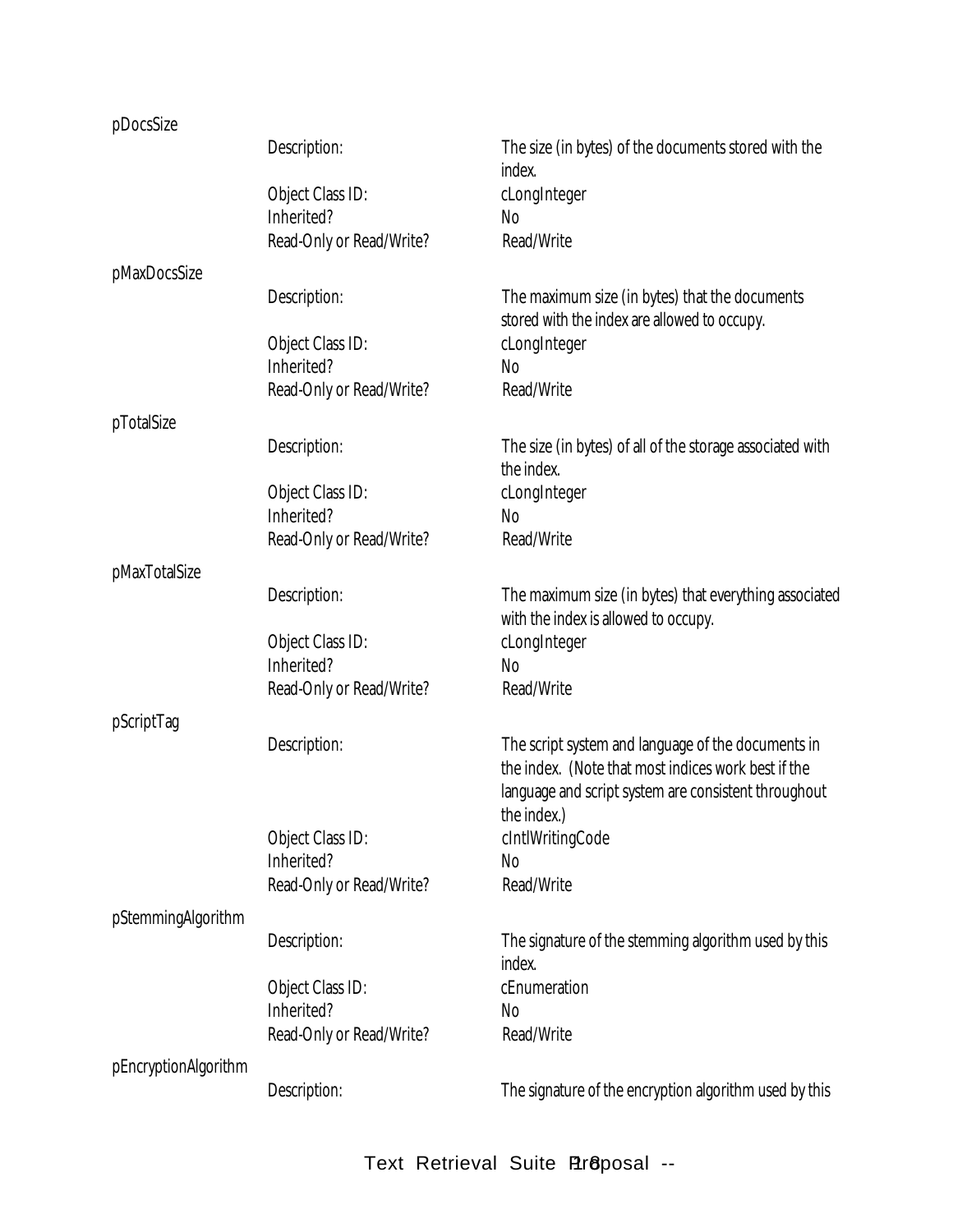|                     |                                                                        | index.                                                                                                           |
|---------------------|------------------------------------------------------------------------|------------------------------------------------------------------------------------------------------------------|
|                     | Object Class ID:                                                       | cEnumeration                                                                                                     |
|                     | Inherited?                                                             | No                                                                                                               |
|                     | Read-Only or Read/Write?                                               | Read/Write                                                                                                       |
| pQuerySyntax        |                                                                        |                                                                                                                  |
|                     | Description:                                                           | The signature of the query syntax used by this index.                                                            |
|                     | Object Class ID:                                                       | cEnumeration                                                                                                     |
|                     | Inherited?                                                             | No                                                                                                               |
|                     | Read-Only or Read/Write?                                               | Read/Write                                                                                                       |
| pExplanationText    |                                                                        |                                                                                                                  |
|                     | Description:                                                           | A user-level explanation of what's in the index. Returned                                                        |
|                     |                                                                        | as the default descriptor?                                                                                       |
|                     | Object Class ID:                                                       | cText                                                                                                            |
|                     | Inherited?                                                             | <b>No</b>                                                                                                        |
|                     | Read-Only or Read/Write?                                               | Read/Write                                                                                                       |
| pOccurringWordsDict |                                                                        |                                                                                                                  |
|                     | Description:                                                           | Every word which appears in any of the documents in<br>the index has an entry in the occurring words dictionary. |
|                     | Object Class ID:                                                       | cOccurringWordsDict                                                                                              |
|                     | Inherited?                                                             | N <sub>0</sub>                                                                                                   |
|                     | Read-Only or Read/Write?                                               | Read-only                                                                                                        |
|                     | (All inherited fields have definitions unchanged from the superclass.) |                                                                                                                  |

### **Element Classes**

cDocumentWithText

Inherited? No<br>
Read-Only or Read/Write? Read/Write Read-Only or Read/Write?

Description: A reference used to obtain the text of documents. (May actually contain the document's text; see below.) Key Forms: formAbsolutePosition,formRange,formTest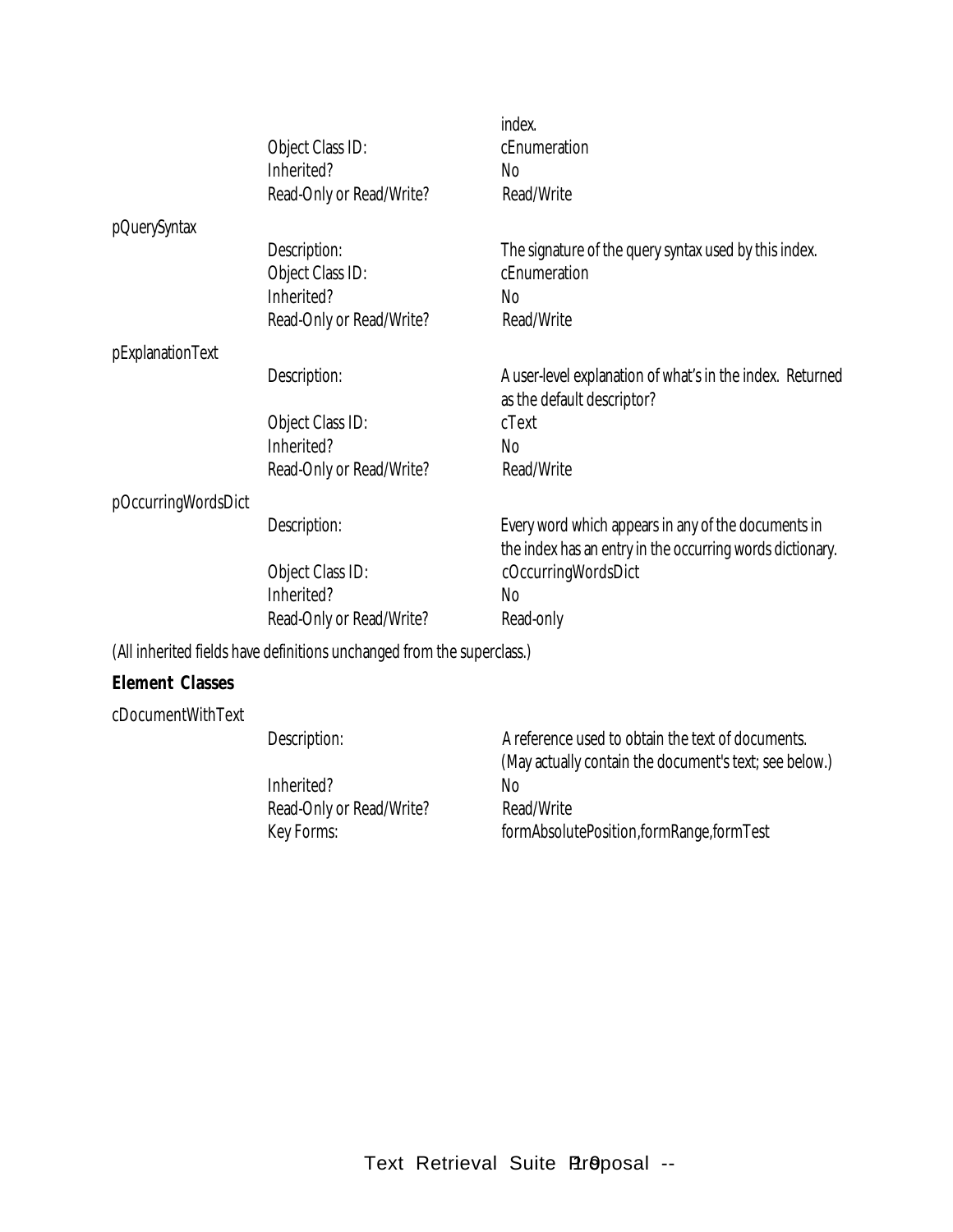### **Apple Events**

| Events defined in the Text Retrieval suite: |                                |
|---------------------------------------------|--------------------------------|
| <b>Execute Query</b>                        | Not inherited                  |
| Events defined in the Core suite:           |                                |
| Clone                                       | Inherited from cAbstractObject |
| Close                                       | Inherited from cOpenableThing  |
| Copy                                        | Inherited from cAbstractObject |
| Cut                                         | Inherited from cAbstractObject |
| Delete Element                              | Inherited from cAbstractObject |
| Does Object Exist                           | Inherited from cAbstractObject |
| Get Data                                    | Inherited from cAbstractObject |
| Get Structure                               | Inherited from cAbstractObject |
| Move                                        | Inherited from cAbstractObject |
| New Element                                 | Inherited from cAbstractObject |
| Number of Elements                          | Inherited from cAbstractObject |
| Open                                        | Inherited from cOpenableThing  |
| Paste                                       | Inherited from cAbstractObject |
| Set Data                                    | Inherited from cAbstractObject |
|                                             |                                |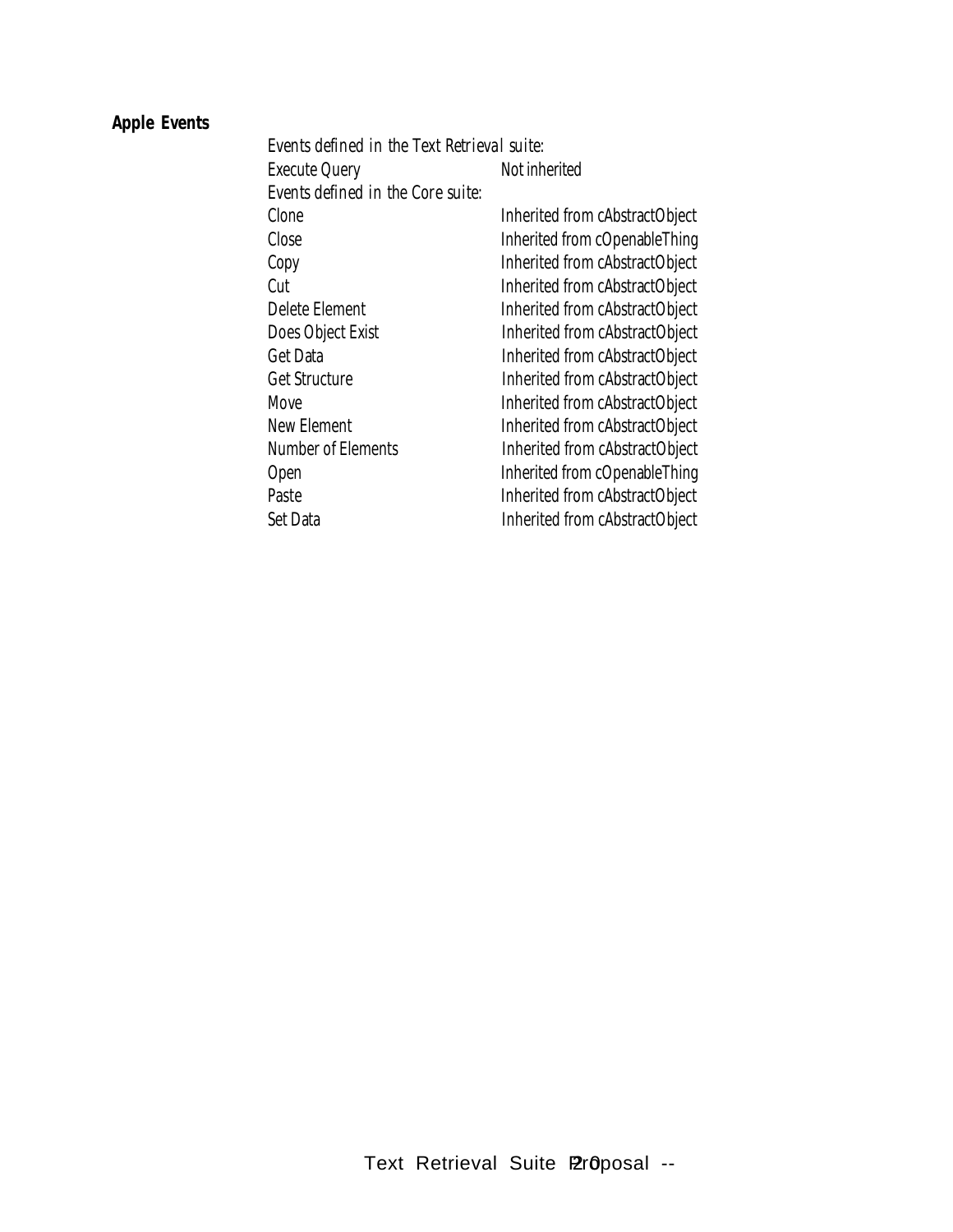## **cTextQuery— a request for documents with certain contents**

| Description          | The cTextQuery class is the class which represents queries to be sent to objects of type<br>cTextIndex. |                                                                                                                                                           |
|----------------------|---------------------------------------------------------------------------------------------------------|-----------------------------------------------------------------------------------------------------------------------------------------------------------|
| <b>Superclass</b>    | cAbstractObject (Core suite)                                                                            |                                                                                                                                                           |
| Default Desc Type    | typeIntIText                                                                                            |                                                                                                                                                           |
| <b>Property</b>      |                                                                                                         |                                                                                                                                                           |
| pRefNum              |                                                                                                         |                                                                                                                                                           |
|                      | Description:                                                                                            | Sequence number (unique to a session) used to refer<br>to queries. This element must be used when referring<br>to queries already executed by the engine. |
|                      | Object Class ID:                                                                                        | cShortInteger                                                                                                                                             |
|                      | Inherited?                                                                                              | N <sub>o</sub>                                                                                                                                            |
|                      | Read-Only or Read/Write?                                                                                | Read-only                                                                                                                                                 |
| pQueryText           |                                                                                                         |                                                                                                                                                           |
|                      | Description:                                                                                            | The text of the query, i.e. the terms to search for. This<br>is represented in the query language specified by the<br>pQuerySyntax property.              |
|                      | Object Class ID:                                                                                        | cText                                                                                                                                                     |
|                      | Inherited?                                                                                              | <b>No</b>                                                                                                                                                 |
|                      | Read-Only or Read/Write?                                                                                | Read/Write                                                                                                                                                |
| pQuerySyntax         |                                                                                                         |                                                                                                                                                           |
|                      | Description:                                                                                            | This property indicates the signature of the query syntax<br>used for the pQueryText property                                                             |
|                      | Object Class ID:                                                                                        | cEnumeration                                                                                                                                              |
|                      | Inherited?                                                                                              | No                                                                                                                                                        |
|                      | Read-Only or Read/Write?                                                                                | Read/Write                                                                                                                                                |
| pMaxHitsDesired      |                                                                                                         |                                                                                                                                                           |
|                      | Description:                                                                                            | This property indicates the maximum number of hits<br>which the query should return.                                                                      |
|                      | Object Class ID:                                                                                        | cLongInteger                                                                                                                                              |
|                      | Inherited?                                                                                              | <b>No</b>                                                                                                                                                 |
|                      | Read-Only or Read/Write?                                                                                | Read/Write                                                                                                                                                |
| pMinRelevanceDesired |                                                                                                         |                                                                                                                                                           |
|                      | Description:                                                                                            | This property indicates the minimum relevance score of<br>the hits to be returned by the query.                                                           |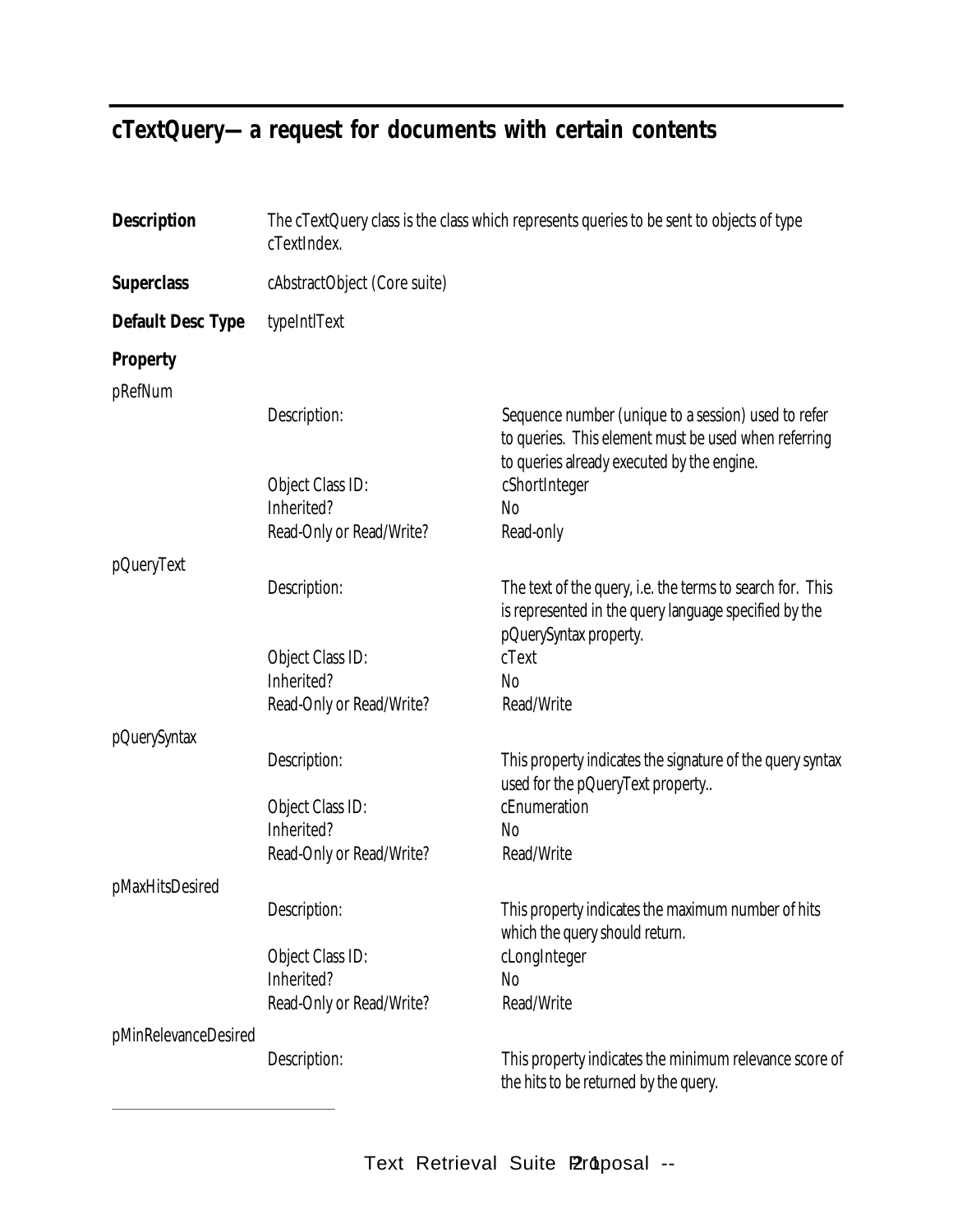|                      | Object Class ID:         | cLongInteger                                                                                                                                                           |
|----------------------|--------------------------|------------------------------------------------------------------------------------------------------------------------------------------------------------------------|
|                      | Inherited?               | No                                                                                                                                                                     |
|                      | Read-Only or Read/Write? | Read/Write                                                                                                                                                             |
| pSearchComplete      |                          |                                                                                                                                                                        |
|                      | Description:             | This property will be TRUE only if the engine has<br>completed the search over all indices.                                                                            |
|                      | Object Class ID:         | cBoolean                                                                                                                                                               |
|                      | Inherited?               | <b>No</b>                                                                                                                                                              |
|                      | Read-Only or Read/Write? | Read-Only                                                                                                                                                              |
| pRestrictionQuery    |                          |                                                                                                                                                                        |
|                      | Description:             | If this property is non-nil, it is another cTextQuery, to be<br>used with the pRestrictionRelation property to limit or<br>extend the hit list generated by the query. |
|                      | Object Class ID:         | cTextQuery                                                                                                                                                             |
|                      | Inherited?               | N <sub>0</sub>                                                                                                                                                         |
|                      | Read-Only or Read/Write? | Read/Write                                                                                                                                                             |
|                      |                          |                                                                                                                                                                        |
| pRestrictionRelation | Description:             | Specifies a logical operation for the combination of the<br>results of the query with the results from the                                                             |
|                      | Object Class ID:         | pRestrictionQuery.<br>cEnumeration (valid values: kNoRestriction, kAnd, kOr,<br>kXor, kAAndNotB, kBAndNotA. "A" is the query and<br>"B" is the restriction query.)     |
|                      | Inherited?               | No                                                                                                                                                                     |
|                      | Read-Only or Read/Write? | Read/Write                                                                                                                                                             |
|                      |                          |                                                                                                                                                                        |
| pProgressText        |                          |                                                                                                                                                                        |
|                      | Description:             | If pTrickleProgress is TRUE, this property contains a<br>text string indicating which stage of processing is<br>currently occurring in the engine.                     |
|                      | Object Class ID:         | cText                                                                                                                                                                  |
|                      | Inherited?               | No                                                                                                                                                                     |
|                      | Read-Only or Read/Write? | Read-only                                                                                                                                                              |
|                      |                          |                                                                                                                                                                        |
| pPercentDone         | Description:             | If pTrickleProgress is TRUE, this property contains a<br>number from 0 to 100 indicating the engine's guess at<br>how much of the processing is completed.             |
|                      | Object Class ID:         | cText                                                                                                                                                                  |
|                      | Inherited?               | N <sub>o</sub>                                                                                                                                                         |
|                      | Read-Only or Read/Write? | Read-only                                                                                                                                                              |
|                      |                          |                                                                                                                                                                        |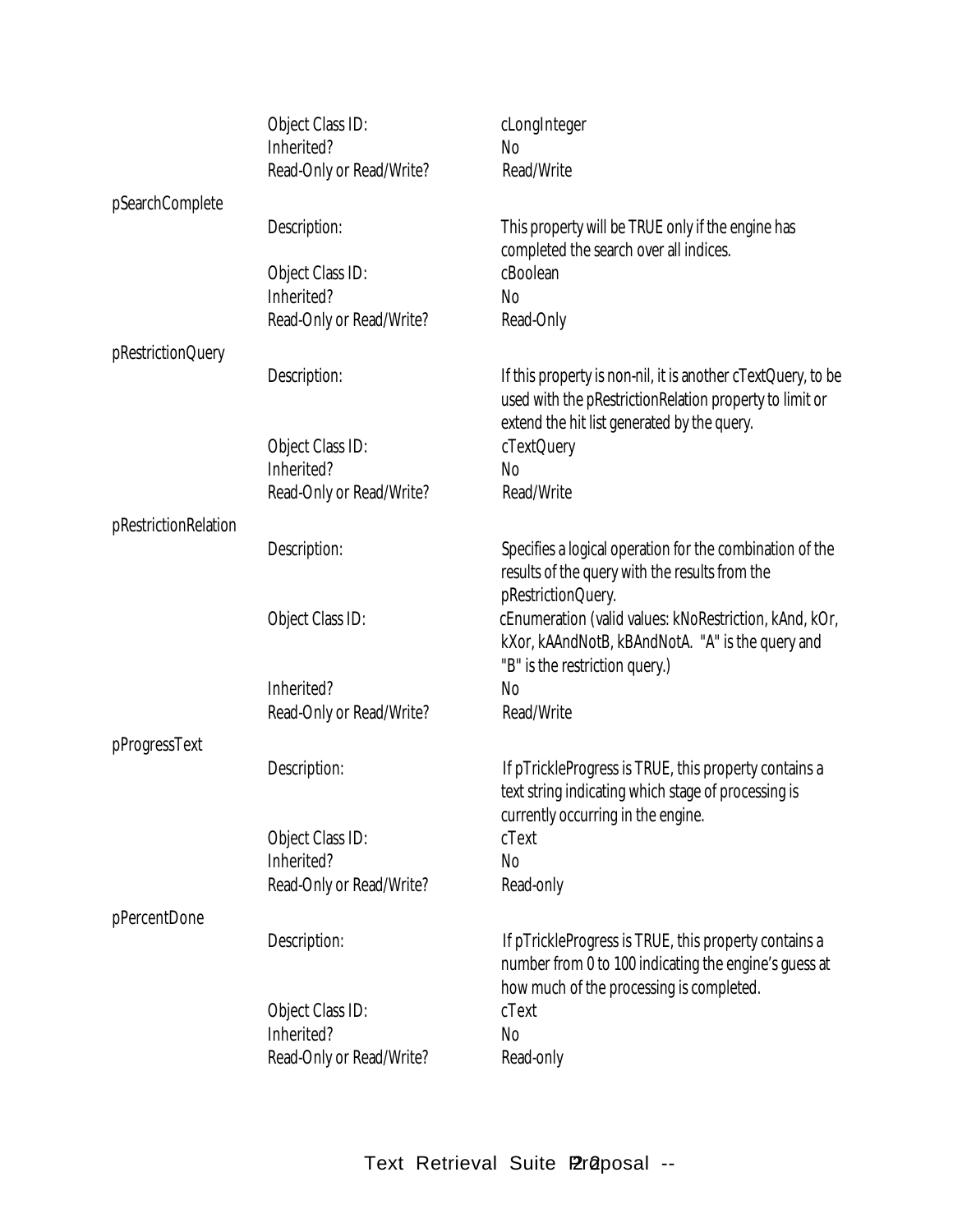#### **Element Classes**

#### cHitList

Description: Every searched index generates a separate cHitList

|                          | containing the relevant documents from that index. |
|--------------------------|----------------------------------------------------|
| Inherited?               | No.                                                |
| Read-Only or Read/Write? | Read-Only                                          |
| Key Forms:               | formAbsolutePosition,formRange,formTest            |
|                          |                                                    |

#### **Apple Events**

*Events defined in the Core suite:*

| Clone              | Inherited from cAbstractObject |
|--------------------|--------------------------------|
| Close              | Inherited from cOpenableThing  |
| Copy               | Inherited from cAbstractObject |
| Cut                | Inherited from cAbstractObject |
| Delete Element     | Inherited from cAbstractObject |
| Does Object Exist  | Inherited from cAbstractObject |
| Get Data           | Inherited from cAbstractObject |
| Get Structure      | Inherited from cAbstractObject |
| Move               | Inherited from cAbstractObject |
| New Element        | Inherited from cAbstractObject |
| Number of Elements | Inherited from cAbstractObject |
| Open               | Inherited from cOpenableThing  |
| Paste              | Inherited from cAbstractObject |
| Set Data           | Inherited from cAbstractObject |
|                    |                                |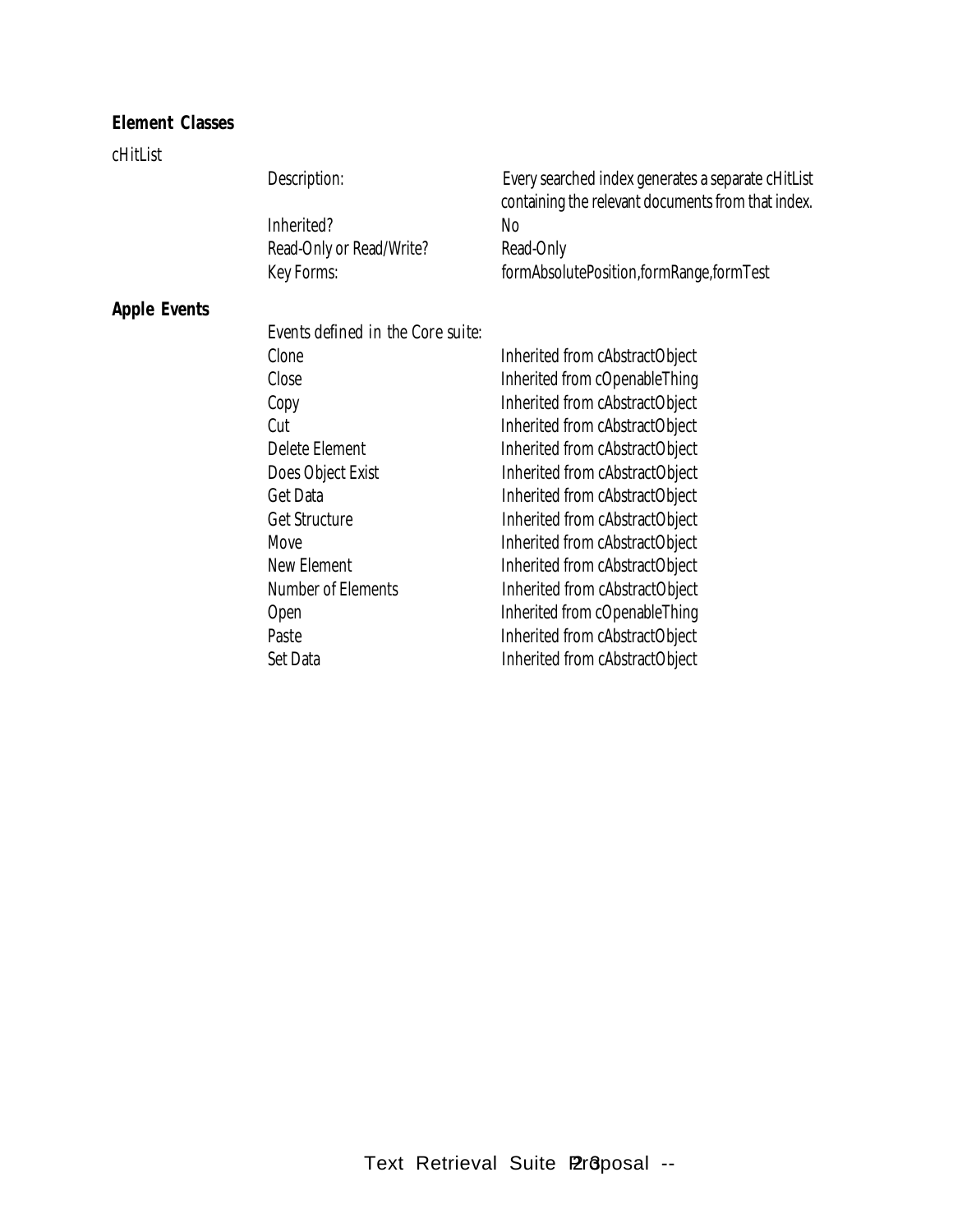| <b>Description</b> | The cHitList class is the class which represents the results of queries.<br>cAEList (Core suite)<br><b>Superclass</b> |  |                                                                                      |
|--------------------|-----------------------------------------------------------------------------------------------------------------------|--|--------------------------------------------------------------------------------------|
| Default Desc Type  | typeIntIText                                                                                                          |  |                                                                                      |
| Property           |                                                                                                                       |  |                                                                                      |
| pQueryRefNum       |                                                                                                                       |  |                                                                                      |
|                    | Description:                                                                                                          |  | Sequence number (unique to a session) of the query<br>which generated this hit list. |
|                    | Object Class ID:                                                                                                      |  | cShortInteger                                                                        |
|                    | Inherited?                                                                                                            |  | No                                                                                   |
|                    | Read-Only or Read/Write?                                                                                              |  | Read-only                                                                            |
| plndex             |                                                                                                                       |  |                                                                                      |
|                    | Description:                                                                                                          |  | Reference to the index which generated the hits.                                     |
|                    | Object Class ID:                                                                                                      |  | cObjectSpecifier or cLongInteger (the index's<br>refNum)                             |
|                    | Inherited?                                                                                                            |  | N <sub>0</sub>                                                                       |
|                    | Read-Only or Read/Write?                                                                                              |  | Read-only                                                                            |
| pVerified          |                                                                                                                       |  |                                                                                      |
|                    | Description:                                                                                                          |  | This property is TRUE if the hits have been verified.                                |
|                    | Object Class ID:                                                                                                      |  | cBoolean                                                                             |
|                    | Inherited?                                                                                                            |  | No                                                                                   |
|                    | Read-Only or Read/Write?                                                                                              |  | Read-only                                                                            |
| pRelevant          |                                                                                                                       |  |                                                                                      |
|                    | Description:                                                                                                          |  | This property is TRUE if the hits have relevance                                     |
|                    |                                                                                                                       |  | information.                                                                         |
|                    | Object Class ID:                                                                                                      |  | cBoolean                                                                             |
|                    | Inherited?                                                                                                            |  | No                                                                                   |
|                    | Read-Only or Read/Write?                                                                                              |  | Read-only                                                                            |
|                    |                                                                                                                       |  |                                                                                      |
| pExecutionDateTime |                                                                                                                       |  |                                                                                      |
|                    | Description:                                                                                                          |  | The date that the hits were generated.                                               |
|                    | Object Class ID:                                                                                                      |  | cDate                                                                                |
|                    | Inherited?                                                                                                            |  | N <sub>o</sub>                                                                       |
|                    | Read-Only or Read/Write?                                                                                              |  | Read-only                                                                            |
| pTotalHits         |                                                                                                                       |  |                                                                                      |
|                    | Description:                                                                                                          |  | The number of hits in the list.                                                      |
|                    | Object Class ID:                                                                                                      |  | cLongInteger                                                                         |
|                    | Inherited?                                                                                                            |  | No                                                                                   |
|                    |                                                                                                                       |  |                                                                                      |

## **cHitList— a list of documents (the results of a cTextQuery)**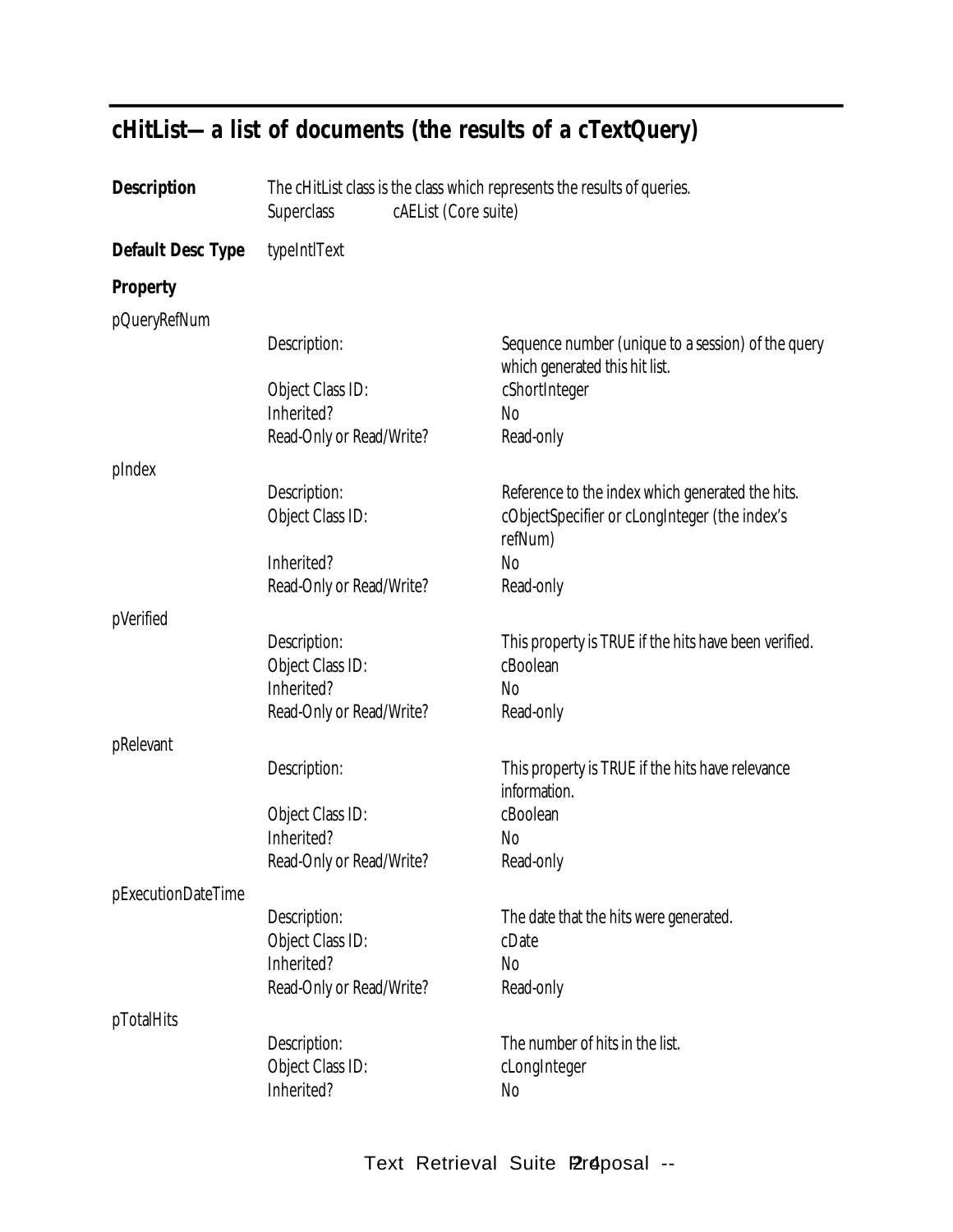|                        | Read-Only or Read/Write?          | Read-only                                                                                                                                                                                                                       |
|------------------------|-----------------------------------|---------------------------------------------------------------------------------------------------------------------------------------------------------------------------------------------------------------------------------|
| pSearchComplete        |                                   |                                                                                                                                                                                                                                 |
|                        | Description:                      | This property is TRUE if the hit list is complete and will<br>not be modified further by the engine.                                                                                                                            |
|                        | Object Class ID:                  | cLongInteger                                                                                                                                                                                                                    |
|                        | Inherited?                        | <b>No</b>                                                                                                                                                                                                                       |
|                        | Read-Only or Read/Write?          | Read-only                                                                                                                                                                                                                       |
| pProgressBuffer        |                                   |                                                                                                                                                                                                                                 |
|                        | Description:                      | If the pTrickleHits property of the query is true, this<br>buffer contains hits waiting to be retrieved by the client.<br>The buffer is erased each time it is read. See "About<br>Progressive Disclosure," below, for details. |
|                        | Object Class ID:                  | cAEList                                                                                                                                                                                                                         |
|                        | Inherited?                        | <b>No</b>                                                                                                                                                                                                                       |
|                        | Read-Only or Read/Write?          | Read-only                                                                                                                                                                                                                       |
| <b>Element Classes</b> |                                   |                                                                                                                                                                                                                                 |
| cHit                   |                                   |                                                                                                                                                                                                                                 |
|                        | Description:                      | An actual hit.                                                                                                                                                                                                                  |
|                        | Inherited?                        | <b>No</b>                                                                                                                                                                                                                       |
|                        | Read-Only or Read/Write?          | Read-only                                                                                                                                                                                                                       |
|                        | Key Forms:                        | formAbsolutePosition,formRange,formTest                                                                                                                                                                                         |
|                        |                                   | NOTE: Usually, clients will request a range of hits: "hits 1 to 100 of the hitlist of query 4."                                                                                                                                 |
| <b>Apple Events</b>    |                                   |                                                                                                                                                                                                                                 |
|                        | Events defined in the Core suite: |                                                                                                                                                                                                                                 |
|                        | Copy                              | Inherited from cAbstractObject                                                                                                                                                                                                  |
|                        | Does Object Exist                 | Inherited from cAbstractObject                                                                                                                                                                                                  |
|                        | <b>Get Data</b>                   | Inherited from cAbstractObject                                                                                                                                                                                                  |
|                        | Get Structure                     | Inherited from cAbstractObject                                                                                                                                                                                                  |
|                        | Number of Elements                | Inherited from cAbstractObject                                                                                                                                                                                                  |
|                        |                                   |                                                                                                                                                                                                                                 |
|                        |                                   |                                                                                                                                                                                                                                 |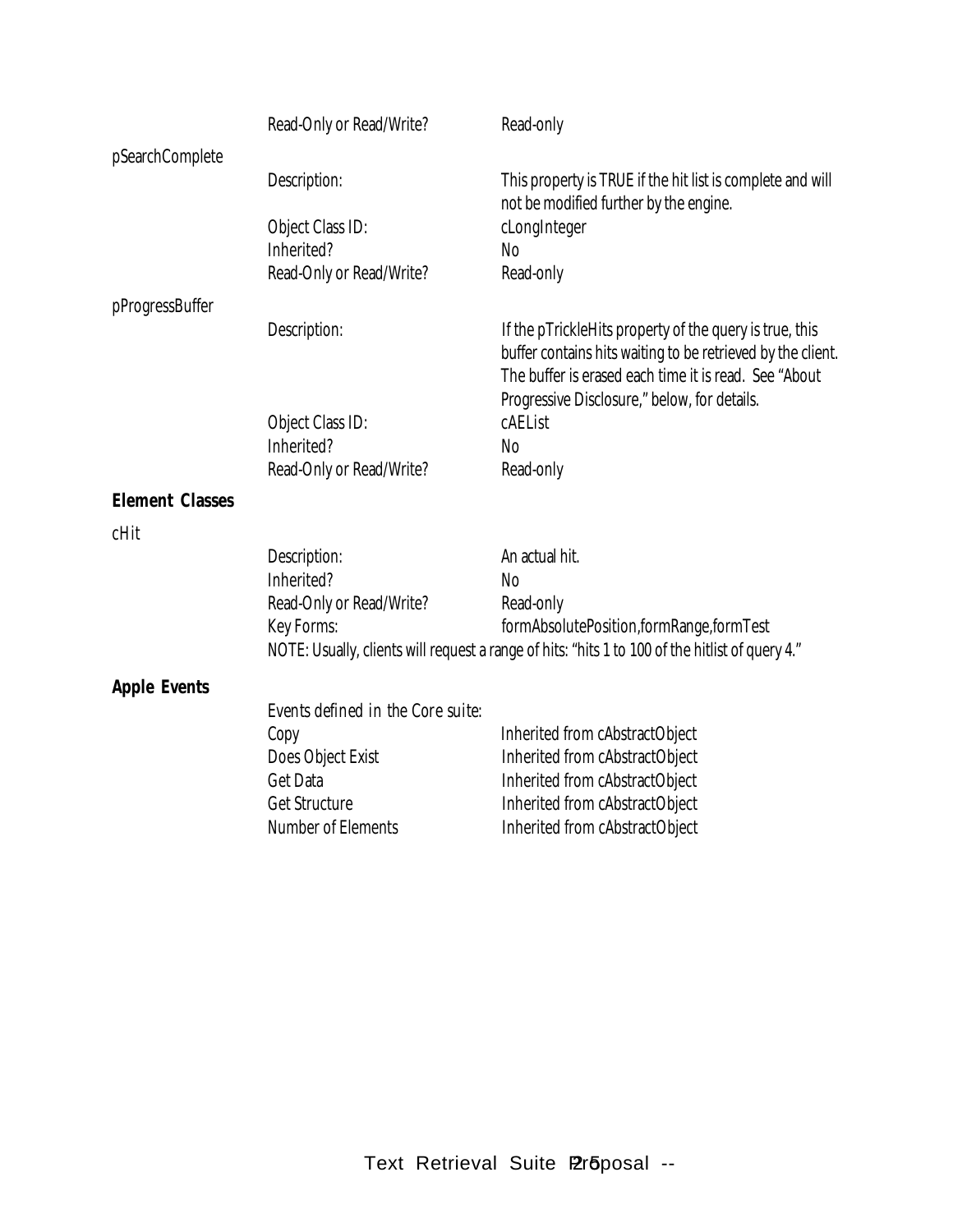## **cHit— an individual hit**

| <b>Description</b>     | The cHit class is the class which represents individual hits. |                                                            |
|------------------------|---------------------------------------------------------------|------------------------------------------------------------|
| <b>Superclass</b>      | cAbstractObject                                               |                                                            |
| Default Desc Type      | typeIntIText                                                  |                                                            |
| Property               |                                                               |                                                            |
| pDocID                 |                                                               |                                                            |
|                        | Description:                                                  | The document ID of the hit.                                |
|                        | Object Class ID:                                              | cLongInteger                                               |
|                        | Inherited?                                                    | <b>No</b>                                                  |
|                        | Read-Only or Read/Write?                                      | Read-only                                                  |
| pFieldID               |                                                               |                                                            |
|                        | Description:                                                  | The field ID of the hit; documents without fields are all  |
|                        |                                                               | field ID 0.                                                |
|                        | Object Class ID:                                              | cLongInteger                                               |
|                        | Inherited?                                                    | <b>No</b>                                                  |
|                        | Read-Only or Read/Write?                                      | Read-only                                                  |
| pOffset:               |                                                               |                                                            |
|                        | Description:                                                  | The offset of the hit from the start of the field. Should  |
|                        |                                                               | be 0 if the engine does not support hit offsets.           |
|                        | Object Class ID:                                              | cLongInteger                                               |
|                        | Inherited?                                                    | <b>No</b>                                                  |
|                        | Read-Only or Read/Write?                                      | Read-only                                                  |
| pExtent:               |                                                               |                                                            |
|                        | Description:                                                  | The extent of the hit from the start of the offset. Should |
|                        |                                                               | be 0 if the engine does not support hit extents.           |
|                        | Object Class ID:                                              | cLongInteger                                               |
|                        | Inherited?                                                    | No                                                         |
|                        | Read-Only or Read/Write?                                      | Read-only                                                  |
| pRelevance:            |                                                               |                                                            |
|                        | Description:                                                  | The engine's estimate of the relevance of this hit to the  |
|                        |                                                               | query. OxFFFFFFFF is the highest possible value.           |
|                        |                                                               | Should be 0 if the engine does not support relevance.      |
|                        | Object Class ID:                                              | cLongInteger                                               |
|                        | Inherited?                                                    | <b>No</b>                                                  |
|                        | Read-Only or Read/Write?                                      | Read-only                                                  |
|                        |                                                               |                                                            |
| <b>Element Classes</b> | None                                                          |                                                            |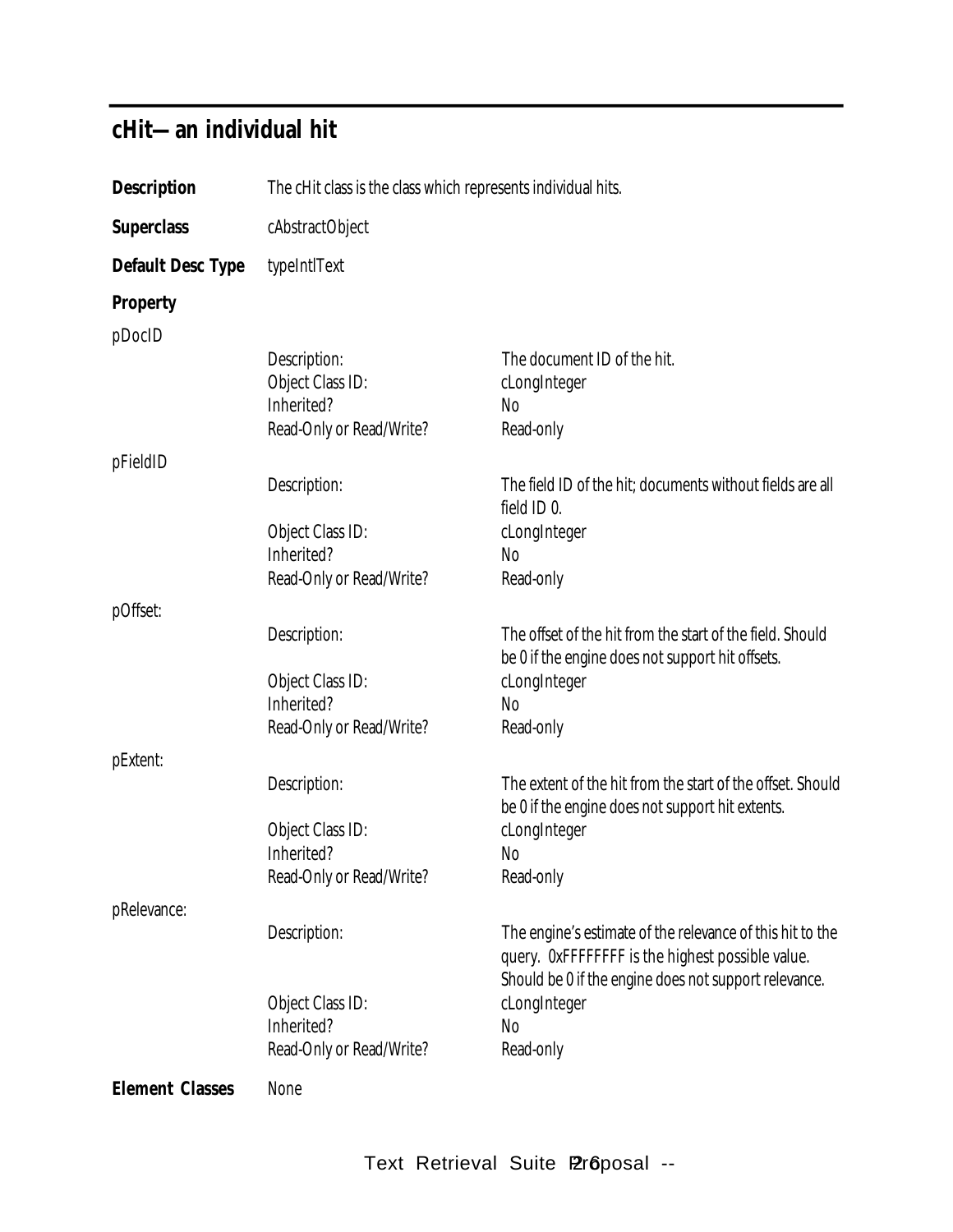### **Apple Events**

*Events defined in the Core suite:* Copy Inherited from cAbstractObject<br>Does Object Exist Inherited from cAbstractObject Get Data<br>
Get Structure Inherited from cAbstractObject<br>
Inherited from cAbstractObject

Inherited from cAbstractObject Inherited from cAbstractObject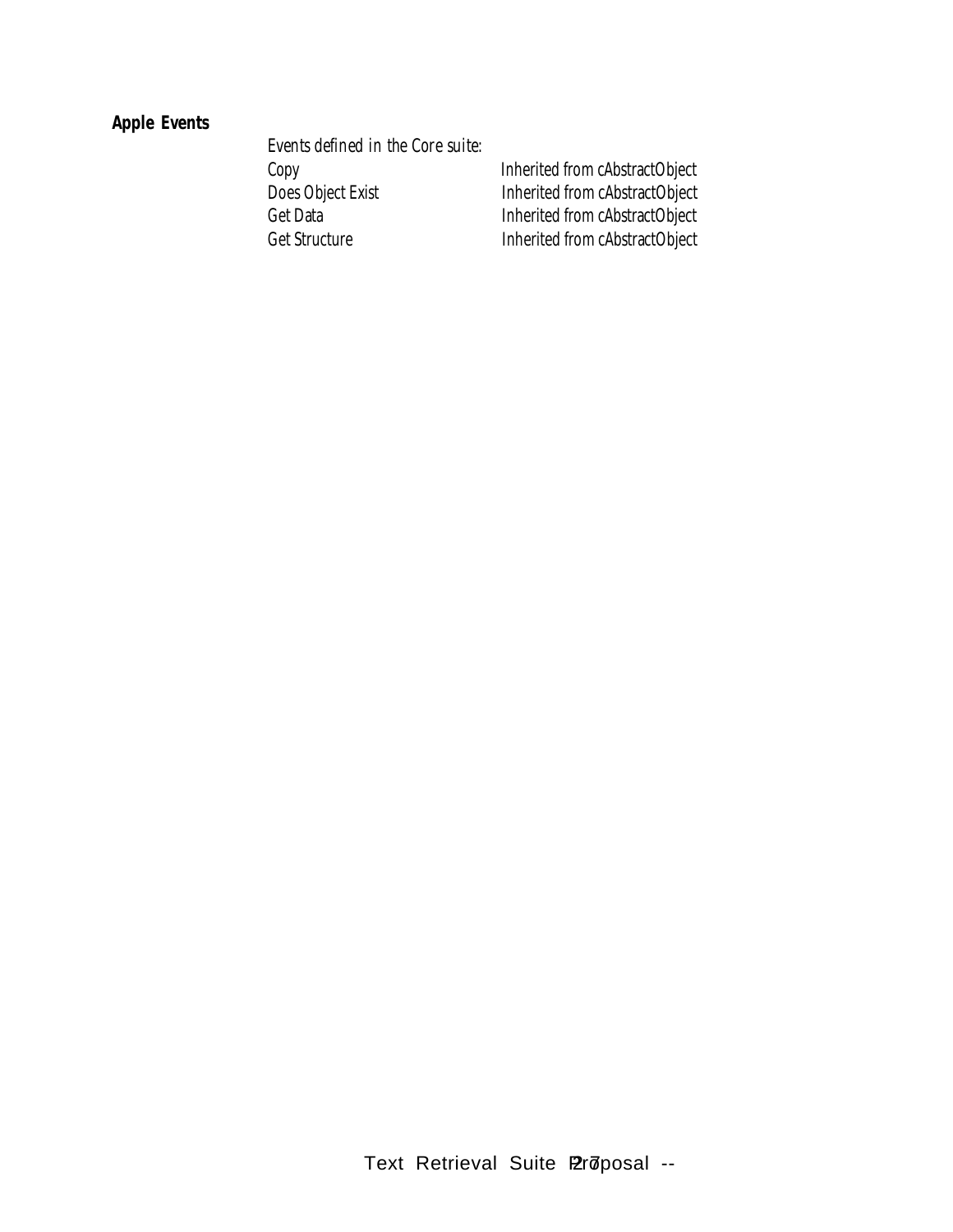| <b>Description</b>     | The cIndexType class is the class which represents the kind of index constructed by a<br>given engine.                    |                                                                                                                                                                                                                                      |
|------------------------|---------------------------------------------------------------------------------------------------------------------------|--------------------------------------------------------------------------------------------------------------------------------------------------------------------------------------------------------------------------------------|
| <b>Superclass</b>      | cAbstractObject                                                                                                           |                                                                                                                                                                                                                                      |
| Default Desc Type      | typeIntIText                                                                                                              |                                                                                                                                                                                                                                      |
| <b>Properties</b>      |                                                                                                                           |                                                                                                                                                                                                                                      |
| pMajorType             |                                                                                                                           |                                                                                                                                                                                                                                      |
|                        | Description:                                                                                                              | This is the major type of the index, which indicates what<br>general class of algorithm is used by the engine: i.e.<br>signatures, inverted, &c. Currently defined:<br>kSignaturesIndex, kInvertedIndex, and<br>kObscureTypeOfIndex. |
|                        | Object Class ID:                                                                                                          | cEnumeration                                                                                                                                                                                                                         |
|                        | Inherited?                                                                                                                | No                                                                                                                                                                                                                                   |
|                        | Read-Only or Read/Write?                                                                                                  | Read-only                                                                                                                                                                                                                            |
| pMinorType             | Description:                                                                                                              | This is the minor type of the index, indicating which<br>variation of the major type is used by the engine. For<br>example, two valid types for a signatures engine are                                                              |
|                        | Object Class ID:<br>Inherited?<br>Read-Only or Read/Write?                                                                | kSuperimposedCoding and kWordSignatures.<br>cEnumeration<br>No<br>Read-only                                                                                                                                                          |
| <b>Element Classes</b> | None                                                                                                                      |                                                                                                                                                                                                                                      |
| <b>Apple Events</b>    |                                                                                                                           |                                                                                                                                                                                                                                      |
|                        | Events defined in the Core suite:<br>Copy<br>Does Object Exist<br>Get Data<br>Get Structure<br>Number of Elements<br>Open | Inherited from cAbstractObject<br>Inherited from cAbstractObject<br>Inherited from cAbstractObject<br>Inherited from cAbstractObject<br>Inherited from cAbstractObject<br>Inherited from cOpenableThing                              |

## **cIndexType— the algorithms used by an engine to make indices**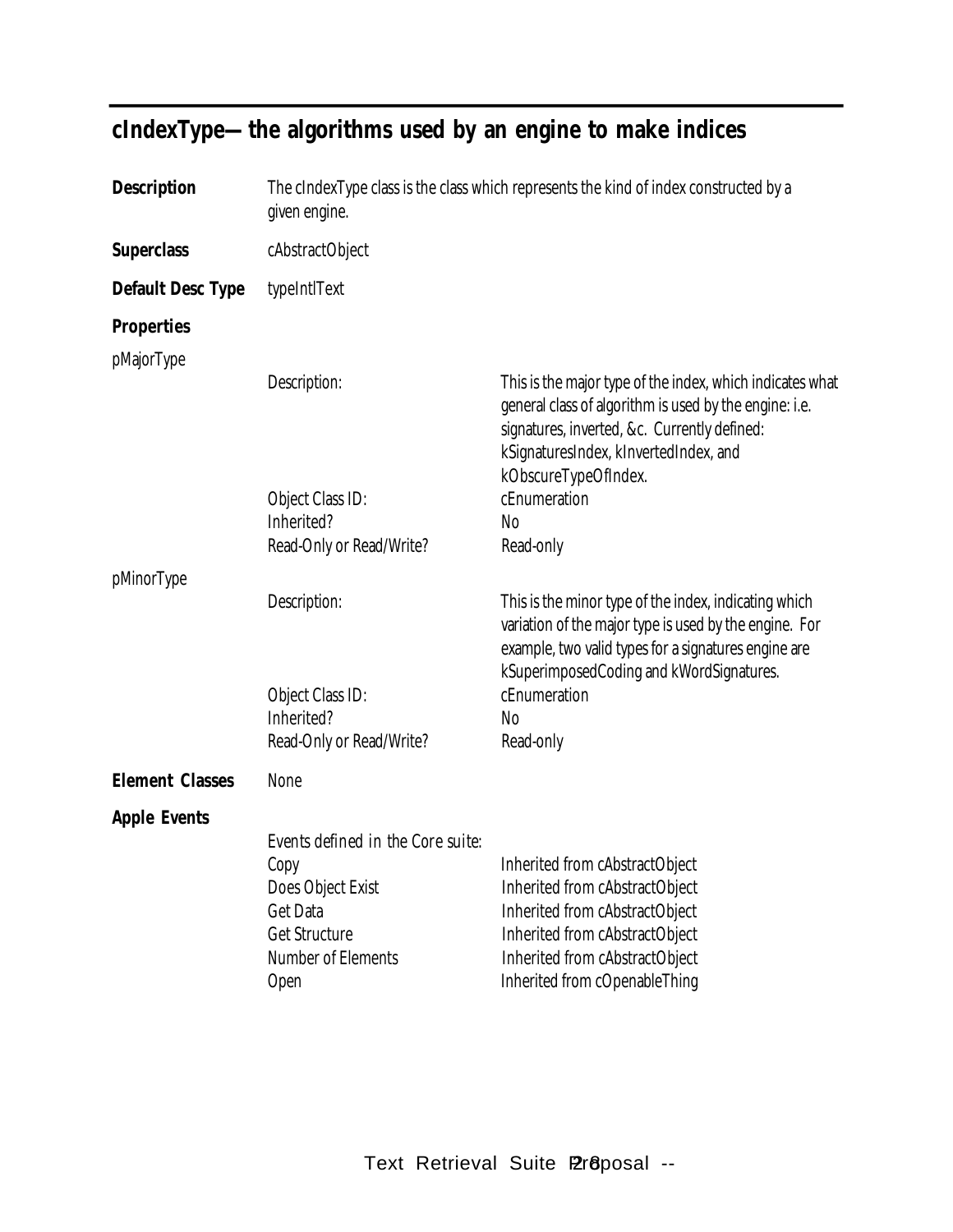## **cOccurringWordsDict— a dictionary of words in a corpus**

| <b>Description</b>     | The cOccurring Words Dict class is the class which represents the collection of words<br>which appear in a corpus. |                                                                                                                                          |
|------------------------|--------------------------------------------------------------------------------------------------------------------|------------------------------------------------------------------------------------------------------------------------------------------|
| <b>Superclass</b>      | cAEList                                                                                                            |                                                                                                                                          |
| Default Desc Type      | typeIntIText                                                                                                       |                                                                                                                                          |
| <b>Properties</b>      |                                                                                                                    |                                                                                                                                          |
| pCountTypes            |                                                                                                                    |                                                                                                                                          |
|                        | Description:                                                                                                       | A list of the types of information which the dictionary<br>keeps about each word.                                                        |
|                        | Object Class ID:                                                                                                   | cAEList (of cEnumerateds. valid values include<br>kGlobalFrequency and kDocumentFrequency)                                               |
|                        | Inherited?                                                                                                         | <b>No</b>                                                                                                                                |
|                        | Read-Only or Read/Write?                                                                                           | Read-only                                                                                                                                |
| pWordCountsGuaranteed  |                                                                                                                    |                                                                                                                                          |
|                        | Description:                                                                                                       | This property is TRUE if the word counts are guaranteed<br>to be completely accurate. (This may not be true for<br>some types of index.) |
|                        | Object Class ID:                                                                                                   | cLongInteger                                                                                                                             |
|                        | Inherited?                                                                                                         | N <sub>0</sub>                                                                                                                           |
|                        | Read-Only or Read/Write?                                                                                           | Read-only                                                                                                                                |
| <b>Element Classes</b> |                                                                                                                    |                                                                                                                                          |
| cOccurringWord         |                                                                                                                    |                                                                                                                                          |
|                        | Description:                                                                                                       | A word which appears in the corpus.                                                                                                      |
|                        | Inherited?                                                                                                         | <b>No</b>                                                                                                                                |
|                        | Read-Only or Read/Write?                                                                                           | Read-only                                                                                                                                |
|                        | Key Forms:                                                                                                         | formAbsolutePosition,formRange,formTest                                                                                                  |
| <b>Apple Events</b>    |                                                                                                                    |                                                                                                                                          |
|                        | Events defined in the Core suite:                                                                                  |                                                                                                                                          |
|                        | Close                                                                                                              | Inherited from cOpenableThing                                                                                                            |
|                        | Copy                                                                                                               | Inherited from cAbstractObject<br>Inherited from cAbstractObject                                                                         |
|                        | Does Object Exist<br>Get Data                                                                                      | Inherited from cAbstractObject                                                                                                           |
|                        | Get Structure                                                                                                      | Inherited from cAbstractObject                                                                                                           |
|                        | Number of Elements                                                                                                 | Inherited from cAbstractObject                                                                                                           |
|                        | Open                                                                                                               | Inherited from cOpenableThing                                                                                                            |
|                        |                                                                                                                    |                                                                                                                                          |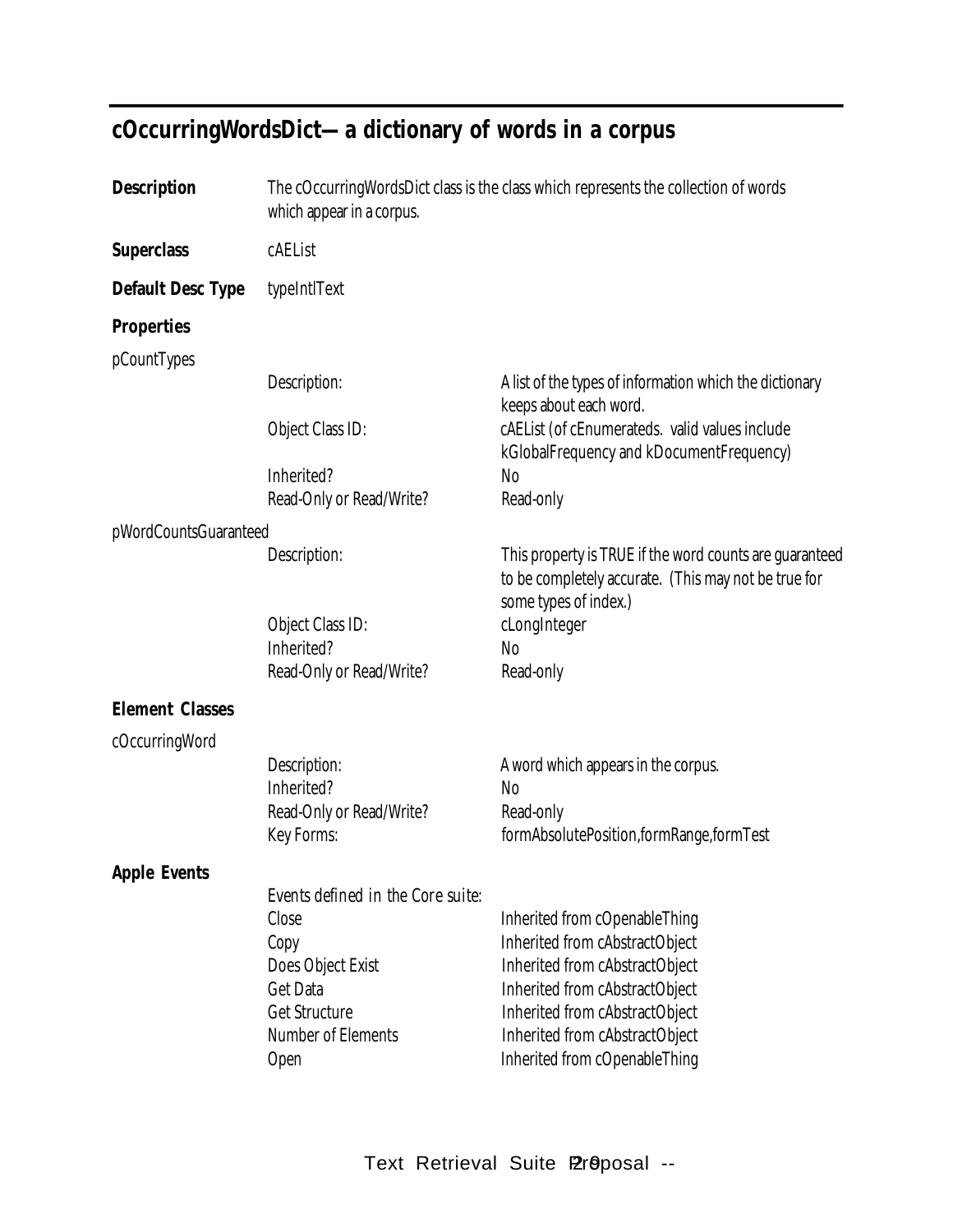## **cOccurringWord— a word in a corpus**

| The cOccurring Word class is the class which represents an individual word which<br>appears in a corpus.                 |                                                                                                                                                                        |
|--------------------------------------------------------------------------------------------------------------------------|------------------------------------------------------------------------------------------------------------------------------------------------------------------------|
| cAbstractObject                                                                                                          |                                                                                                                                                                        |
| typeIntIText                                                                                                             |                                                                                                                                                                        |
|                                                                                                                          |                                                                                                                                                                        |
|                                                                                                                          |                                                                                                                                                                        |
| Description:                                                                                                             | The text of the word.                                                                                                                                                  |
| Object Class ID:                                                                                                         | cText                                                                                                                                                                  |
|                                                                                                                          | <b>No</b>                                                                                                                                                              |
|                                                                                                                          | Read-only                                                                                                                                                              |
|                                                                                                                          |                                                                                                                                                                        |
| Description:                                                                                                             | The list of occurrence counts for the word. Counts<br>appear in the same order as the dictionary's<br>pCountTypes property.                                            |
| Object Class ID:                                                                                                         | cAEList (of cLongIntegers)                                                                                                                                             |
| Inherited?                                                                                                               | <b>No</b>                                                                                                                                                              |
| Read-Only or Read/Write?                                                                                                 | Read-only                                                                                                                                                              |
| None                                                                                                                     |                                                                                                                                                                        |
|                                                                                                                          |                                                                                                                                                                        |
| Events defined in the Core suite:<br>Copy<br>Does Object Exist<br><b>Get Data</b><br>Get Structure<br>Number of Elements | Inherited from cAbstractObject<br>Inherited from cAbstractObject<br>Inherited from cAbstractObject<br>Inherited from cAbstractObject<br>Inherited from cAbstractObject |
|                                                                                                                          | Inherited?<br>Read-Only or Read/Write?                                                                                                                                 |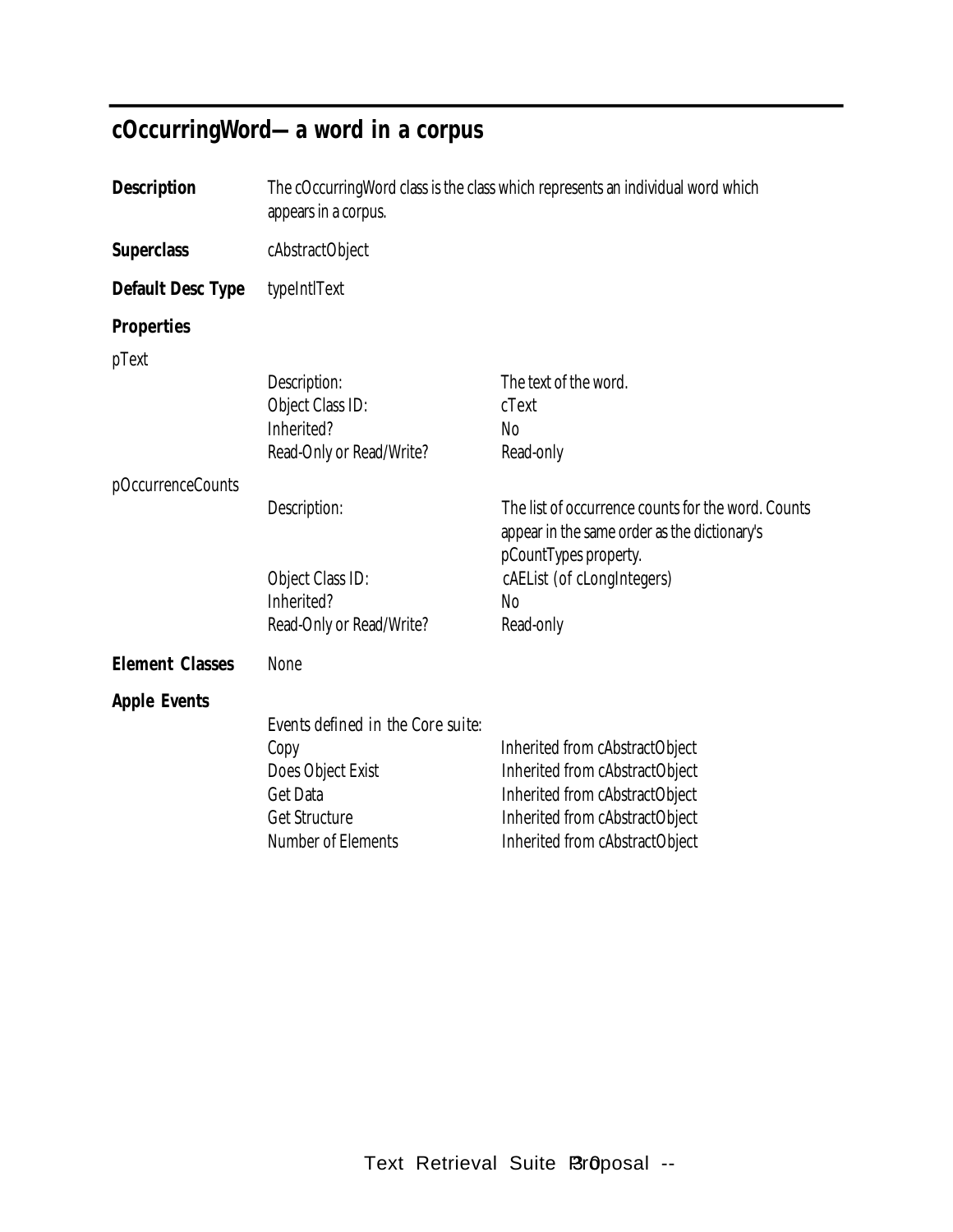## **cDocumentWithText— any document which contains text**

| Description            | The cDocumentWithText class is the class which references documents containing<br>text or in some cases actually contains the text of these documents. |                                                                                                                                                                                                                                                            |
|------------------------|--------------------------------------------------------------------------------------------------------------------------------------------------------|------------------------------------------------------------------------------------------------------------------------------------------------------------------------------------------------------------------------------------------------------------|
| <b>Superclass</b>      | cAbstractObject                                                                                                                                        |                                                                                                                                                                                                                                                            |
| Default Desc Type      | typeIntIText                                                                                                                                           |                                                                                                                                                                                                                                                            |
| <b>Properties</b>      |                                                                                                                                                        |                                                                                                                                                                                                                                                            |
| pDocumentType          | Description:                                                                                                                                           | The type of information in this object: if kAliasType, the<br>pAlias property should be used. If anything else, is the<br>file type of the document whose text is stored in the<br>pText property. If straight ASCII, this must be 'TEXT'<br>(kASCIIType). |
|                        | Object Class ID:<br>Inherited?<br>Read-Only or Read/Write?                                                                                             | cEnumeration<br>N <sub>0</sub><br>Read/Write                                                                                                                                                                                                               |
| pAlias                 | Description:<br>Object Class ID:<br>Inherited?                                                                                                         | An alias to the document, which may be passed as an<br>FSSpec if the engine is local. If passed as an alias, the<br>engine should be able to find the document when a user<br>moves it.<br>cAlias<br><b>No</b>                                             |
|                        | Read-Only or Read/Write?                                                                                                                               | Read/Write                                                                                                                                                                                                                                                 |
| pText                  | Description:<br>Object Class ID:<br>Inherited?<br>Read-Only or Read/Write?                                                                             | The text of the document, in raw ASCII.<br>cText<br><b>No</b><br>Read/Write                                                                                                                                                                                |
| <b>Element Classes</b> | None                                                                                                                                                   |                                                                                                                                                                                                                                                            |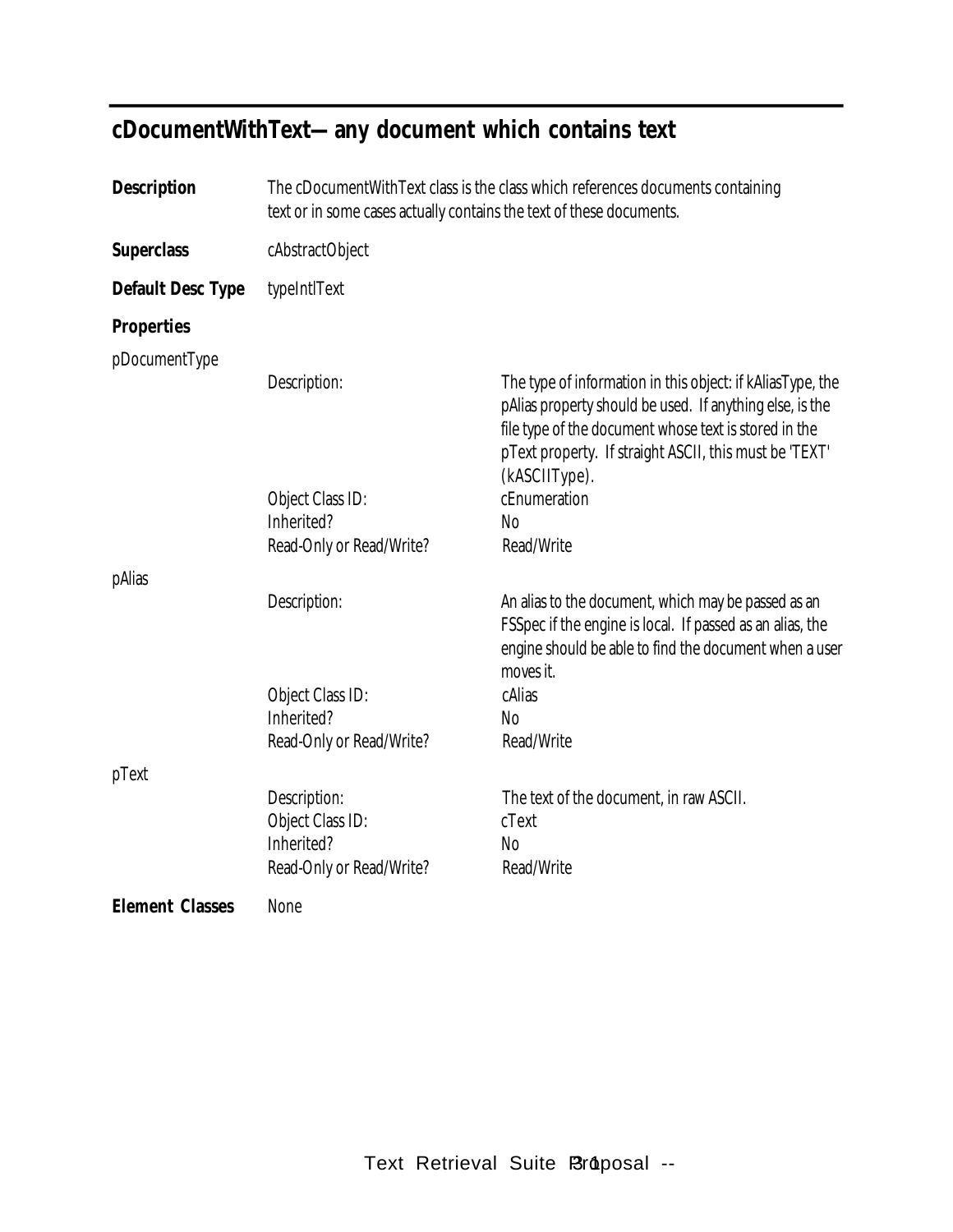### **Apple Events**

*Events defined in the Core suite:*

| Clone              | Inherited from cAbstractObject |
|--------------------|--------------------------------|
| Close              | Inherited from cOpenableThing  |
| Copy               | Inherited from cAbstractObject |
| Cut                | Inherited from cAbstractObject |
| Delete Element     | Inherited from cAbstractObject |
| Does Object Exist  | Inherited from cAbstractObject |
| Get Data           | Inherited from cAbstractObject |
| Get Structure      | Inherited from cAbstractObject |
| Move               | Inherited from cAbstractObject |
| New Element        | Inherited from cAbstractObject |
| Number of Elements | Inherited from cAbstractObject |
| Open               | Inherited from cOpenableThing  |
| Paste              | Inherited from cAbstractObject |
| Set Data           | Inherited from cAbstractObject |
|                    |                                |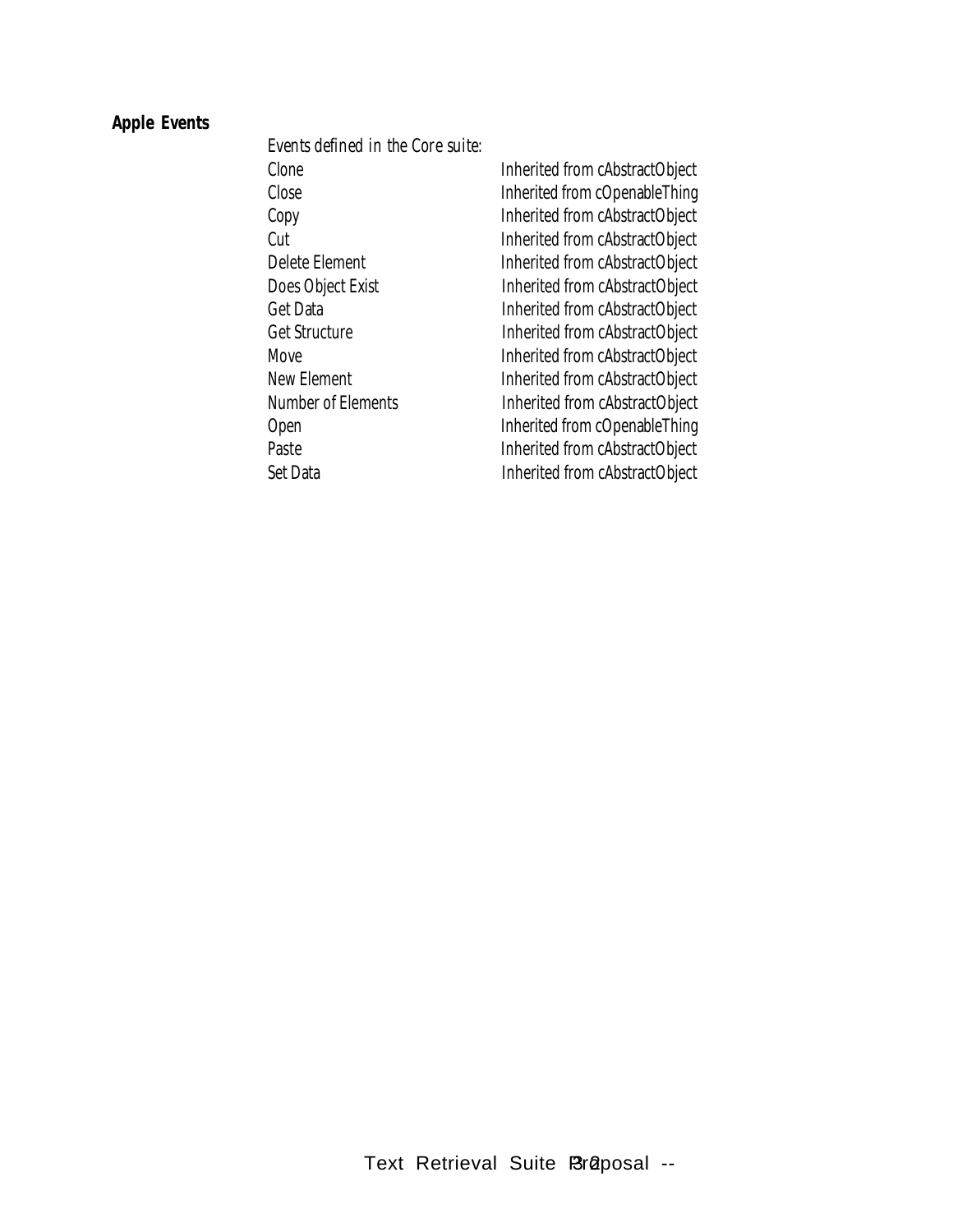### **cIndexParams— parameters for adjusting algorithms**

**Description** The cIndexParams class is the class which represents the parameters an engine is to use for its basic algorithms. The constant which names properties specific to a minor algorithm type should be identical to the algorithm type. Other constants and accompanying record types should be established as they are needed.

**Superclass** cAbstractObject

**Default Desc Type** typeIntlText

#### **Properties**

pSuperimposedCodingParams

Object Class ID: cData Inherited? No Read-Only or Read/Write? Read/Write

pImpenetrableIndexParams

Object Class ID: cData Inherited? No Read-Only or Read/Write? Read/Write?

Description: A record specific to superimposed coding algorithms, containing the two fields "maxBitsToSetPerBlock" and "blockSizeInBytes."

Description: A record specific to the engine in use.

*Other properties may be added as needed!*

**Element Classes** None

#### **Apple Events**

*Events defined in the Core suite:*

| Copy               | Inherited from cAbstractObject |
|--------------------|--------------------------------|
| Cut                | Inherited from cAbstractObject |
| Does Object Exist  | Inherited from cAbstractObject |
| Get Data           | Inherited from cAbstractObject |
| Get Structure      | Inherited from cAbstractObject |
| Number of Elements | Inherited from cAbstractObject |
| Paste              | Inherited from cAbstractObject |
| Set Data           | Inherited from cAbstractObject |
|                    |                                |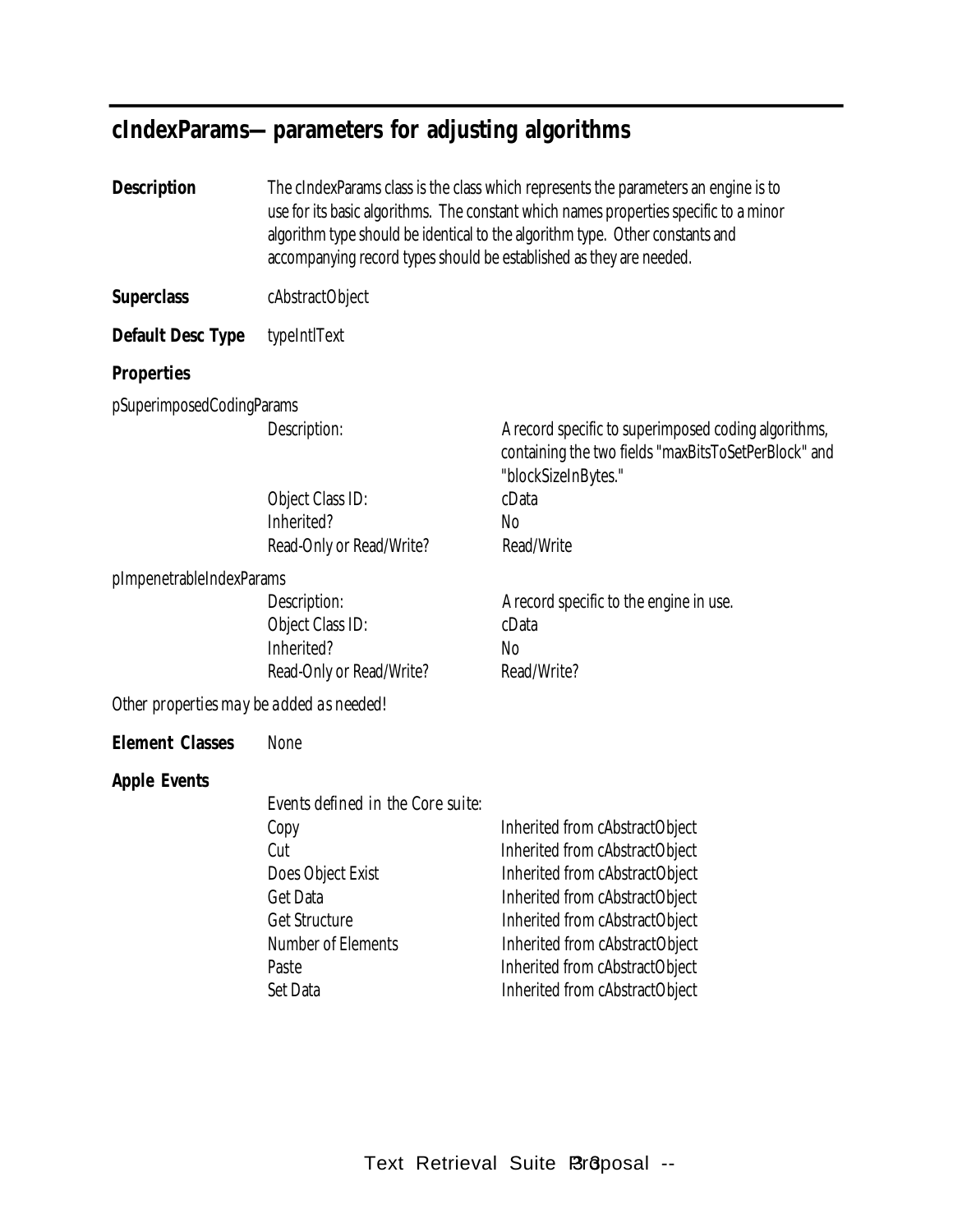### **Primitive object classes defined in the Text Retrieval suite**

Table 3-4 lists the primitive Apple event object classes (classes with no properties and only one element) defined in the Text Retrieval suite.

<sup>n</sup> **Table 3-4** Primitive object classes defined in the Core suite

| Object class ID    | Descriptor type of element | Description                               |
|--------------------|----------------------------|-------------------------------------------|
| cTransactionStatus | typeTransactionStatus      | Information about transaction in progress |

## **Descriptor types defined in the Text Retrieval suite**

The descriptor types defined in the Text Retrieval suite are described in the following section.

## **typeHitList—everything in a cHitList**

**Description** A compact, unified representation of a cHitList.

**Data Size** sizeof(typeHitList) typeTextQuery **A** record containing al of the properties in a cTextQuery

### **typeRelevantHit—everything in a cHit**

**Description** A record which contains all the information needed to represent a relevance-ranked hit.

**Data Size** sizeof(typeRelevantHit)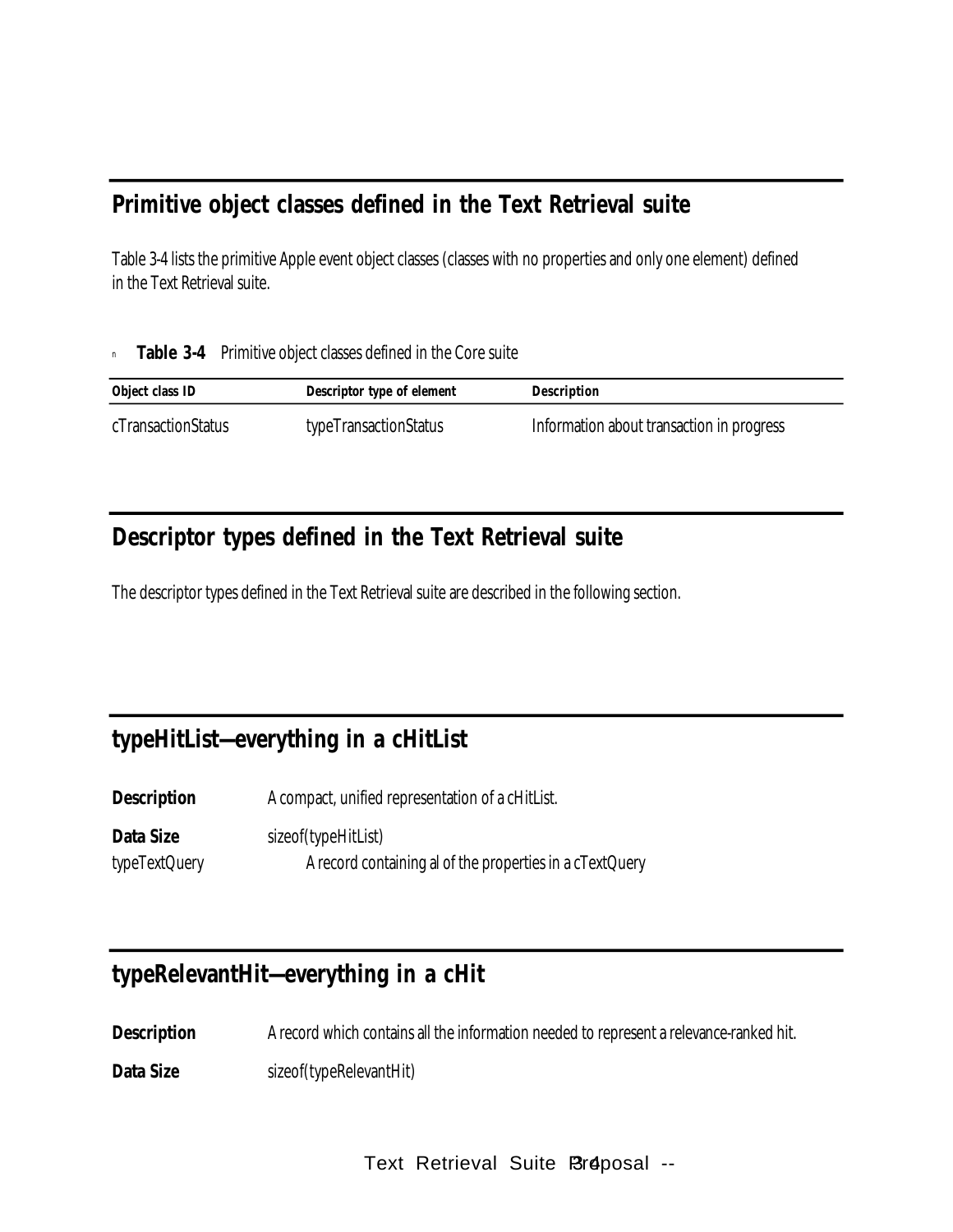### **typeHit—everything in a cHit except the relevance score**

**Description** A record which contains all the information in a non-relevance-ranked hit. **Data Size** sizeof(typeHit)

### **typeTransactionStatus—status of transaction in progress**

**Description** Information about a transaction in progress. (We're not sure what's in here yet.)

**Data Size** sizeof(typeTransactionStatus)

## **typeSessionID—identifier for a session**

**Description** An identifier to associate events with a session.

**Data Size** sizeof(typeLongInteger)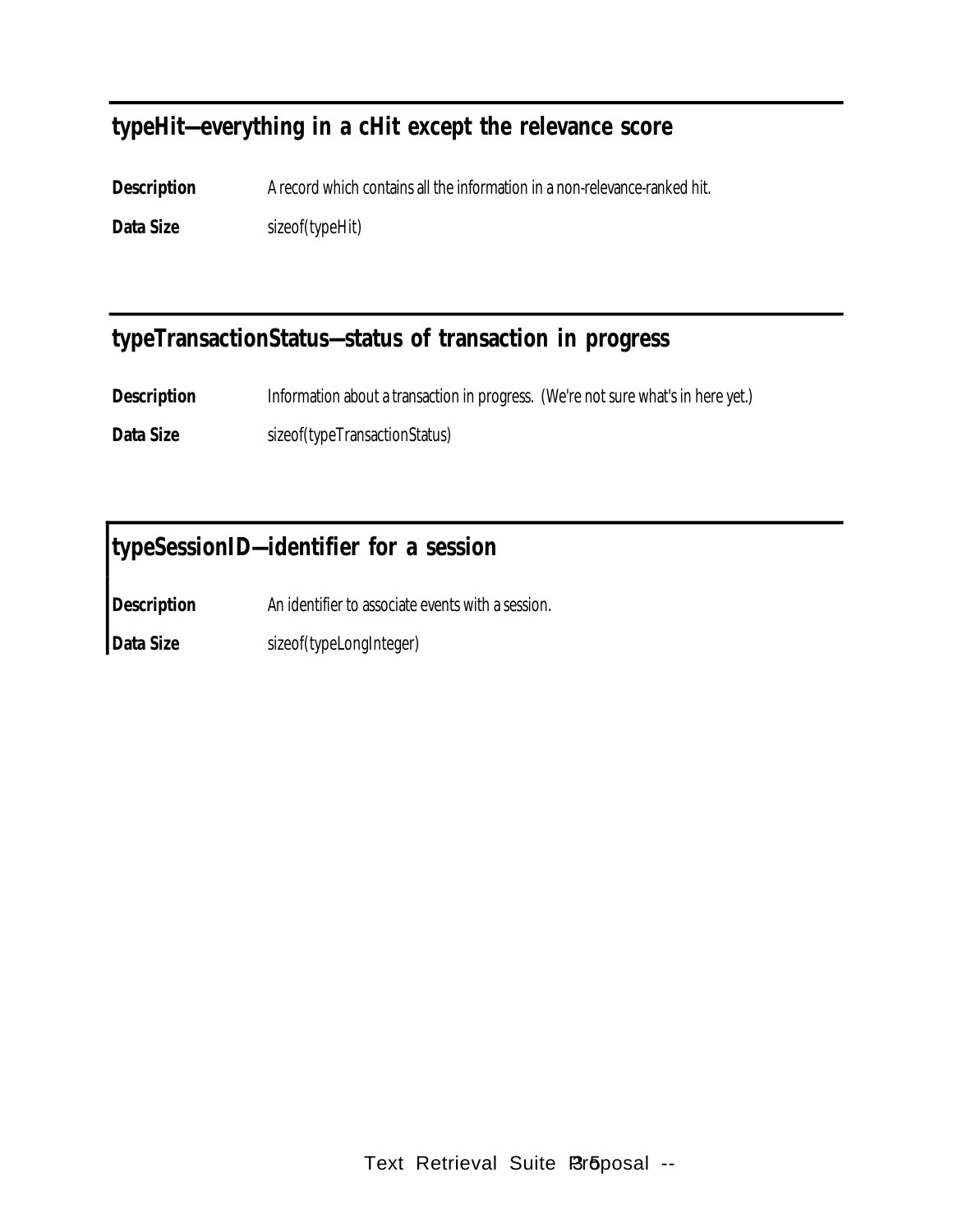## **About Progresssive Disclosure**

Some clients will want to keep track of the hits generated by queries in real-time, some clients will want to know how far the engine has progressed with queries, and some clients don't care about queries until they have completed. The current proposal can accomodate all of these styles of interaction, including a combination of the first two.

There are many things that can happen to a hit after it has first been detected; some engines may not have a final judgement of what is a hit or not until the query is virtually complete. This makes it slightly complicated for the client to keep the user informed about the current status of the query.

The progressive disclosure mechanism allows clients to keep track of an engine's progress on a query. There are two ways to use this mechanism, one for cases in which the engine is local to the client, and one where it is not local. The distinguishing factor is whether or not the engine can send events to the client. If the engine can, then it sends events representing the various things that can happen to a hit. If it can't, then the client can read properties of the query and of the engine in order to determine the same information.

#### **Progressive Disclosure Events**

Progress information is avaliable on two levels: information about the hit list in progress, and information about progress in general.

#### **General Progress Information Event**

This event provides two kinds of information: a text string which is the engine's statement of what it's doing for you in general ("Processing Query," "Sorting terms," &c) and a number which indicates its estimate of how much of the work it has already completed. Note that this event is received, not sent by the client and that the client should send no reply for this event.

Event: Progress Report

| <b>Requested Action:</b> | Record the engine's current progress, and perhaps notify the user. |                           |  |
|--------------------------|--------------------------------------------------------------------|---------------------------|--|
|                          |                                                                    |                           |  |
| <b>Event Class</b>       | kAETextRetrievalSuite                                              |                           |  |
| Event ID                 | kAEPDProgressReport                                                |                           |  |
| <b>Parameters</b>        |                                                                    |                           |  |
| keyAECurrentStatus       |                                                                    |                           |  |
|                          | Description:                                                       | Status string             |  |
|                          | Descriptor Type:                                                   | typeIntIText              |  |
|                          | Required or Optional                                               | optional                  |  |
| keyAEPercentDone         |                                                                    |                           |  |
|                          | Description:                                                       | Estimated percentage done |  |
|                          | Descriptor Type:                                                   | typeShortInteger          |  |
|                          | Required or Optional                                               | optional                  |  |
|                          |                                                                    |                           |  |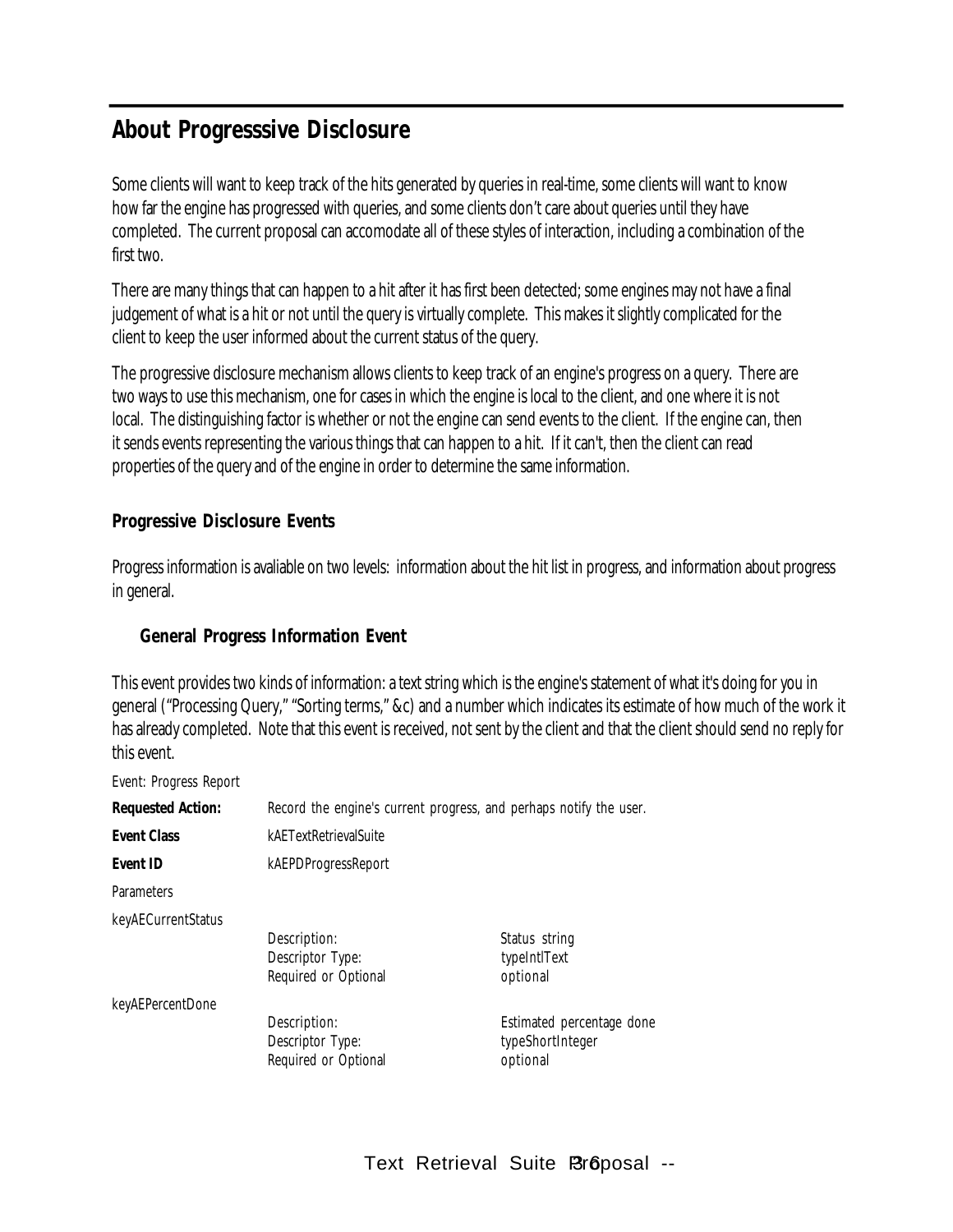#### **Hit Information Progress Events**

There are three events which are sent to inform the client about progress with regard to hits: New Hit, Obsolete Hit, and Changed Hit. These are described briefly here. Note that these are events which the **client** is expected to respond to. The only programs which send these events are search engines. Note also that no replies should be sent for these events.

These events all use an identical data structure, the typeHitInfo, which looks like this: struct HitInfo {

| ouuut muuno<br>long<br>long<br>long<br>}; | hitNumber;<br>docID;<br>relevance; |                                                                     |                                                     |
|-------------------------------------------|------------------------------------|---------------------------------------------------------------------|-----------------------------------------------------|
| Event: New Hit                            |                                    |                                                                     |                                                     |
| Requested Action:                         |                                    | Add a new hit to the list of hits in progress.                      |                                                     |
| Event Class                               |                                    | kAETextRetrievalSuite                                               |                                                     |
| Event ID                                  |                                    | kAEPDNewHit                                                         |                                                     |
| Parameters:                               |                                    |                                                                     |                                                     |
| keyAEDirectObject                         |                                    |                                                                     |                                                     |
|                                           |                                    | Description:<br>Descriptor Type:<br>Required or Optional            | New hit information<br>typeHitInfo<br>required      |
| Event: Obsolete Hit                       |                                    |                                                                     |                                                     |
| Requested Action:                         |                                    | Delete a previously-existing hit from the list of hits in progress. |                                                     |
| Event Class                               |                                    | kAETextRetrievalSuite                                               |                                                     |
| Event ID                                  |                                    | kAEPDObsoleteHit                                                    |                                                     |
| Parameters:                               |                                    |                                                                     |                                                     |
| keyAEDirectObject                         |                                    | Description:<br>Descriptor Type:<br>Required or Optional            | Obsolete hit information<br>typeHitInfo<br>required |
| Event: Changed Hit                        |                                    |                                                                     |                                                     |
| Requested Action:                         |                                    | Change information about a previously-existing hit.                 |                                                     |
| Event Class                               |                                    | kAETextRetrievalSuite                                               |                                                     |
| Event ID                                  |                                    | kAEPDChangeHit                                                      |                                                     |
| Parameters:                               |                                    |                                                                     |                                                     |
| keyAEDirectObject                         |                                    | Description:<br>Descriptor Type:<br>Required or Optional            | Changed hit information<br>typeHitInfo<br>required  |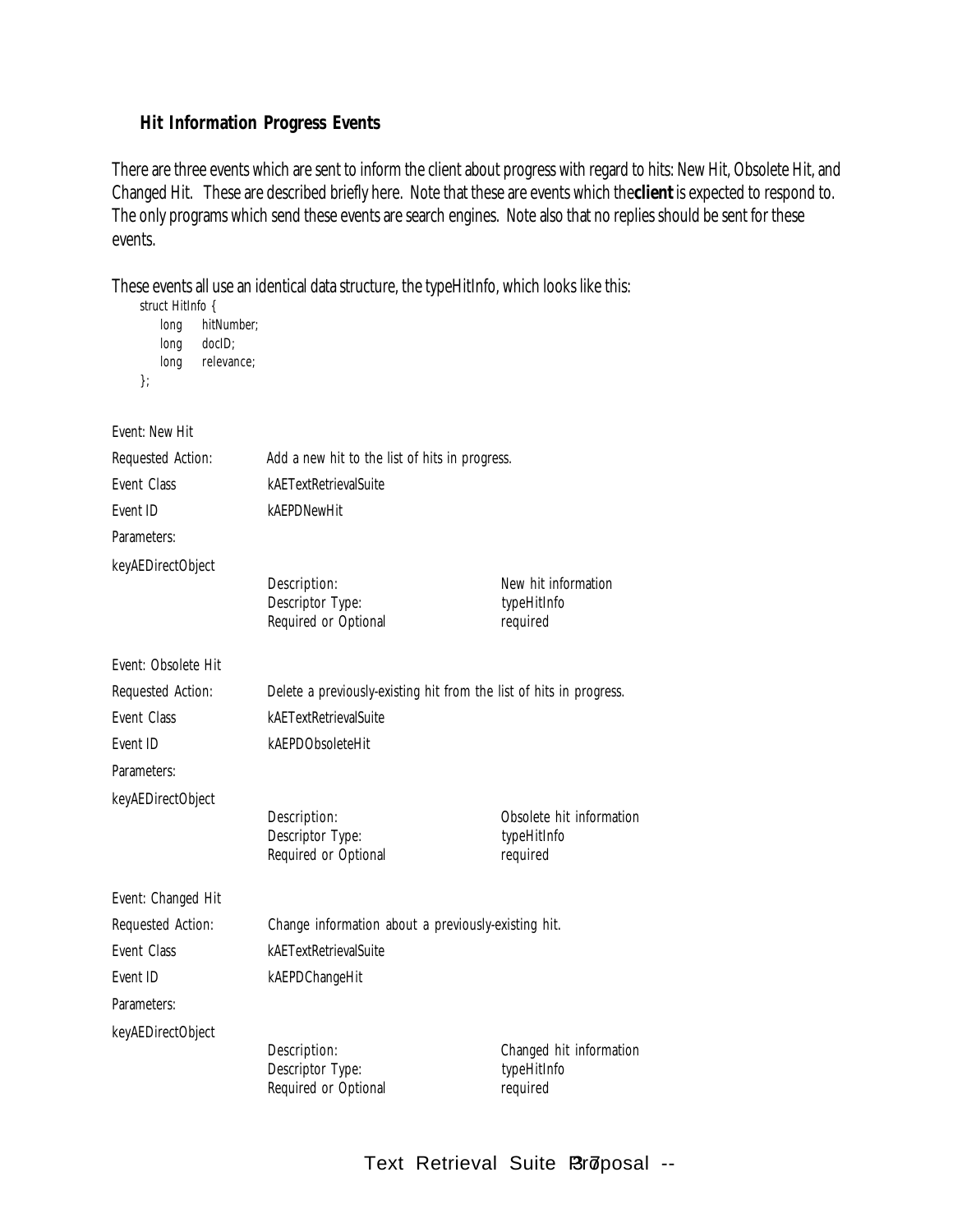Note that for the Changed Hit event, the client is required to match the hitInfo to a hit which was previously sent. The docID is guaranteed to be invariant, but the hitNumber or relevance scores may change, perhaps at the same time. Good techniques for matching a new to an old hitInfo will not be discussed here.

#### **Progressive Disclosure Buffers**

In an ideal world the engine would always be able to send events to the client with information about current status. However, if the engine resides on a different machine from the client, the user of the client machine would need to have made the engine an authorized user and everything would get more complicated.

To simplify this problem, there is a mechanism which clients can use to get current information from the engine: each query has properties called pProgressText and pPercentDone, and each query has a property called pProgressBuffer. When the client reads the pProgressText or the pPercentDone property, the engine should return information appropriate to the current state. When the client reads the pProgressBuffer property, the engine should return an AEList of typeHitEventInfo elements which represent what's happened with the hit list since that last time the buffer was read. Note that the pProgressBufferActive property of the query must be TRUE to tell the engine to maintain the information which will allow it to properly fill the buffer.

The typeHitEventInfo mentioned above includes the typeHitInfo described in the "Progressive Disclosure Events" section:

```
struct HitEventInfo {
         Byte eventType;
         HitInfo hit;
```
};

The possible values for eventType are: kNewHit, kObsoleteHit, and kChangedHit. See the "Progressive Disclosure Events" section for information on how to interpret the data.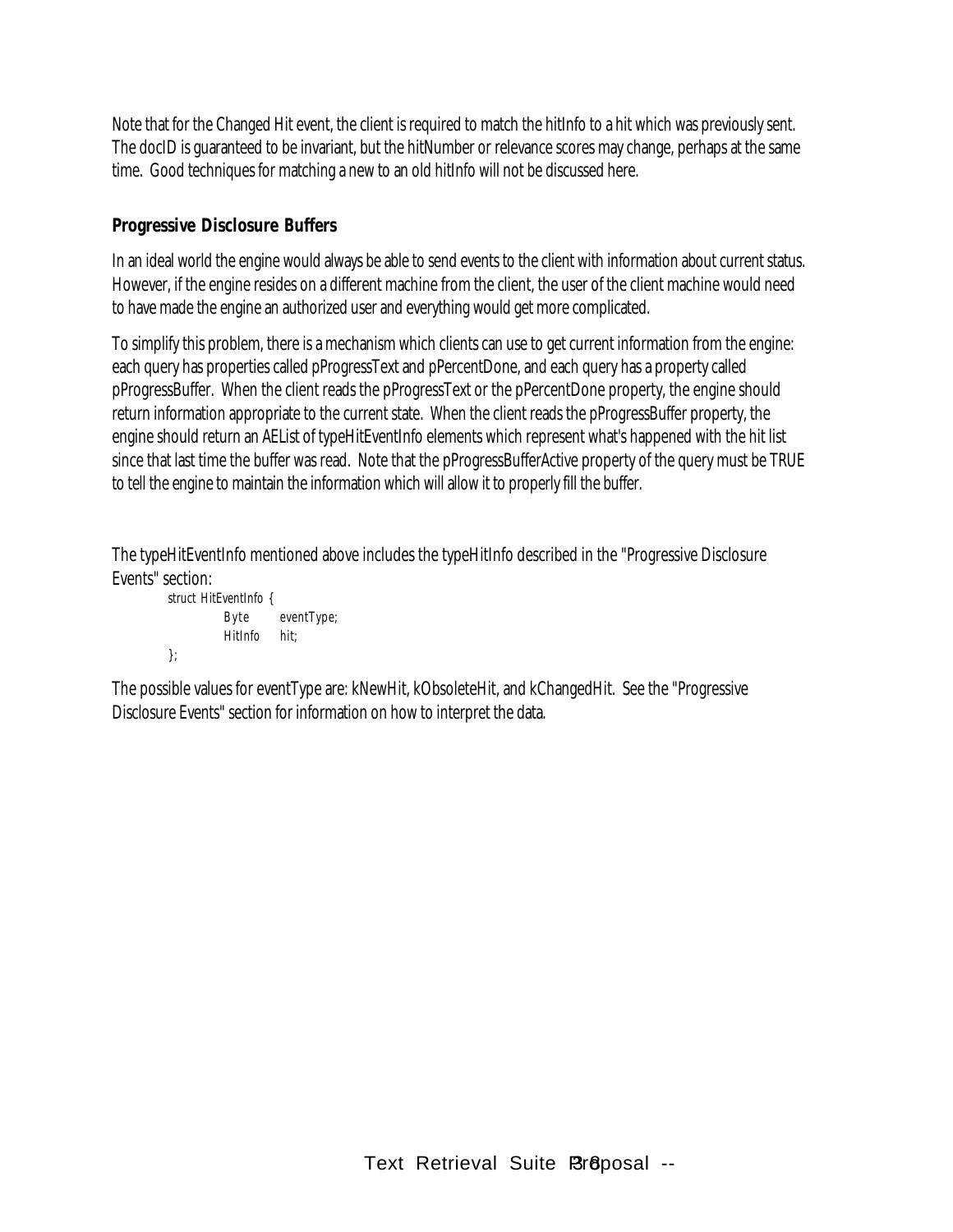### **Usage Scenarios**

It's hard to get a good idea of how useful a suite will be just from the description of events and classes. Included below are examples of two usage scenarios which will probably be fairly common.

#### **Creating a New Index and Adding Documents**

Following are descriptions of events sent from client to server for a situation in which the client wishes to create a new index and add documents to it.

|             | <b>Begin Transaction</b> |                                                                                         |                                                                                                                                                              |
|-------------|--------------------------|-----------------------------------------------------------------------------------------|--------------------------------------------------------------------------------------------------------------------------------------------------------------|
|             | Action:                  | Registers the client with the engine.                                                   |                                                                                                                                                              |
|             | Parameters:              | $<$ none $>$                                                                            |                                                                                                                                                              |
|             | Reply parameters:        | keyAETheTransID:<br>finished with the engine.]                                          | the "client ID" which the engine assigns to the client for that<br>session. [Right now, this ID is only used in the End Transaction event when the client is |
| New Element |                          |                                                                                         |                                                                                                                                                              |
|             | Action:                  | Creates a new empty index.                                                              |                                                                                                                                                              |
|             | Parameters:              | keyAEObjectClass:<br>keyAEData:                                                         | (cTextIndex)<br>typeTextIndex describing the index, which may be null if the<br>client wishes to set the parameters using Set Data events.                   |
|             | Reply parameters:        | keyDirectObject:                                                                        | Object specifier for the index                                                                                                                               |
| Open        |                          |                                                                                         |                                                                                                                                                              |
|             | Action:                  | Opens the just-created index.                                                           |                                                                                                                                                              |
|             | Parameters:              | keyDirectObject:                                                                        | Object specifier (or typeTextIndex with<br>enough information to uniquely specify the index).                                                                |
|             | Reply parameters:        | keyIndexRefNum:                                                                         | RefNum for the index during this session.<br>(Do we really need this?)                                                                                       |
|             | <b>Begin Transaction</b> |                                                                                         |                                                                                                                                                              |
|             | Action:                  |                                                                                         | Starts a new transaction which will allow us to change the index.                                                                                            |
|             | Parameters:              | keyDirectObject:                                                                        | Object specifier for the index                                                                                                                               |
|             | Reply parameters:        | keyAETheTransID:                                                                        | Transaction ID to use.                                                                                                                                       |
|             |                          | keyTransactionStatus:                                                                   | <currently undefined=""></currently>                                                                                                                         |
| New Element |                          |                                                                                         |                                                                                                                                                              |
|             | Action:                  | Adds a document to the transaction.                                                     |                                                                                                                                                              |
|             | Parameters:              | keyAETheTransID:<br>[keyAEInsertHere:<br>know the transaction id.)<br>keyAEObjectClass: | Transaction ID to use.<br>Object specifier for the index] (We don't really need this-- we<br>(cDocumentWithText)                                             |
|             |                          | keyAEData:<br>vRefNum/fileID or actual text)                                            | typeDocumentWithText describing the document (could be a                                                                                                     |
|             | Reply parameters:        | keyTransactionStatus:                                                                   | <currently undefined=""></currently>                                                                                                                         |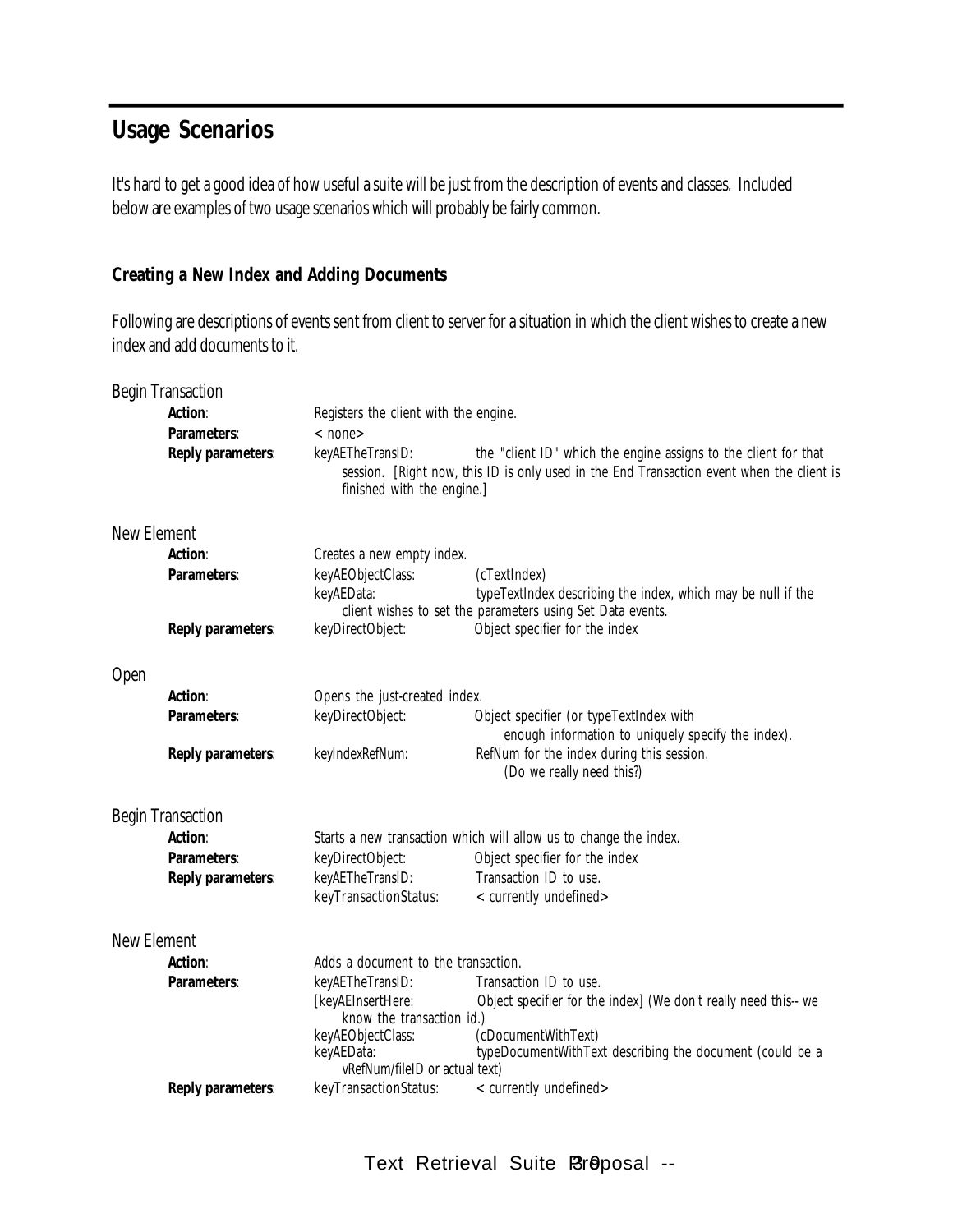| NOTE: The "New Element" event is sent once for every document or set of documents. To represent a set of<br>documents, pass cAEList as the object class and pass a list of cDocumentWithTexts as |                            |                                                                                                                                 |                                                                                                                                                                         |  |
|--------------------------------------------------------------------------------------------------------------------------------------------------------------------------------------------------|----------------------------|---------------------------------------------------------------------------------------------------------------------------------|-------------------------------------------------------------------------------------------------------------------------------------------------------------------------|--|
|                                                                                                                                                                                                  |                            | the data.                                                                                                                       |                                                                                                                                                                         |  |
|                                                                                                                                                                                                  | <b>Process Transaction</b> |                                                                                                                                 |                                                                                                                                                                         |  |
|                                                                                                                                                                                                  | <b>Action:</b>             |                                                                                                                                 | Tells the engine that there is no more material to be added to the transaction, and that it<br>should prepare to incorporate the transaction's material into the index. |  |
|                                                                                                                                                                                                  | Parameters:                | keyAETheTransID:                                                                                                                | Transaction ID to use.                                                                                                                                                  |  |
|                                                                                                                                                                                                  | Reply parameters:          | keyTransactionStatus:                                                                                                           | $\alpha$ currently undefined $>$                                                                                                                                        |  |
| <b>End Transaction</b>                                                                                                                                                                           |                            |                                                                                                                                 |                                                                                                                                                                         |  |
|                                                                                                                                                                                                  | <b>Action:</b>             | Tells the engine what to do with the material in the transaction: either to incorporate it into<br>the index, or to discard it. |                                                                                                                                                                         |  |
|                                                                                                                                                                                                  | Parameters:                | keyAETheTransID:                                                                                                                | Transaction ID to use.                                                                                                                                                  |  |
|                                                                                                                                                                                                  |                            | keyAEAbortTrans:<br>transaction is to be committed.                                                                             | if present, the transaction is to be aborted. Otherwise, the                                                                                                            |  |
|                                                                                                                                                                                                  | Reply parameters:          | keyTransactionStatus:                                                                                                           | < currently undefined                                                                                                                                                   |  |
| <b>End Transaction</b>                                                                                                                                                                           |                            |                                                                                                                                 |                                                                                                                                                                         |  |
|                                                                                                                                                                                                  | <b>Action:</b>             | Tells the engine that we're done using it for the moment.                                                                       |                                                                                                                                                                         |  |
|                                                                                                                                                                                                  | Parameters:                | keyAETheTransID:<br>event                                                                                                       | the "client ID" obtained from the very first "Begin Transaction"                                                                                                        |  |
|                                                                                                                                                                                                  | Reply parameters:          | $<$ none $>$                                                                                                                    |                                                                                                                                                                         |  |

### **Opening an Existing Index and Searching**

Following are descriptions of events sent from client to server for a situation in which the client wishes to open an existing index and perform queries on it.

|             | <b>Begin Transaction</b><br>Action:<br>Parameters:<br>Reply parameters: | Registers the client with the engine.<br>$<$ none $>$<br>keyAETheTransID:<br>finished with the engine.] | the "client ID" which the engine assigns to the client for that<br>session. [Right now, this ID is only used in the End Transaction event when the client is |
|-------------|-------------------------------------------------------------------------|---------------------------------------------------------------------------------------------------------|--------------------------------------------------------------------------------------------------------------------------------------------------------------|
| Open        |                                                                         |                                                                                                         |                                                                                                                                                              |
|             | Action:                                                                 | Opens the index.                                                                                        |                                                                                                                                                              |
|             | Parameters:                                                             | keyDirectObject:                                                                                        | Object specifier (or typeTextIndex with<br>enough information to uniquely specify the index).                                                                |
|             | Reply parameters:                                                       | keyIndexRefNum:                                                                                         | RefNum for the index during this session.<br>(Do we really need this?)                                                                                       |
| New Element |                                                                         |                                                                                                         |                                                                                                                                                              |
|             | Action:                                                                 | Creates a new query.                                                                                    |                                                                                                                                                              |
|             | Parameters:                                                             | keyAEObjectClass:<br>keyAEData:                                                                         | (cTextQuery)<br>typeTextQuery describing the query                                                                                                           |
|             | Reply parameters:                                                       | keyDirectObject:                                                                                        | Object specifier for the query                                                                                                                               |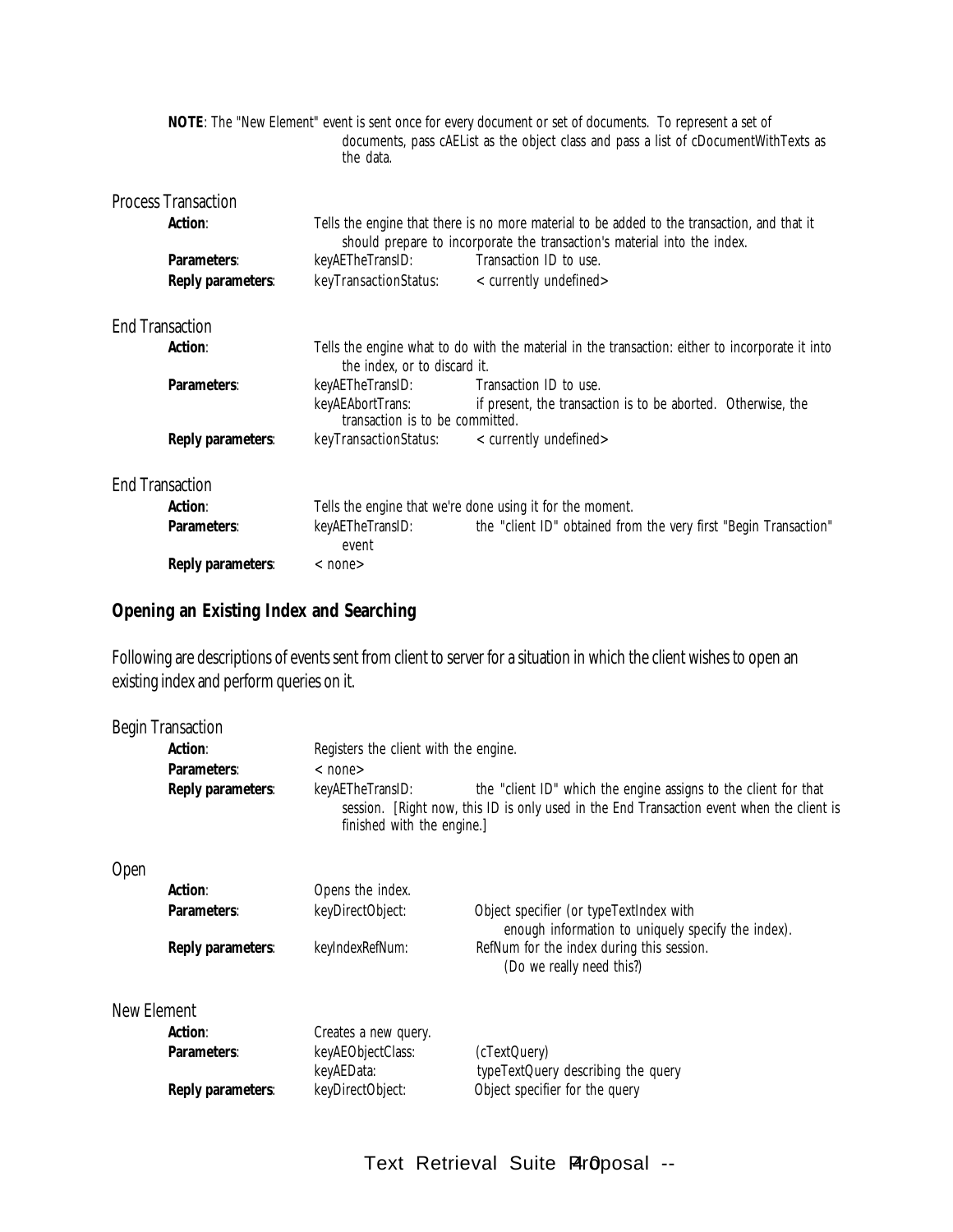| <b>Evaluate Query</b>                               |                                                                                 |                                                                    |  |
|-----------------------------------------------------|---------------------------------------------------------------------------------|--------------------------------------------------------------------|--|
| <b>Action:</b>                                      | Tells the query to begin executing itself on a certain index or set of indices. |                                                                    |  |
| Parameters:                                         | keyDirectObject:                                                                | Object specifier for the query                                     |  |
|                                                     | keyAESearchWhere:<br>indices)                                                   | Object specifier for the index (or list of specifiers for multiple |  |
|                                                     | keyAESendHitList:                                                               | false (don't send the hit list)                                    |  |
|                                                     | keyAESendDone:                                                                  | true (send a reply when completed)                                 |  |
|                                                     | keyAETrickleHits:                                                               | false (don't send hits one by one)                                 |  |
|                                                     | keyAETrickleProgress:                                                           | false (don't send progress events)                                 |  |
| Reply parameters:                                   | keyDirectObject:                                                                | Object specifier for the index                                     |  |
| (Client does other things until the reply comes in) |                                                                                 |                                                                    |  |
| Get Data                                            |                                                                                 |                                                                    |  |
| Action:                                             | Tells the engine to send the hit list generated by the query.                   |                                                                    |  |
| Parameters:                                         | keyDirectObject:<br>from the hit list.                                          | Object specifier for the query or the hit list or a range of hits  |  |
|                                                     | keyRequestedType:                                                               | typeHitList                                                        |  |
| Reply parameters:                                   | keyDirectObject:                                                                | The hit list.                                                      |  |
|                                                     |                                                                                 |                                                                    |  |
| <b>End Transaction</b>                              |                                                                                 |                                                                    |  |
| Action:                                             |                                                                                 | Tells the engine that we're done using it for the moment.          |  |
| Parameters:                                         | keyAETheTransID:<br>event                                                       | the "client ID" obtained from the very first "Begin Transaction"   |  |
| Reply parameters:                                   | $<$ none $>$                                                                    |                                                                    |  |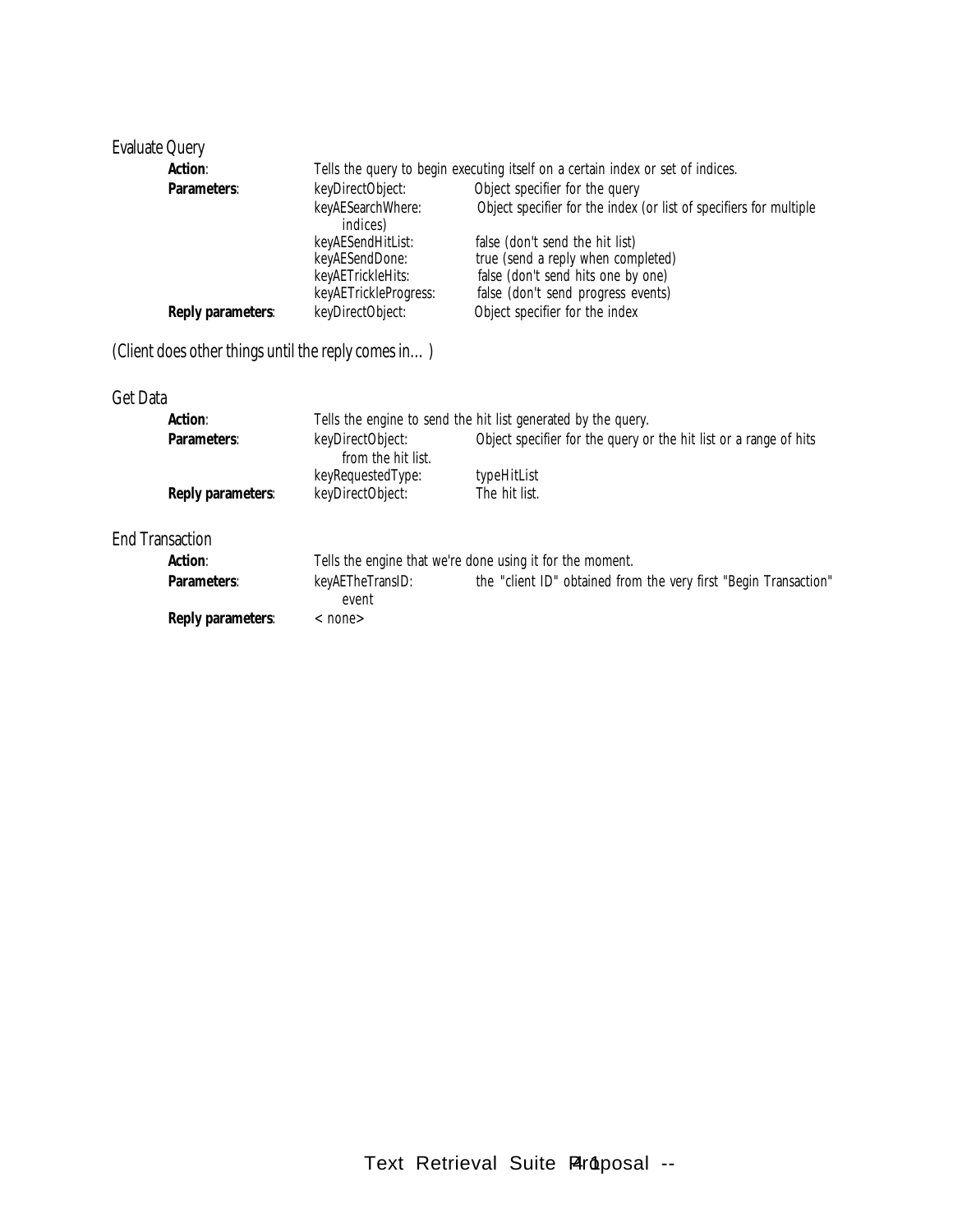### **Key forms defined in the Text Retrieval suite**

Table 5 lists the key forms defined in the Text Retrieval suite.

| Key form constant    | Description                                                                                                                                                                                                                                                                                                                                                |
|----------------------|------------------------------------------------------------------------------------------------------------------------------------------------------------------------------------------------------------------------------------------------------------------------------------------------------------------------------------------------------------|
| formAbsolutePosition | Specifies the position of an element in relation to the beginning or end of its<br>container (for example, "word 5 of "), or specifies one or more elements with a<br>constant defined in the Apple Event Object Support such as kAEFirst (for<br>example, "the first word in paragraph 12 ") or kAEAII (for example, "all the<br>words in paragraph 12 ") |
| formName             | Specifies an element by its name (for example, "the document whose name is<br>' $MyDoc'$ '')                                                                                                                                                                                                                                                               |
| formPropertyID       | Specifies a property of an object by its four-character property ID (for example,<br>"the font of word 1")                                                                                                                                                                                                                                                 |
| formRange            | Specifies a list of elements between two other elements (for example, "the words<br>between 'Wild' and 'Zanzibar', inclusive'')                                                                                                                                                                                                                            |
| formRelativePosition | Specifies an element immediately before or after a container (for example, "the<br><i>next</i> word <i>after</i> the words whose style is bold")                                                                                                                                                                                                           |
| formTest             | Specifies one or more elements that pass a test; values of one or more properties<br>or elements can be tested (for example, "the first paragraph that is centered<br>and that begins with the word 'Wild' ")                                                                                                                                              |

#### n **Table 5** Key forms defined in the Text Retrieval suite

For complete information about these key forms, see the *Apple Event Object Support Library Developer Note.*

## **Comparison operators defined in the Text Retrieval suite**

Table 6 lists the comparison operators defined in the Text Retrieval suite.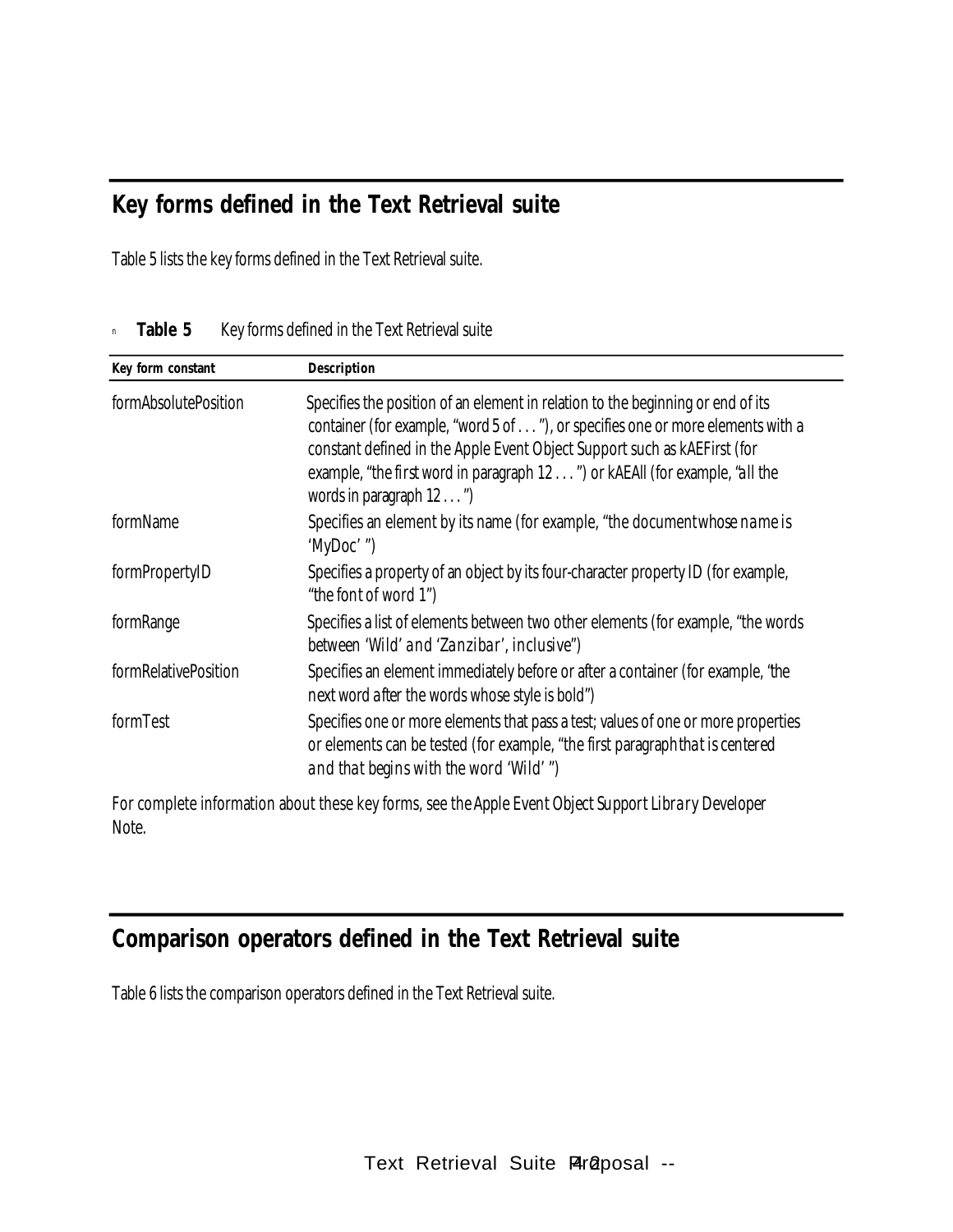**Table 6** Comparison operators defined in the Core suite

| Comparison operator constant | Operator        | Meaning                                                                                        |
|------------------------------|-----------------|------------------------------------------------------------------------------------------------|
| kAEEquals                    | '= '            | The value of the first operand is equal to the value of the<br>second operand.                 |
| kAEGreaterThan               | $'$ $\sim$ $'$  | The value of the first operand is greater than the value of<br>the second operand.             |
| kAEGreaterThanEquals         | $\leq$          | The value of the first operand is greater than or equal to<br>the value of the second operand. |
| kAELessThan                  | $\leq$          | The value of the first operand is less than the value of the<br>second operand.                |
| kAELessThanEquals            | $\leq$ = $\leq$ | The value of the first operand is less than or equal to the<br>value of the second operand.    |

### **Constants defined in the Text Retrieval suite**

Table 7 lists the constants defined in the Text Retrieval suite.

| Constant            | Value   |                    |
|---------------------|---------|--------------------|
| cTRApplication      | 'cbmb'  |                    |
| cTextIndex          | 'cHip'  |                    |
| cTextQuery          | 'cltm'  |                    |
| cHitList            | 'cwmb'  |                    |
| cHit                | 'cblp'  |                    |
| cIndexType          | 'crac'  |                    |
| cOccurringWordsDict | 'cluc'  |                    |
| cOccurringWord      | 'cgil'  |                    |
| cDocumentWithText   | 'cmtv'  |                    |
| typeHitList         | 'twmb'  |                    |
| typeRelevantHit     | 'rblp'  |                    |
| typeHit             | 'tblp'  |                    |
| errAESMGeneralError | $-6660$ | /* preliminary! */ |
| errAEUnknownSession | $-6661$ | /* preliminary! */ |

#### n **Table 7** Constants defined in the Text Retrieval suite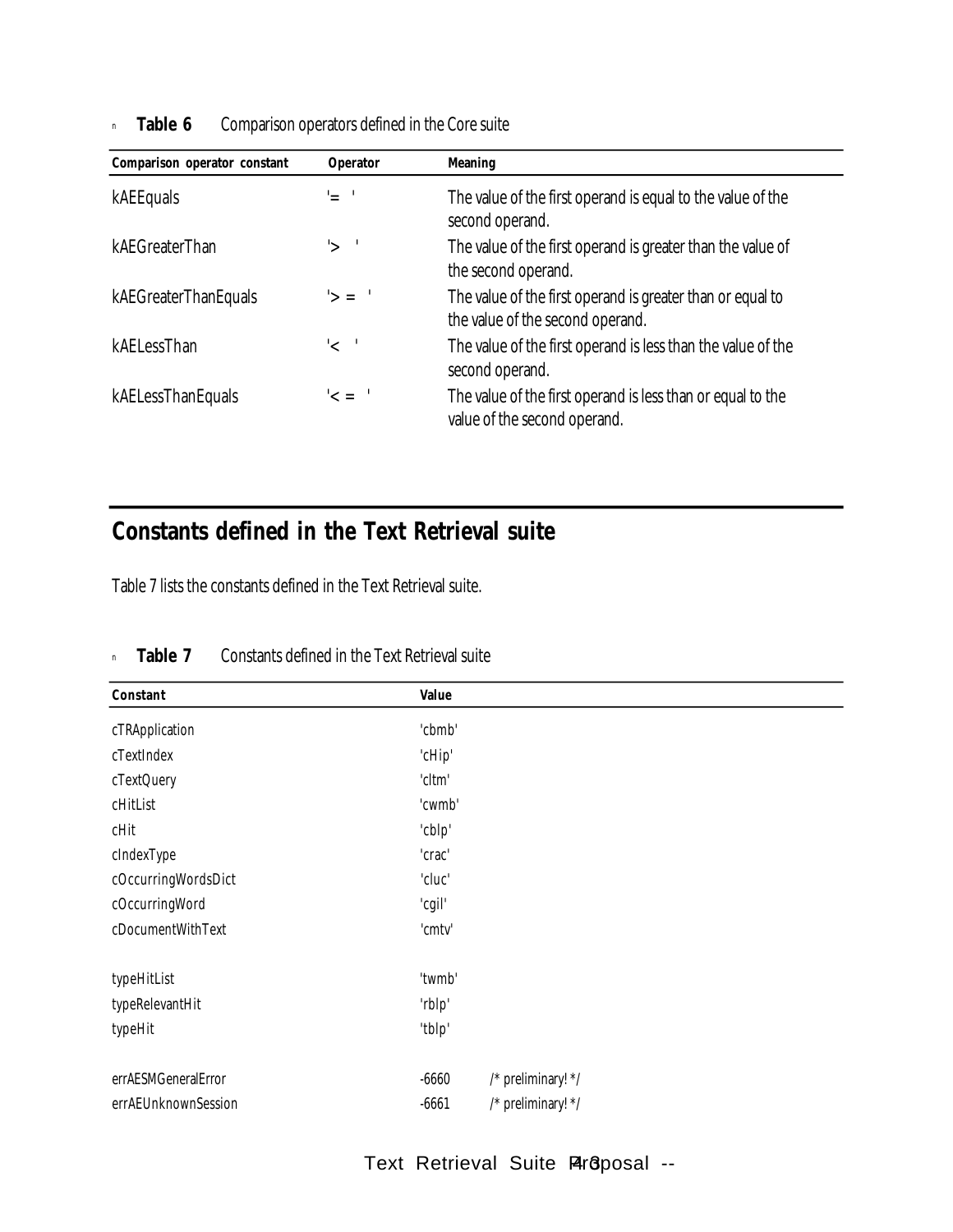| errAETooManySessions      | $-6662$          | /* preliminary! */ |
|---------------------------|------------------|--------------------|
| kAEEvaluateQuery          | 'vist'           |                    |
| kAEProcessTransaction     | 'ptrn'           |                    |
| kAEStartSession           | 'sssn'           |                    |
| kAEEndSession             | 'essn'           |                    |
| kAEPDProgressReport       |                  |                    |
| kAEPDNewHit               | 'prgr'<br>'pnht' |                    |
| kAEPDObsoleteHit          | 'splc'           |                    |
| kAEPDChangeHit            | 'ospc'           |                    |
|                           |                  |                    |
| keyAEHitList              | 'smic'           |                    |
| keyAEHowBusy              | 'lgcb'           |                    |
| keyAEMaxHitsToSend        | 'bobb'           |                    |
| keyAERelevanceHits        | 'orga'           |                    |
| keyAESendHitList          | 'anmj'           |                    |
| keyAETextQuery            | 'jjbn'           |                    |
| keyAETrickleHits          | 'brni'           |                    |
| keyAETrickleProgress      | 'frgy'           |                    |
| keyAEUpdateProgressBuffer | 'chly'           |                    |
| keyAEVerifyHits           | 'snpy'           |                    |
| keyAECurrentStatus        | 'bntl'           |                    |
| keyAEPercentDone          | 'aotb'           |                    |
|                           |                  |                    |
| pAlias                    | 'ethe'           |                    |
| pBusyPercentage           | 'mdup'           |                    |
| pCanAbort                 | 'ojer'           |                    |
| pCanKeepDicts             | 'hisf'           |                    |
| pCanKeepDocs              | 'llpr'           |                    |
| pCanEncrypt               | 'anin'           |                    |
| pCanRelevant              | 'ifyo'           |                    |
| pCountTypes               | 'eare'           |                    |
| pDictInfoTypes            | 'enow'           |                    |
| pDocID                    | 'dian'           |                    |
| pDocsSize                 | 'thos'           |                    |
| pDocumentType             | 'odin'           |                    |

pEncryptionAlgorithm 'hiso'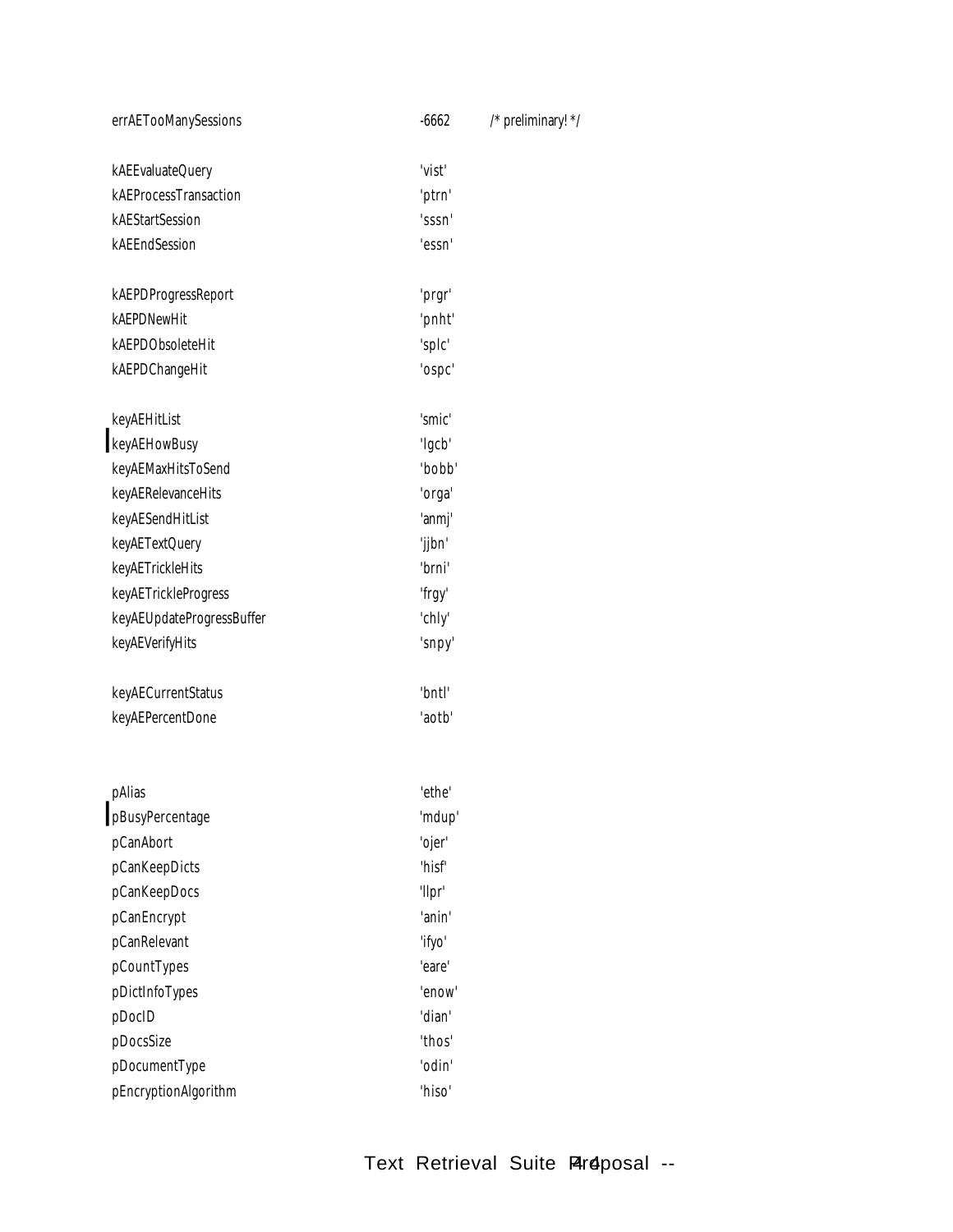| pExecutionDateTime       | 'rest' |
|--------------------------|--------|
| pExplanationText         | 'ment' |
| pExtent                  | 'avor' |
| pFieldID                 | "itet" |
| pHasProvisionalHits      | 'obab' |
| pKeepsDocs               | 'uran' |
| pImpenetrableIndexParams | 'ufig' |
| pIndex                   | 'icht' |
| pIndexParams             | 'lybe' |
| pIndexSize               | 'itek' |
| pIndexType               | 'napp' |
| pIsEncrypted             | 'inwh' |
| pIsLocal                 | "tfor" |
| pMajorType               | 'utth' |
| pMaxDocsSize             | 'ofyo' |
| pMaxHitsDesired          | 'youo' |
| pMaxIndexSize            | 'eryp' |
| pMaxNumDocuments         | 'urse' |
| pMaxTotalSize            | 'nkan' |
| pMinorType               | 'feat' |
| pMinRelevanceDesired     | 'hify' |
| pOccurrenceCounts        | 'indo' |
| pOccurringWordsDict      | 'spen' |
| pOffset                  | 'uret' |
| pOwnerKey                | 'doin' |
| pPercentDone             | 'timE' |
| pProgressBuffer          | 'taKe' |
| pProgressText            | 'utto' |
| pQueryRefNum             | 'enwr' |
| pQuerySyntax             | 'lbev' |
| pQueryText               | 'Iffo' |
| pRefNum                  | 'emyo' |
| pRelevant                | 'tHat' |
| pRelevance               | 'osoa' |
| pRestrictionQuery        | 'firs' |
| pRestrictionRelation     | "tall" |
| pScriptTag               | "itwi  |
| pSearchComplete          | 'rwha' |
| pStemmingAlgorithm       | 'leli' |
| pStopwordDoc             | 'lish' |